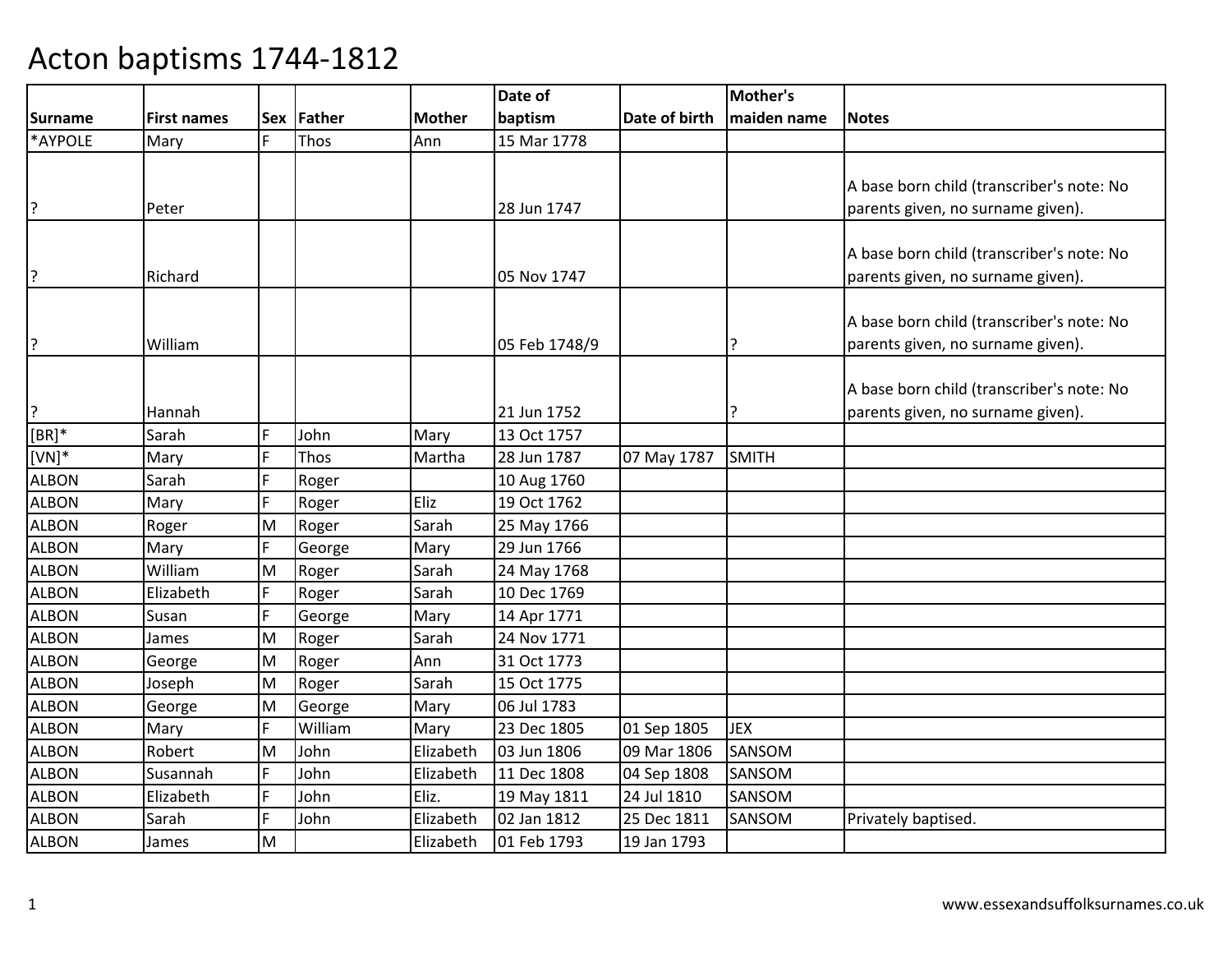|                 |                    |     |           |               | Date of       |               | Mother's       |                                              |
|-----------------|--------------------|-----|-----------|---------------|---------------|---------------|----------------|----------------------------------------------|
| Surname         | <b>First names</b> | Sex | Father    | <b>Mother</b> | baptism       | Date of birth | maiden name    | <b>Notes</b>                                 |
| <b>ALBORN</b>   | John               | M   | Roger     | Mary          | 23 May 1779   |               |                |                                              |
|                 | Elizabeth          |     |           |               |               |               |                |                                              |
| <b>ALBORN</b>   | Underwood          |     |           | Mary          | 29 May 1781   |               |                | <b>Base born</b>                             |
|                 |                    |     |           |               |               |               |                | Privately baptised. Mother's surname is from |
| <b>ALBOURN</b>  | Elizabeth          | F   | James     | Mary          | 23 Mar 1802   | 20 Mar 1802   | <b>FOSTER</b>  | her previous marriage.                       |
|                 |                    |     |           |               |               |               |                | Mother's surname is from her previous        |
| <b>ALBOURN</b>  | James              | M   | James     | Mary          | 06 May 1804   | 15 Apr 1804   | FOSTER         | marriage.                                    |
| ALDRIDGE        | Mary Ann           | F   | Joseph    | Ann           | 29 Aug 1802   | 29 Jul 1802   | PARTRIDGE      |                                              |
| <b>AMBROSE</b>  | Mary               | F   | William   | Mary          | 02 Dec 1744   |               |                |                                              |
| <b>AMBROSE</b>  | Anne               | F   | George    | Anne          | 02 Feb 1745/6 |               |                |                                              |
| <b>AMBROSE</b>  | John               | M   | John      | Martha        | 06 Jan 1754   |               |                |                                              |
| <b>AMBROSE</b>  | Mary               | F   | John      | Hannah        | 08 Jul 1759   |               |                |                                              |
| <b>AMBROSE</b>  | Mary               | E   | John      | Elizth        | 03 Apr 1779   |               |                |                                              |
| <b>AMBROSE</b>  | George             | M   | John      | Elizabeth     | 09 Sep 1781   |               |                |                                              |
| <b>AMBROSE</b>  | Mary               | F   | John      | Elizth        | 21 Mar 1785   | 22 Feb 1785   | <b>BALDRY</b>  |                                              |
| <b>AMBROSE</b>  | Elizabeth          | F   | John      | Elizabeth     | 19 Feb 1787   | 19 Feb 1787   | <b>BALDRY</b>  |                                              |
| <b>AMBROSE</b>  | Sarah              | E   | George    | Sarah         | 27 Mar 1808   |               | <b>SPARROW</b> |                                              |
| <b>AMBROSE</b>  | Elizabeth          | F   | George    | Sarah         | 13 Jan 1811   | 02 Dec 1810   | <b>SPARROW</b> |                                              |
| ANDREWS         | Mary               | E   | Robert    | Mary          | 23 May 1794   | 22 May 1793   | <b>OSBORN</b>  | Privately baptised                           |
| ANDREWS         | Charlotte          | E   | Robt      | Mary          | 12 May 1796   | 08 May 1796   | <b>OSBORN</b>  | Privately baptised                           |
| $B^*$           | Alice              | F   | John      | Mary          | 25 Dec 1759   |               |                |                                              |
| B[RE]*E[RS]     | Elizabeth          | F   | Saunders? | Margaret      | 17 Jul 1757   |               |                |                                              |
| BA <sup>*</sup> | William            | M   | Richard   | Ann           | 13 Sep 1749   |               |                |                                              |
| <b>BALDERO</b>  | Thomas             | M   | Thomas    | Anne          | 16 Mar 1745/6 |               |                |                                              |
| <b>BALDERO</b>  | Anne               | F   | Thomas    | Anne          | 24 Apr 1748   |               |                |                                              |
| <b>BALDERO</b>  | Hannah             | F   | Thomas    | Mary          | 05 Nov 1751   |               |                |                                              |
| <b>BALDRO</b>   | John               | M   | Thomas    | Anne          | 25 Dec 1749   |               |                |                                              |
| <b>BALLARD</b>  | John               | M   | John      | Ann           | 11 May 1798   | 07 May 1798   | PAMMENTER      |                                              |
| BARRE[LT][LT]   | John               | M   |           | Ann           | 07 Oct 1804   | 12 Sep 1804   |                | Base born                                    |
| <b>BARREL</b>   | Mary               | F   | Robert    | Mary          | 29 Jun 1751   |               |                |                                              |
| <b>BARREL</b>   | Robt               | M   | Robt      | Mary          | 07 Nov 1752   |               |                |                                              |
| <b>BARREL</b>   | George             | M   | George    | Mary          | 20 Jul 1765   |               |                |                                              |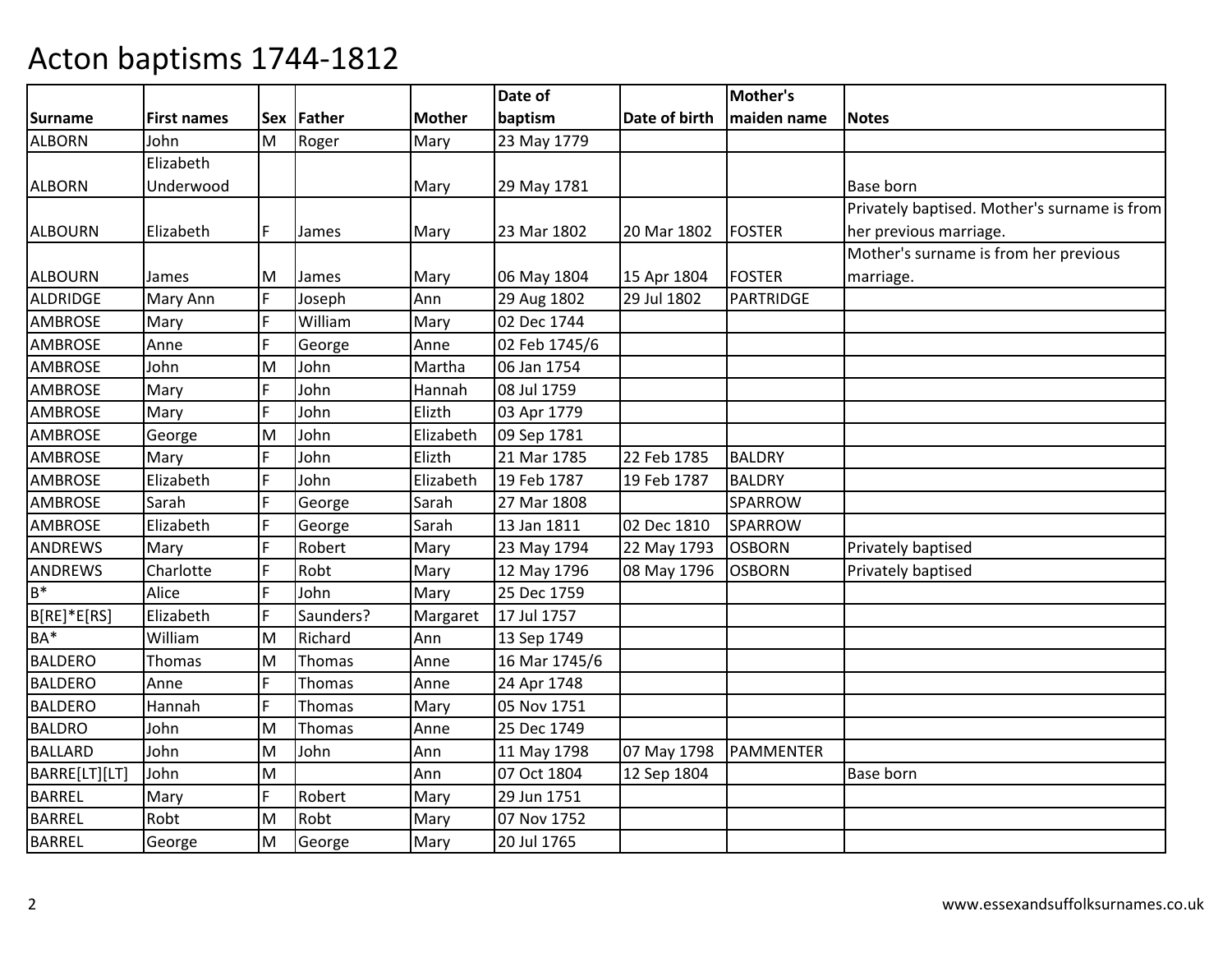|                  |                    |            |         |               | Date of     |               | Mother's        |                    |
|------------------|--------------------|------------|---------|---------------|-------------|---------------|-----------------|--------------------|
| <b>Surname</b>   | <b>First names</b> | <b>Sex</b> | Father  | <b>Mother</b> | baptism     | Date of birth | maiden name     | <b>Notes</b>       |
| <b>BARREL</b>    | Robert             | M          | Geroge  | Mary          | 01 Mar 1767 |               |                 |                    |
| <b>BARREL</b>    | Hannah             | F          | Robert  | Elizabeth     | 20 Sep 1801 | 17 Sep 1801   | <b>HILLS</b>    |                    |
| <b>BARREL</b>    | Harriot            | Ē          | Robert  | Sarah         | 07 Jan 1810 | 16 May 1809   | <b>HOLLOCKS</b> |                    |
| <b>BARREL</b>    | Thomas             | M          |         | Elizabeth     | 23 Jan 1803 | 21 Dec 1802   |                 | Base born          |
| <b>BARRELL</b>   | Mary               | F.         | Geo.    | Mary          | 15 Jan 1775 |               |                 |                    |
| <b>BARRELL</b>   | George             | M          | Robert  | Elizabeth     | 08 Mar 1795 | 08 Feb 1795   | <b>HILLS</b>    |                    |
| <b>BARRELL</b>   | James              | M          | Robert  | Elizth        | 30 Jul 1797 | 16 Dec 1796   | <b>HILLS</b>    |                    |
| <b>BARRELL</b>   | Elizabeth          | F.         | Robt    | Elizth        | 04 Nov 1798 | 30 Oct 1798   | <b>HILLS</b>    |                    |
| <b>BARRELL</b>   | John               | M          |         | Elizabeth     | 29 Apr 1798 | 05 Dec 1797   |                 | Base born          |
| <b>BARRET</b>    | Ann                | F          | John    | Frances       | 06 Aug 1758 |               |                 |                    |
| <b>BASSET</b>    | John               | M          | Thomas  | Hannah        | 17 Oct 1746 |               |                 |                    |
| <b>BASSET</b>    | William            | M          | Thomas  | Hannah        | 22 Dec 1749 |               |                 |                    |
| <b>BASSETT</b>   | William            | M          | Wm      | Ann           | 07 Aug 1789 | 03 Aug 1789   | <b>CHINERY</b>  |                    |
| <b>BASSETT</b>   | Ann                | F          | William | Ann           | 17 Jul 1792 | 16 Jul 1792   | <b>CHINERY</b>  | Privately baptised |
| <b>BATTERHAM</b> | James              | M          | Jam.    | Elizath.      | 01 Jan 1786 | 24 Dec 1785   | <b>NELSON</b>   |                    |
| <b>BATTERHAM</b> | William            | M          | Jam.    | Elizth        | 11 Nov 1787 | 03 Nov 1787   | <b>NELSON</b>   |                    |
| <b>BATTERHAM</b> | Ann                | F          | James   | Elizabeth     | 08 Jul 1792 | 12 Feb 1790   | <b>NELSON</b>   |                    |
| <b>BATTERHAM</b> | Joshua             | M          | James   | Elizabeth     | 08 Jul 1792 | 16 Jun 1792   | <b>NELSON</b>   |                    |
| <b>BATTERHAM</b> | Sarah              | F.         | James   | Elizabeth     | 05 Jul 1795 | 17 Jun 1795   | <b>NELSON</b>   |                    |
|                  | William            |            |         |               |             |               |                 |                    |
| <b>BATTERHAM</b> | James              | M          |         | Elizabeth     | 05 Jun 1811 | 07 Jul 1805   |                 | Base born.         |
| <b>BATTRAM</b>   | Elizabeth          | F.         | James   | Elizth        | 30 Mar 1783 |               |                 |                    |
| <b>BEAN</b>      | George             | M          | Richard | Sarah         | 01 Mar 1767 |               |                 |                    |
| <b>BEAN</b>      | Samuel             | M          | Richard | Sarah         | 19 Jun 1774 |               |                 |                    |
| <b>BEAN</b>      | Daniel             | M          | Richd   | Sarah         | 09 Jun 1776 |               |                 |                    |
| <b>BEAN</b>      | William            | M          | Richd   | Martha        | 31 Oct 1784 | 18 Sep 1784   | <b>CHINERY</b>  |                    |
| <b>BEAN</b>      | Elizabeth          | F          | Richd   | Martha        | 09 Oct 1785 | 04 Oct 1785   | <b>CHINERY</b>  | Richd Bean jnr.    |
| <b>BEAN</b>      | Martha             | F          | Richd   | Martha        | 24 Dec 1786 | 15 Dec 1786   | <b>CHINERY</b>  |                    |
| <b>BEAN</b>      | Richard            | M          | Richd   | Martha        | 16 Mar 1788 | 08 Mar 1788   | <b>CHINERY</b>  |                    |
| <b>BEAN</b>      | Mary               | F          | Richd   | Martha        | 27 Dec 1789 | 22 Dec 1789   | <b>CHINERY</b>  |                    |
| <b>BEAN</b>      | Sarah              | F          | Richd   | Martha        | 13 Feb 1791 | 07 Feb 1791   | <b>CHINERY</b>  |                    |
| <b>BEAN</b>      | Hannah             | Ë          | Richd   | Martha        | 06 May 1792 | 28 Apr 1792   | <b>CHINERY</b>  |                    |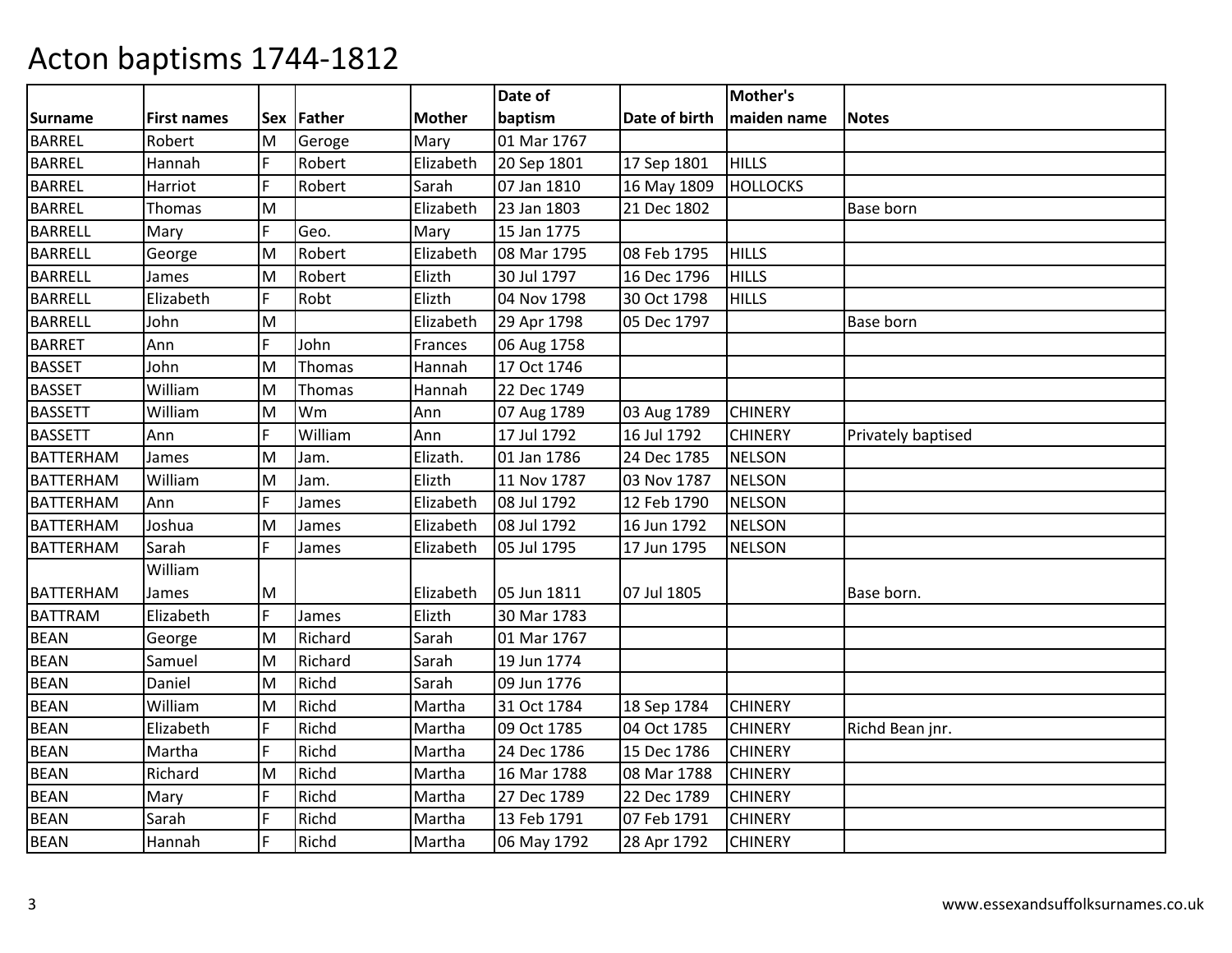|                 |                    |            |           |               | Date of     |               | Mother's       |                                                                                                           |
|-----------------|--------------------|------------|-----------|---------------|-------------|---------------|----------------|-----------------------------------------------------------------------------------------------------------|
| <b>Surname</b>  | <b>First names</b> | <b>Sex</b> | Father    | <b>Mother</b> | baptism     | Date of birth | maiden name    | <b>Notes</b>                                                                                              |
| <b>BEAN</b>     | Samuel             | M          | Richard   | Martha        | 25 Aug 1798 | 20 Aug 1798   | <b>CHINERY</b> | Privately baptized.                                                                                       |
| BEAN            | Mary               | F.         |           | Hannah        | 15 Feb 1795 | 09 Feb 1795   |                | Base born                                                                                                 |
| <b>BETSON</b>   | John               | M          | John      | Mary          | 07 Jul 1749 |               |                |                                                                                                           |
| <b>BETSON</b>   | Thomas             | M          | John      | Mary          | 01 Jul 1752 |               |                |                                                                                                           |
| BISETT?         | Mary               | F          |           | Sarah         | 12 Dec 1756 |               |                | 'Daughter of Sarah Bisett?. Reputed the<br>child of Mr Tho. Firmitt?." (father's surname<br>hard to read) |
| <b>BOLDERO</b>  | James              | M          | Thos      | Ann           | 04 Sep 1757 |               |                |                                                                                                           |
| <b>BOLDORO</b>  | Mary               | F          | Thos      | Ann           | 05 Aug 1759 |               |                |                                                                                                           |
| <b>BOREHAM</b>  | Sarah              | F          |           | Ann           | 29 Mar 1795 | 27 Mar 1795   |                | Base born                                                                                                 |
| <b>BOWELL</b>   | William            | M          |           | Elizabeth     | 01 Nov 1789 | 05 Oct 1789   |                | Base born                                                                                                 |
| <b>BOWERS</b>   | John               | ΙM         | William   | Frances       | 26 Sep 1802 | 27 Jul 1802   | <b>DEATH</b>   |                                                                                                           |
| <b>BOWES</b>    | Thomas             | M          | George    | Alice         | 18 Dec 1758 |               |                |                                                                                                           |
| <b>BOWES</b>    | Mary               | F          | George    | Alice         | 15 Jun 1760 |               |                |                                                                                                           |
| <b>BOWES</b>    | ς                  | F          | George    | Alice         | 05 Nov 1764 |               |                |                                                                                                           |
| <b>BOWES</b>    | Alice              | F          | George    | Alice         | 01 Apr 1769 |               |                |                                                                                                           |
| <b>BOWES</b>    | Ann                | F          | George    | Alice         | 14 Sep 1770 |               |                |                                                                                                           |
| <b>BOWES</b>    | Alice              | F          | George    | Alice         | 12 Jul 1772 |               |                |                                                                                                           |
| BOWLE?          | George             | M          | George    | Alice         | 03 Jul 1757 |               |                |                                                                                                           |
| <b>BOWLES</b>   | Elizabeth          | F.         | James     | Sarah         | 02 Feb 1812 | 26 Dec 1811   | <b>MARCH</b>   |                                                                                                           |
| <b>BRAY</b>     | Robert             | M          | James     | Mary          | 19 Feb 1769 |               |                |                                                                                                           |
| <b>BRAY</b>     | James              | M          | James     | Mary          | 03 Jun 1770 |               |                |                                                                                                           |
| <b>BRAY</b>     | Mary               | F          | James     | Mary          | 29 Sep 1771 |               |                |                                                                                                           |
| <b>BRAYLY</b>   | Mary               | F.         |           | Mary          | 18 Feb 1753 |               |                | A base born child                                                                                         |
| <b>BREWER</b>   | John               | M          | Alexander | Margaret      | 20 Jan 1760 |               |                |                                                                                                           |
| <b>BREWER</b>   | Roger              | M          | John      | Dorcas        | 23 Jul 1761 |               |                |                                                                                                           |
| <b>BREWER</b>   | <b>Bowers</b>      | M          | John      | Dorcas        | 12 Feb 1764 |               |                |                                                                                                           |
| <b>BREWER</b>   | William            | M          | William   | Dorcas        | 17 Aug 1767 |               |                |                                                                                                           |
| <b>BREWSTER</b> | John               | M          | Ambrose   | Sarah         | 12 Oct 1788 | 08 Oct 1788   | <b>WILLIS</b>  |                                                                                                           |
| <b>BREWSTER</b> | Ambrose            | M          | Ambrose   | Sarah         | 16 Mar 1790 | 15 Mar 1790   | <b>WILLIS</b>  |                                                                                                           |
| <b>BREWSTER</b> | Arthur             | M          | Ambrose   | Sarah         | 25 Mar 1792 | 22 Feb 1792   | <b>WILLES</b>  |                                                                                                           |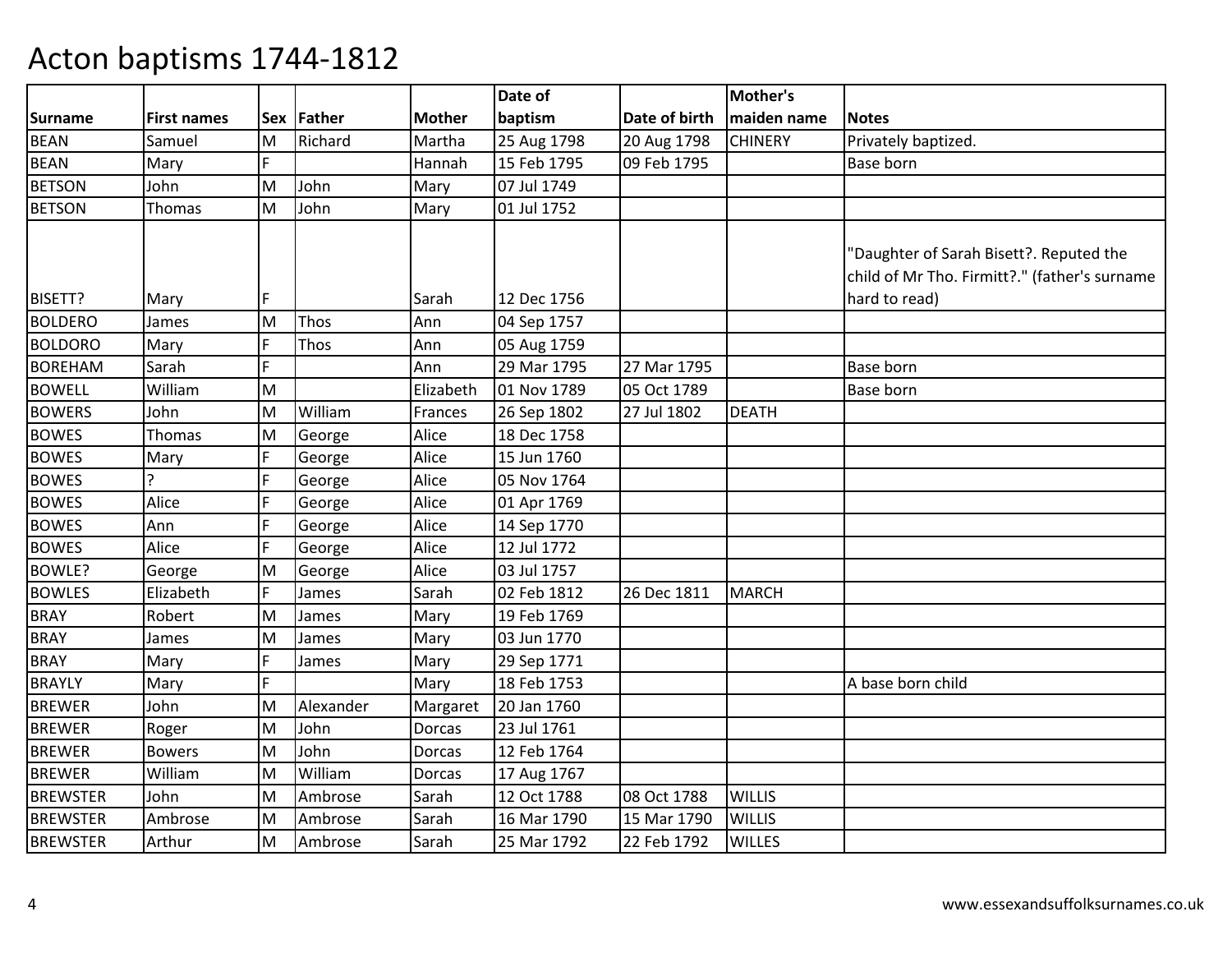|                 |                    |     |         |               | Date of     |               | Mother's          |                                             |
|-----------------|--------------------|-----|---------|---------------|-------------|---------------|-------------------|---------------------------------------------|
| <b>Surname</b>  | <b>First names</b> | Sex | Father  | <b>Mother</b> | baptism     | Date of birth | maiden name       | <b>Notes</b>                                |
| <b>BREWSTER</b> | Thomas             | M   | Ambrose | Sarah         | 25 Jan 1795 | 25 Jan 1795   | <b>WILLIS</b>     |                                             |
| <b>BREWSTER</b> | Martha             | F   | Ambrose | Sarah         | 31 Dec 1797 | 05 Dec 1797   | <b>WILLES</b>     |                                             |
| <b>BREWSTER</b> | George             | M   | Ambrose | Sarah         | 19 Oct 1800 | 03 Sep 1800   | <b>WILLIS</b>     |                                             |
| <b>BREWSTER</b> | Samuel             | M   | Ambrose | Sarah         | 12 Jun 1803 | 03 May 1803   | <b>WILLIS</b>     | Privately baptised.                         |
| <b>BREWSTER</b> | Maria              | F.  | Ambrose | Sarah         | 26 Oct 1805 | 16 Sep 1805   | <b>WILLIS</b>     |                                             |
| <b>BREWSTER</b> | Ann                | F.  | Ambrose | Sarah         | 20 Jul 1808 | 10 Apr 1808   | <b>WILLIS</b>     |                                             |
|                 |                    |     |         |               |             |               |                   | Privately baptised at Kedington?, Essex     |
|                 |                    |     |         |               |             |               |                   | on 22 Apr 1811. Received into the church at |
| <b>BROWN</b>    | William            | M   | John    | Ann           | 15 Mar 1812 | 29 Mar 1811   | <b>WITTINGHAM</b> | Acton: 15 Mar 1812.                         |
| <b>BUTCHER</b>  | John               | M   | John    | Sarah         | 21 Jun 1752 |               |                   |                                             |
| <b>BUTCHER</b>  | William            | M   | Jno     | Sarah         | 29 Sep 1754 |               |                   |                                             |
| <b>BUTCHER</b>  | James              | M   | John    | Susannah      | 12 Apr 1761 |               |                   |                                             |
| <b>BUTCHER</b>  | Samuel             | M   | John    | Susannah      | 12 Apr 1766 |               |                   |                                             |
| <b>BYHAM</b>    | James              | M   | Thos    | Sarah         | 16 Jan 1789 | 11 Jan 1789   | <b>MOLTON</b>     | Privately baptised                          |
| <b>BYHAM</b>    | Sarah              | F   | Thomas  | Sarah         | 03 May 1791 | 19 Mar 1791   | <b>MOLTON</b>     |                                             |
| <b>BYHAM</b>    | Mary               | F.  | Thoms   | Sarah         | 30 Dec 1792 | 14 Dec 1792   | <b>MOLTON</b>     |                                             |
| <b>BYHAM</b>    | Rachael            | F   | Thomas  | Sarah         | 26 Apr 1795 | 05 Apr 1795   | <b>MOLTON</b>     |                                             |
| <b>BYHAM</b>    | Nathaniel          | M   | Thomas  | Sarah         | 12 Feb 1797 | 16 Jan 1797   | <b>MOLTON</b>     |                                             |
| <b>BYHAM</b>    | George             | M   | Thomas  | Sarah         | 30 Jun 1799 | 07 Jun 1799   | <b>MOLTON</b>     |                                             |
| <b>BYHAM</b>    | John               | M   | Thomas  | Phebe         | 06 Nov 1804 | 05 Nov 1804   | <b>HURREL</b>     | Privately baptised                          |
| <b>BYHAM</b>    | Henry              | M   | Thomas  | Phoebe        | 11 May 1806 | 13 Apr 1806   | <b>HURREL</b>     |                                             |
| <b>BYHAM</b>    | Thomas             | M   | Thomas  | Pheby         | 19 Jun 1808 | 05 Apr 1808   | <b>HURRELL</b>    |                                             |
| <b>BYHAM</b>    | Susan              | F.  | William | Elizabeth     | 25 Sep 1808 | 08 Jun 1808   | <b>WILLES</b>     |                                             |
| <b>BYHAM</b>    | Mary               | F   | Wm      | Eliz.         | 27 May 1810 | 25 Jan 1810   | <b>WILLES</b>     |                                             |
| <b>BYHAM</b>    | Charles            | M   | Thos    | Pheby         | 02 Sep 1810 | 14 Aug 1810   | <b>HURREL</b>     |                                             |
| <b>BYHAM</b>    | Sarah              | F.  | William | Elizabeth     | 26 Jan 1812 | 15 Dec 1811   | <b>WILLIS</b>     |                                             |
| <b>BYHAM</b>    | Robert             | M   | Thomas  | Phebe         | 07 Jun 1812 | 18 Apr 1812   | <b>HURREL</b>     |                                             |
| <b>CADGE</b>    | Thos               | M   | Thos    | Elizabeth     | 14 Jun 1772 |               |                   |                                             |
| CADGE           | Elizabeth          | F   | Thos    | Elizabeth     | 09 Apr 1775 |               |                   |                                             |
| <b>CADGE</b>    | Ann                | F   | Thos    | Elizth        | 26 Oct 1777 |               |                   |                                             |
| <b>CADGE</b>    | Sarah              | F   | Tho     | Elizabeth     | 08 Oct 1780 |               |                   |                                             |
| <b>CADGE</b>    | Susan              | F   | Thos    | Elizth        | 26 Jan 1783 |               |                   |                                             |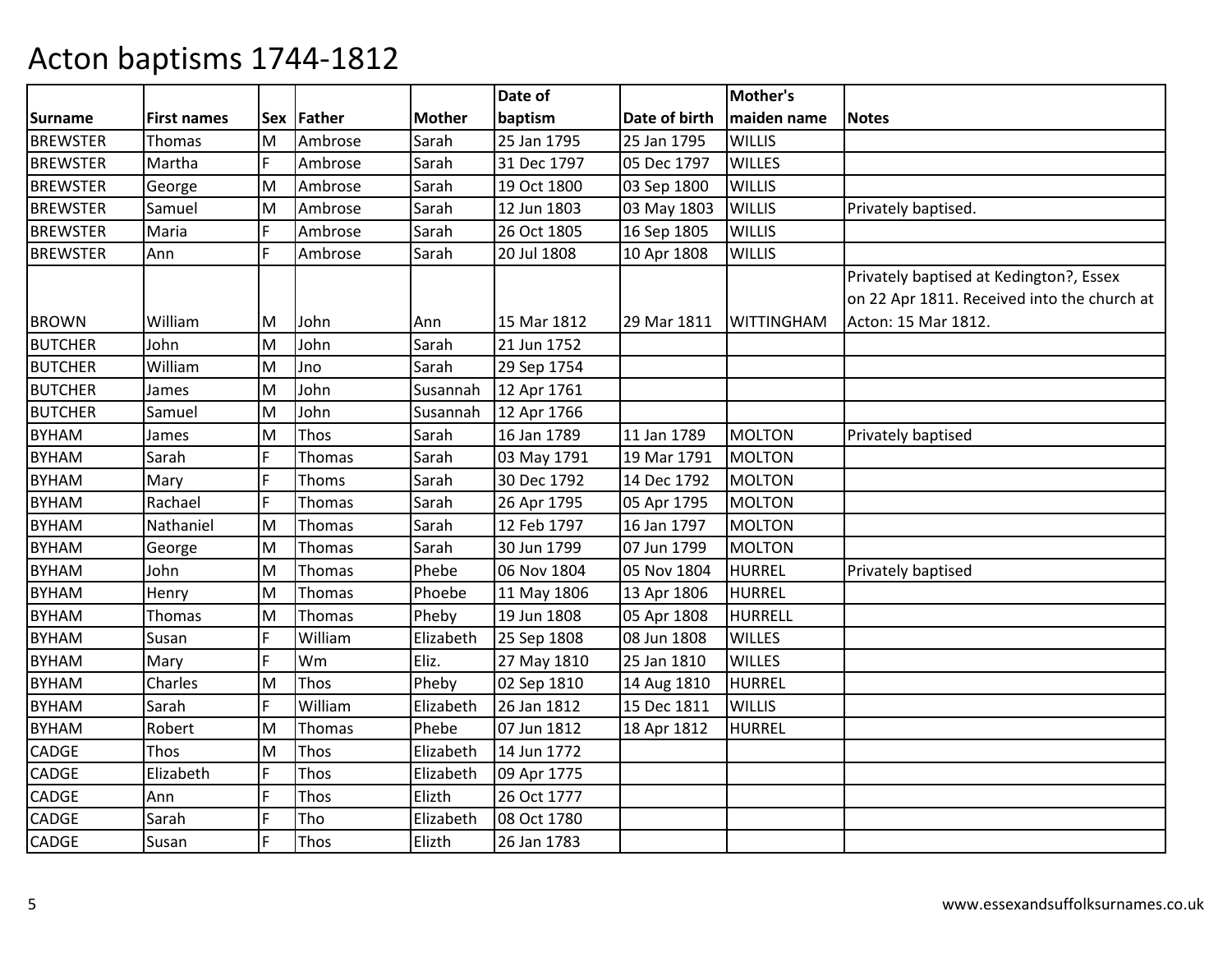|                 |                    |            |              |               | Date of        |               | Mother's       |                                      |
|-----------------|--------------------|------------|--------------|---------------|----------------|---------------|----------------|--------------------------------------|
| <b>Surname</b>  | <b>First names</b> | <b>Sex</b> | Father       | <b>Mother</b> | baptism        | Date of birth | maiden name    | <b>Notes</b>                         |
| CADGE           | Samuel             | M          | Thos         | Elizth        | 09 Oct 1785    | 07 Oct 1785   | <b>RAMPLIN</b> |                                      |
| CADGE           | George             | M          | Thos         | Elizth        | 27 Jul 1788    | 19 Jul 1788   | <b>RAMPLIN</b> |                                      |
| CADGE           | Mary               | F          | Thos         | Elizth        | 23 Oct 1791    | 18 Oct 1791   | <b>RAMPLIN</b> |                                      |
| CAMP            | Mary               | F          | William      | Sarah         | 14 Jun 1801    | 23 May 1801   | <b>MORLEY</b>  |                                      |
| CAMP            | Maria              | F          | William      | Sarah         | 03 Apr 1803    | 13 Mar 1803   | <b>MORLEY</b>  |                                      |
| <b>CARTER</b>   | Edward             | M          | James        | Elizabeth     | 27 Nov 1803    | 17 Oct 1803   | <b>FISHER</b>  |                                      |
| <b>CHAPLIN</b>  | Elizabeth          | F          | George       | Ann           | 12 Aug 1767    |               |                |                                      |
| <b>CHAPLIN</b>  | Mary               | F          | James        | Mary          | 03 Jan 1792    | 28 Dec 1791   | <b>GREEN</b>   | Privately baptised. Born at Melford. |
| <b>CHENERY</b>  | Ann                | F          | William      | Margaret      | 13 Sep 1807    | 20 Aug 1807   | <b>ANGERS</b>  |                                      |
| <b>CHINERY</b>  | Henry              | M          | Thomas       | Hannah        | 14 Jun 1747    |               |                |                                      |
| <b>CHINERY</b>  | Sarah              | F          | Edward       | Sarah         | 04 Mar 1747/8  |               |                |                                      |
| <b>CHINERY</b>  | Anne               | E          | Edward       | Sarah         | 01 Mar 1749/50 |               |                |                                      |
| <b>CHINERY</b>  | Edward             | M          | Edward       | Sarah         | 13 Jun 1753    |               |                |                                      |
| <b>CHINERY</b>  | George             | M          |              | Ann           | 04 May 1760    |               |                | Natural son                          |
| <b>CHINERY</b>  | Thos               | M          | Thos         | Susan         | 09 Jan 1769    |               |                |                                      |
| <b>CHINERY</b>  | Ann                | F          | Thos         | Susan         | 28 Oct 1770    |               |                |                                      |
| <b>CHINERY</b>  | James              | M          | Thomas       | Susan         | 15 May 1774    |               |                |                                      |
| <b>CHINERY</b>  | John               | M          | <sup>2</sup> | Susan         | 13 Mar 1777    |               |                |                                      |
| <b>CHINERY</b>  | Edward             | M          | Thos         | Susan         | 25 Mar 1781    |               |                |                                      |
| <b>CHINERY</b>  | Harriett           | F          | Edwd         | Harriett      | 20 Aug 1781    |               |                |                                      |
| <b>CHINERY</b>  | George             | M          | James        | Hannah        | 27 Mar 1803    | 25 Feb 1803   | <b>GAME</b>    |                                      |
| <b>CHINERY</b>  | Elizabeth          | F          | William      | Margaret      | 03 Mar 1805    | 20 Feb 1803   | <b>BURN</b>    |                                      |
| <b>CHINERY</b>  | Mary               | F          | William      | Margaret      | 03 Mar 1805    | 04 Feb 1805   | <b>BURN</b>    |                                      |
| <b>CHINERY</b>  | Mary               | F          | James        | Hannah        | 31 Mar 1805    | 16 Mar 1805   | <b>GAME</b>    |                                      |
| <b>CHINERY</b>  | George             | M          | Edward       | Elizabeth     | 16 Mar 1807    | 15 Mar 1807   | <b>FIRMIN</b>  |                                      |
| <b>CHINERY</b>  | Charles            | M          | James        | Hannah        | 02 Aug 1807    | 05 Jul 1807   | <b>GAME</b>    |                                      |
| <b>CHINERY</b>  | Eliza              | F          | James        | Hanah         | 24 Sep 1809    | 16 Sep 1809   | <b>GAME</b>    |                                      |
| <b>CHINERY</b>  | Flora              | F          | Wm           | Margaret      | 10 Jun 1810    | 30 Mar 1810   | <b>BURN</b>    |                                      |
| <b>CHINERY</b>  | George             | M          | James        | Hannah        | 22 Dec 1811    | 11 Dec 1811   | <b>GAME</b>    |                                      |
| <b>CHINERY</b>  | Harriet            | F          | William      | Margaret      | 26 Jan 1812    | 27 Dec 1811   | <b>BURN</b>    |                                      |
| <b>CHINERY</b>  | James              | M          |              | Ann           | 18 Oct 1791    | 18 Oct 1791   |                | Base born                            |
| <b>CHINNERY</b> | James              | M          | James        | Hannah        | 09 Feb 1800    | 08 Jan 1800   |                |                                      |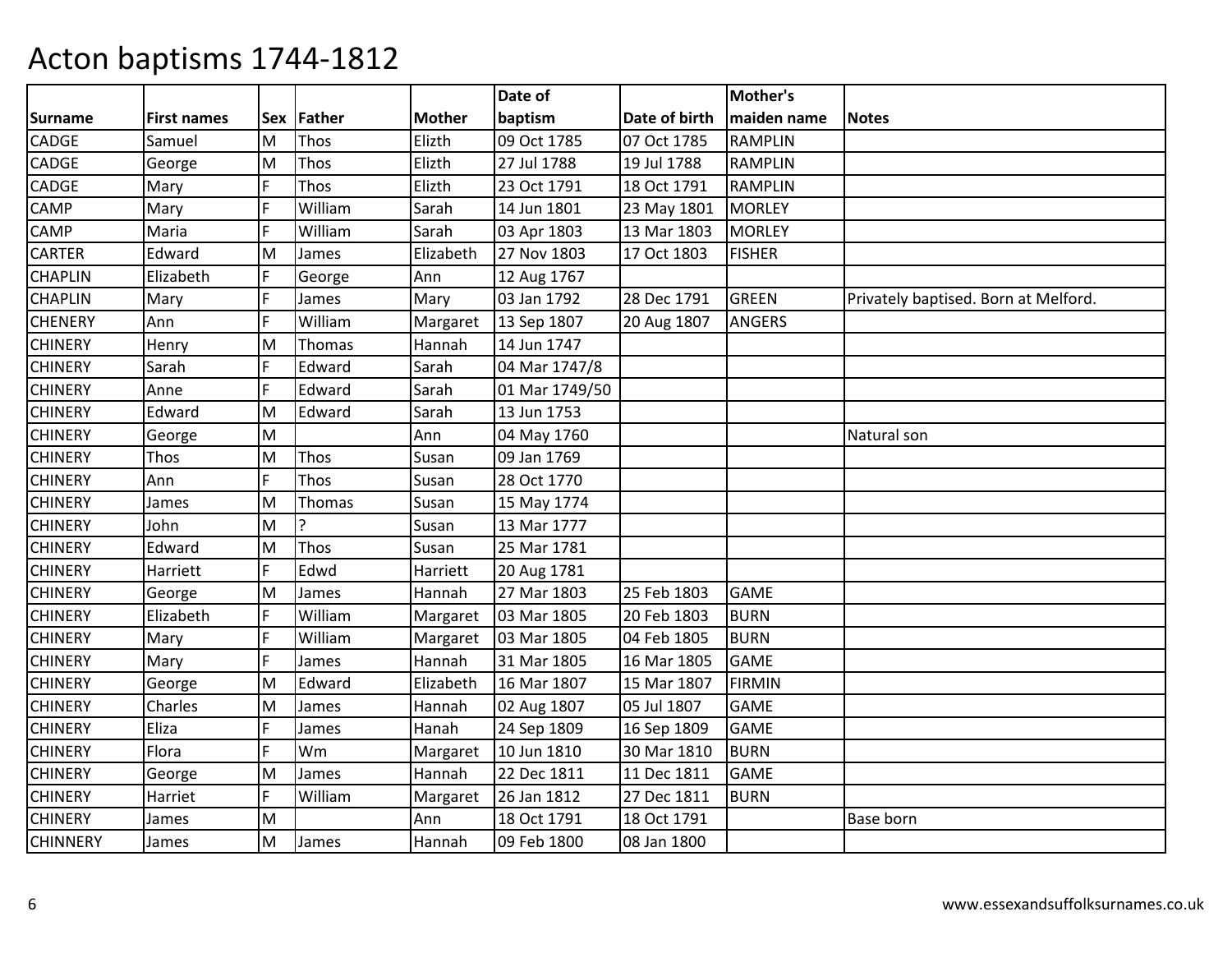|                 |                    |    |            |               | Date of     |               | Mother's        |                     |
|-----------------|--------------------|----|------------|---------------|-------------|---------------|-----------------|---------------------|
| <b>Surname</b>  | <b>First names</b> |    | Sex Father | <b>Mother</b> | baptism     | Date of birth | maiden name     | <b>Notes</b>        |
| <b>CHINNERY</b> | Elizabeth          | F. | John       | Elizabeth     | 23 Feb 1800 | 12 Feb 1800   | <b>SYMONDS</b>  |                     |
| <b>CHINNERY</b> | Samuel             | M  | John       | Elizabeth     | 07 Jul 1811 | 21 Jun 1811   | <b>SPARROW</b>  | Privately baptised. |
| <b>CLARK</b>    | John               | M  | Samuel     | Elizabeth     | 27 Apr 1746 |               |                 |                     |
| <b>CLARK</b>    | Thomas             | M  | Thos       | Elizabeth     | 29 Jul 1759 |               |                 |                     |
| <b>CLARK</b>    | Samuel             | M  | Thos       | Elizabeth     | 14 Dec 1760 |               |                 |                     |
| <b>CLARK</b>    | Elizabeth          | F  | Thos       | Eliz          | 17 Sep 1762 |               |                 |                     |
| <b>CLARK</b>    | John               | M  | Thos       | Elizabeth     | 20 May 1764 |               |                 |                     |
| <b>CLARK</b>    | Samuel             | M  | Thos       | Elizabeth     | 11 May 1766 |               |                 |                     |
| <b>CLARK</b>    | Elizabeth          | Ē  | Thos       | Elizabeth     | 03 May 1767 |               |                 |                     |
| <b>CLARK</b>    | William            | M  | John       | Ann           | 07 Dec 1768 |               |                 |                     |
| <b>CLARK</b>    | Ann                | F  | Thos       | Elizabeth     | 02 Mar 1772 |               |                 |                     |
| <b>CLARK</b>    | James              | M  | Thos       | Elizabeth     | 03 Sep 1775 |               |                 |                     |
| <b>CLARK</b>    | Mary               | F  | Wm         | Ann           | 19 Jan 1777 |               |                 |                     |
| <b>CLARK</b>    | James              | M  | Wm         | Ann           | 10 Jan 1779 |               |                 |                     |
| <b>CLARK</b>    | Sarah              | F  | Saml       | Sarah         | 30 Jul 1789 | 24 Jul 1789   | <b>BRYANT</b>   |                     |
| <b>CLARK</b>    | Mary               | F  | Saml       | Sarah         | 06 Feb 1791 | 26 Jan 1791   | <b>BRYANT</b>   |                     |
| <b>CLARKE</b>   | Daniel             | M  | Thos       | Elizabeth     | 17 Sep 1769 |               |                 |                     |
| <b>CLARKE</b>   | Catharine          | F  | Joh        | Ann           | 07 Jul 1771 |               |                 |                     |
| <b>CLARKE</b>   | Susanna            | F  | William    | Ann           | 06 Nov 1774 |               |                 |                     |
| COE             | John               | M  | Ambrose    | Mary          | 28 Jul 1776 |               |                 |                     |
| COE             | Mary               | F  | Ambrose    | Mary          | 20 Mar 1779 |               |                 |                     |
| COE             | Susan              | F  | James      | Susan         | 06 Jun 1788 | 13 May 1788   | <b>BREWSTER</b> |                     |
| COE             | John               | M  | James      | Susan         | 10 Jul 1789 | 07 Jul 1789   | <b>BREWSTER</b> |                     |
| COE             | James              | M  | James      | Susan         | 08 Aug 1790 | 26 Jul 1790   | <b>BREWSTER</b> |                     |
|                 | John               |    |            |               |             |               |                 |                     |
| COE             | George             | M  | James      | Susan         | 27 Nov 1796 | 14 Nov 1796   |                 |                     |
| COE             | Elizabeth          | F  | James      | Elizabeth     | 10 Jan 1810 | 04 Oct 1809   | <b>MILLS</b>    |                     |
| <b>COE</b>      | Sarah              | Ē  | James      | Elizabeth     | 08 Nov 1811 | 24 Oct 1811   | <b>MILLS</b>    | Privately baptised. |
| <b>COKER</b>    | Elizabeth          | F  | Thos       | Mary          | 25 Jan 1777 |               |                 |                     |
| <b>COKER</b>    | Susan              | F  | Thos       | Mary          | 24 May 1778 |               |                 |                     |
| <b>COKER</b>    | Thomas             | M  | Thos       | Mary          | 20 Feb 1780 |               |                 |                     |
| <b>COKER</b>    | <b>Phillis</b>     | F  | Thos       | Mary          | 07 Apr 1782 |               |                 |                     |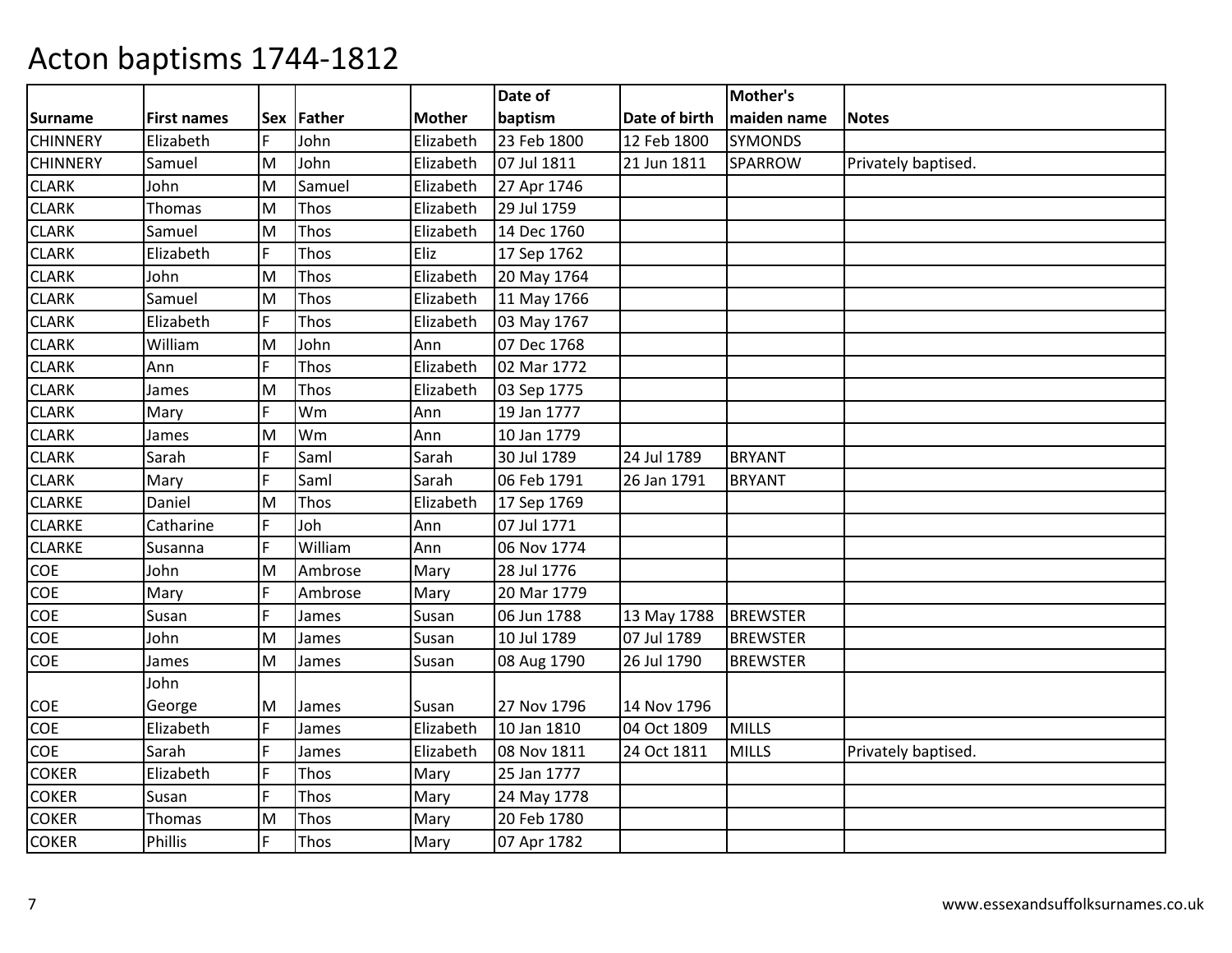|                |                    |   |            |                | Date of     |               | Mother's      |                                  |
|----------------|--------------------|---|------------|----------------|-------------|---------------|---------------|----------------------------------|
| <b>Surname</b> | <b>First names</b> |   | Sex Father | <b>Mother</b>  | baptism     | Date of birth | maiden name   | <b>Notes</b>                     |
| <b>COKER</b>   | Samuel             | M | Thos       | Mary           | 21 Mar 1785 | 20 Mar 1785   | <b>MOLTON</b> |                                  |
| <b>COKER</b>   | Martha             | F | Thos       | Mary           | 17 Feb 1788 | 13 Feb 1788   |               |                                  |
| <b>COKER</b>   | Frances            | F |            | Elizabeth      | 28 May 1795 | 28 May 1795   |               | Base born. Privately baptised.   |
| <b>COOPER</b>  | Mary               | F |            | Mary           | 04 May 1777 |               |               | Base born                        |
|                |                    |   |            |                |             |               |               | Base born of Ann Couzins, widow. |
| <b>COUZINS</b> | James              | M |            | Ann            | 12 Jul 1798 | 12 Jul 1798   |               | Privately baptized.              |
| <b>CURNER</b>  | Mary               | F |            | Mary           | 02 Sep 1798 | 19 Aug 1798   |               | Base born                        |
| <b>CURTIS</b>  | William            | M | John       | Naomi          | 14 Sep 1746 |               |               |                                  |
| <b>CURTIS</b>  | <b>Bridget</b>     | F | Philip     | <b>Bridget</b> | 04 Apr 1762 |               |               |                                  |
| <b>CURTIS</b>  | Philip             | M | Philip     | Bridget        | 28 Oct 1770 |               |               |                                  |
| <b>CURTIS</b>  | John               | M | Philip     | Bridget        | 11 Jul 1773 |               |               |                                  |
| <b>CURTIS</b>  | Mary               | F | Philip     | Bridget        | 28 Jan 1776 |               |               |                                  |
| <b>CURTIS</b>  | Samuel             | M | Philip     | Bridget        | 18 Jun 1780 |               |               |                                  |
| <b>CURTIS</b>  | Mary               | F | Philip     | Sarah          | 13 Apr 1793 | 11 Apr 1793   | <b>REEVE</b>  |                                  |
| <b>CURTIS</b>  | Sarah              | F | Philip     | Sarah          | 12 Jun 1796 | 01 Jun 1796   | <b>REEVE</b>  |                                  |
| <b>CURTIS</b>  | Philip             | M | Philip     | Sarah          | 04 Mar 1798 | 02 Mar 1798   | <b>REEVE</b>  |                                  |
| <b>CURTIS</b>  | Hannah             | F | Philip     | Sarah          | 15 Jun 1800 | 24 May 1800   | <b>REEVE</b>  |                                  |
| <b>CURTIS</b>  | Susan              | F | Philip     | Sarah          | 23 May 1803 | 08 Apr 1803   | <b>REVE</b>   |                                  |
| <b>CURTIS</b>  | Elizabeth          | F | Philip     | Sarah          | 02 Sep 1804 | 09 Aug 1804   | <b>REEVES</b> |                                  |
| <b>CURTIS</b>  | Philip             | M | Philip     | Sarah          | 13 Sep 1807 | 02 Apr 1807   | <b>REEVE</b>  |                                  |
| <b>CURTIS</b>  | Samuel             | M | Philip     | Sarah          | 30 Jul 1809 | 09 Jul 1809   | <b>REEVE</b>  |                                  |
| <b>CURTIS</b>  | John               | M |            | Mary           | 24 Jul 1803 | 06 Jul 1803   |               | Base born                        |
| <b>CURTIS</b>  | Samuel             | M |            | Mary           | 12 Jan 1806 | 11 Nov 1805   |               | Base born                        |
| <b>CURTIS</b>  | Edward             | M |            | Mary           | 20 Nov 1808 | 04 Nov 1808   |               | Base born.                       |
|                | Thomas             |   |            |                |             |               |               |                                  |
| <b>CURTIS</b>  | Wright             | M |            | Mary           | 10 Mar 1812 | 08 Mar 1812   |               | Privately baptised.              |
| <b>DACON</b>   | Israel John        | M | Roger      | Susan          | 12 Aug 1810 | 30 Apr 1810   | <b>TURNER</b> |                                  |
| <b>DAWLING</b> | Sarah              | F | Samuel     | Sarah          | 09 Nov 1794 | 25 Oct 1793   | <b>COKER</b>  |                                  |
| <b>DAY</b>     | Alice              | F | Thomas     | Ann            | 23 Jun 1776 |               |               |                                  |
| <b>DAY</b>     | <b>Thomas</b>      | M |            | Elizth         | 16 Aug 1778 |               |               | Base born                        |
| <b>DAY</b>     | Ann                | F | Thos       | Ann            | 12 Sep 1779 |               |               |                                  |
| <b>DAY</b>     | Sarah              | F | Thos       | Ann            | 04 Nov 1781 |               |               |                                  |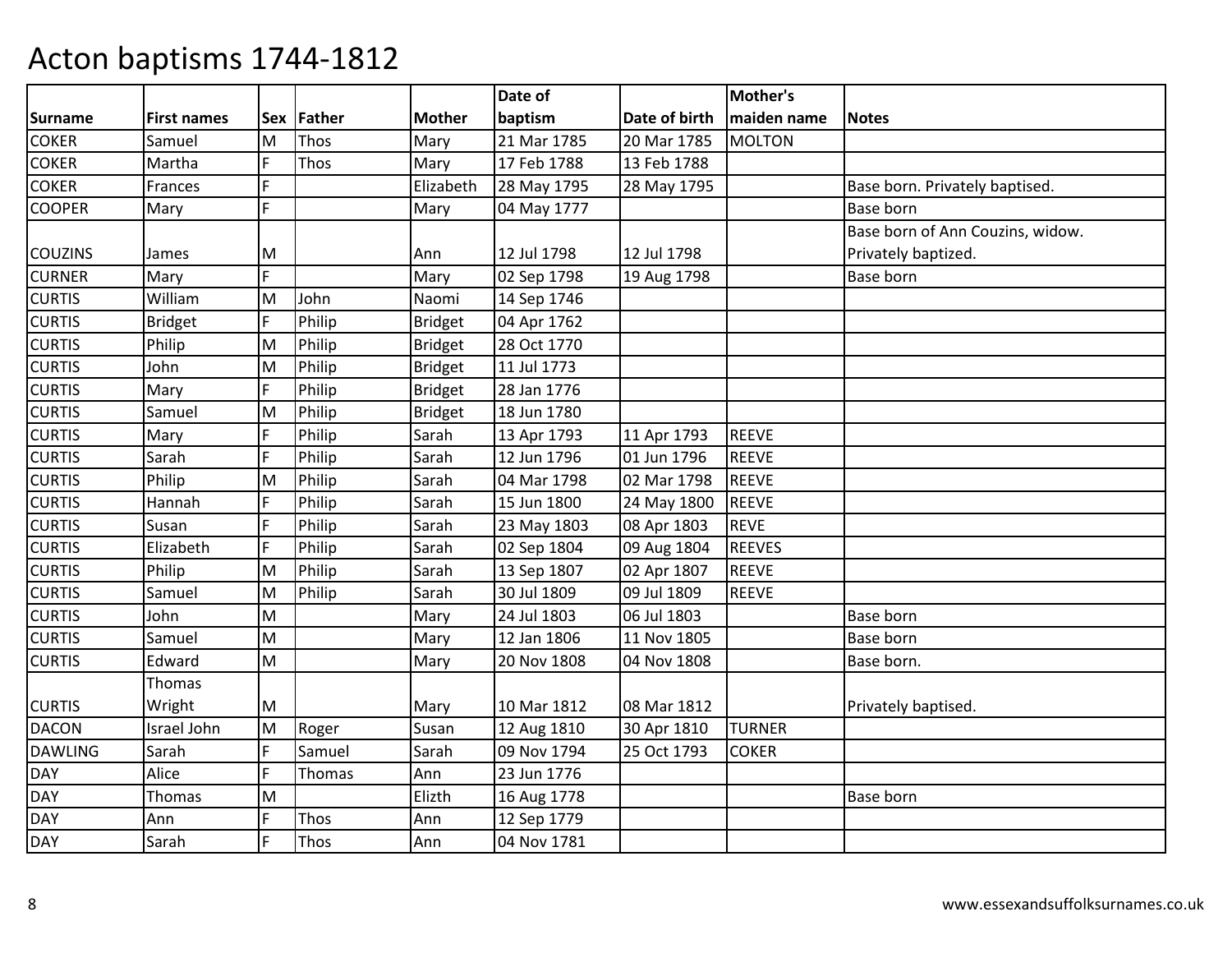|                |                    |    |             |               | Date of       |               | Mother's      |                    |
|----------------|--------------------|----|-------------|---------------|---------------|---------------|---------------|--------------------|
| <b>Surname</b> | <b>First names</b> |    | Sex Father  | <b>Mother</b> | baptism       | Date of birth | maiden name   | <b>Notes</b>       |
| <b>DAY</b>     | Sarah              | F. | George      | Sarah         | 02 Jun 1782   |               |               |                    |
| <b>DAY</b>     | Mary               | F  | Geo         | Sarah         | 29 Mar 1784   | 29 Mar 1784   | <b>FINCH</b>  |                    |
| <b>DAY</b>     | Thomas             | M  | <b>Thos</b> | Ann           | 02 Mar 1785   | 02 Mar 1785   | FIRMAN?       | Privately baptised |
| <b>DAY</b>     | Thomas             | M  | Geo         | Sarah         | 07 May 1786   | 26 Apr 1786   | <b>FINCH</b>  |                    |
| <b>DAY</b>     | Thomas             | M  | Thos        | Ann           | 27 May 1787   | 07 May 1787   | <b>JERMAN</b> |                    |
| <b>DAY</b>     | Mary               | F  | George      | Sarah         | 01 Feb 1789   | 04 Jan 1789   | <b>FINCH</b>  |                    |
| <b>DAY</b>     | Elizabeth          | F  | Thomas      | Ann           | 21 Jan 1790   | 21 Jan 1790   | <b>JERMAN</b> |                    |
| <b>DAY</b>     | George             | M  | George      | Sarah         | 11 Mar 1792   | 01 Mar 1792   | <b>FINCH</b>  |                    |
| <b>DAY</b>     | John               | M  | John        | Elizabeth     | 20 May 1798   | 30 Apr 1798   | <b>DAY</b>    |                    |
| <b>DAY</b>     | Sarah              | F  |             | Alice         | 28 Aug 1791   | 26 Aug 1791   |               | Base born          |
|                | Roger              |    |             |               |               |               |               |                    |
| <b>DEACON</b>  | Golden             | M  | Roger       | Susannah      | 22 Apr 1804   | 18 Apr 1804   | <b>TURNER</b> | Privately baptised |
|                | Turner             |    |             |               |               |               |               |                    |
| <b>DEACON</b>  | George             | M  | Roger       | Susan         | 25 Dec 1807   | 25 Aug 1807   | <b>TURNER</b> |                    |
| <b>DEATH</b>   | Samuel             | M  | Samuel      | Sarah         | 19 May 1745   |               |               |                    |
| <b>DEATH</b>   | William            | M  | John        | Mary          | 02 Mar 1745/6 |               |               |                    |
| <b>DEATH</b>   | Sarah              | F  | Samuel      | Sarah         | 08 Jun 1747   |               |               |                    |
| <b>DEATH</b>   | Anne               | F  | John        | Mary          | 10 Apr 1748   |               |               |                    |
| <b>DEATH</b>   | Robert             | M  | Samuel      | Sarah         | 05 Feb 1748/9 |               |               |                    |
| <b>DEATH</b>   | Anna               | F  | Jno         | Mary          | 08 Sep 1754   |               |               |                    |
| <b>DEATH</b>   | Anna               | F  | Samll       | Sarah         | 01 Feb 1756   |               |               |                    |
| <b>DEATH</b>   | William            | M  | John        | Mary          | 24 Apr 1757   |               |               |                    |
| <b>DEATH</b>   | Samuel             | M  | Samuel      | Frances       | 18 Jun 1769   |               |               |                    |
| <b>DEATH</b>   | Mary               | F  | Samuel      | Frances       | 10 Mar 1771   |               |               |                    |
| <b>DEATH</b>   | Sarah              | F  | Samuel      | Frances       | 14 Mar 1773   |               |               |                    |
| <b>DEATH</b>   | Robert             | M  | Saml        | Frances       | 15 Oct 1775   |               |               |                    |
| <b>DEATH</b>   | Fanny              | F  | Saml        | Francis       | 08 Mar 1778   |               |               |                    |
| <b>DEATH</b>   | George             | M  | Saml        | Frances       | 09 Jun 1781   |               |               |                    |
| <b>DEATH</b>   | John               | M  | Samuel      | Frances       | 28 Sep 1783   |               |               |                    |
| <b>DEATH</b>   | Isaac              | M  | Saml        | Liddy         | 12 Mar 1786   | 19 Feb 1786   | <b>NELSON</b> |                    |
| <b>DEATH</b>   | Jeremiah           | м  | Saml        | Frances       | 20 Apr 1788   | 06 Apr 1788   | <b>NELSON</b> |                    |
| <b>DEATH</b>   | Elizabeth          | F  | Saml        | Frances       | 10 Mar 1790   | 10 Mar 1790   | <b>NELSON</b> | Twin of Martha     |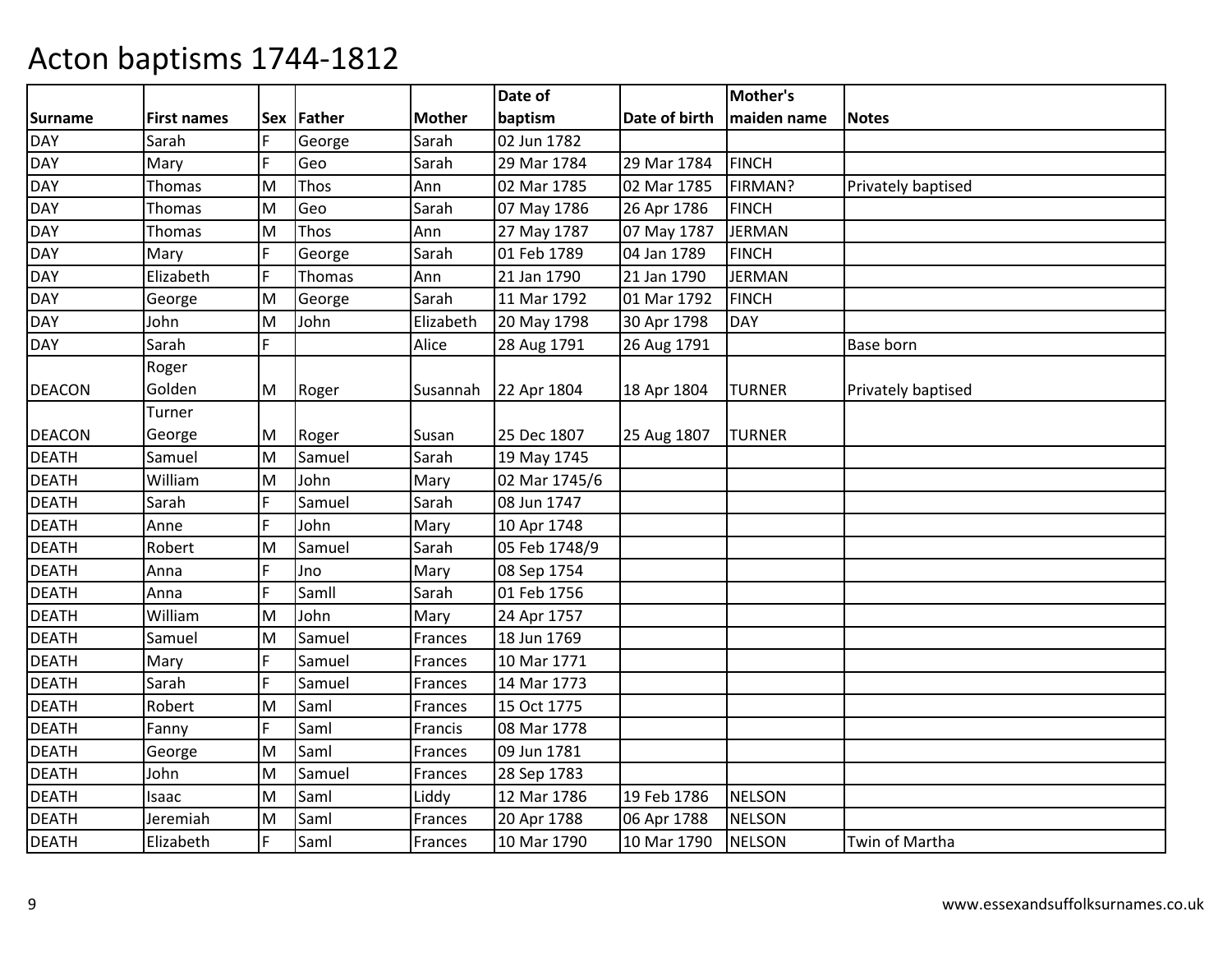|                 |                    |    |            |               | Date of       |               | Mother's        |                   |
|-----------------|--------------------|----|------------|---------------|---------------|---------------|-----------------|-------------------|
| <b>Surname</b>  | <b>First names</b> |    | Sex Father | <b>Mother</b> | baptism       | Date of birth | maiden name     | <b>Notes</b>      |
| <b>DEATH</b>    | Martha             | F  | Saml       | Frances       | 10 Mar 1790   | 10 Mar 1790   | <b>NELSON</b>   | Twin of Elizabeth |
| <b>DORR</b>     | Alice              | F  | William    | Elizabeth     | 24 Nov 1745   |               |                 |                   |
| <b>DORR</b>     | Martha             | F  | William    | Elizabeth     | 30 Sep 1747   |               |                 |                   |
| EADY            | Mary               | F. |            | Mary          | 09 Feb 1755   |               |                 | A base born child |
| EADY            | Charles            | M  | Charles    | Mary          | 01 Aug 1762   |               |                 |                   |
| EADY            | Mary               | F. | Charles    | Mary          | 29 Dec 1765   |               |                 |                   |
| EADY            | John               | M  | Thos       | Mary          | 17 Jul 1796   | 17 Jun 1796   | <b>MATTHEWS</b> |                   |
|                 | Harriet            |    |            |               |               |               |                 |                   |
| EADY            | Maria              | F  | Thomas     | Mary          | 21 Feb 1802   | 16 Feb 1802   | <b>MATHEWS</b>  |                   |
| EADY            | Ezra               | M  | Thomas     | Mary          | 02 Dec 1804   | 16 Nov 1804   | <b>MATHEW</b>   |                   |
| EADY            | Abraham            | M  | Thos       | Mary          | 13 Jan 1811   | 20 Dec 1810   | <b>MATHES</b>   |                   |
| <b>EALMS</b>    | Mary               | F  | John       | Mary          | 21 Jul 1811   | 22 Jun 1811   | <b>RASH</b>     |                   |
| EARY            | Judith             | F  |            | Judith        | 28 May 1780   |               |                 | <b>Base born</b>  |
| <b>EAST</b>     | John               | M  | William    | Anne          | 12 Feb 1745/6 |               |                 |                   |
| <b>EAST</b>     | Anne               | F  | William    | Anne          | 05 Jul 1747   |               |                 |                   |
| <b>EAST</b>     | George             | M  | William    | Anne          | 25 Apr 1749   |               |                 |                   |
| EDEY            | Thomas             | M  | Charlotte  | Anne          | 30 Aug 1747   |               |                 |                   |
| EDY             | Ann                | F  | Charles    | Mary          | 10 May 1769   |               |                 |                   |
| EDY             | Eliza              | F  | Thomas     | Mary          | 15 Dec 1799   | 24 Aug 1799   | <b>MATHEWS</b>  |                   |
| EDY             | Elizabeth          | F  | Thomas     | Mary          | 13 Dec 1807   | 01 Dec 1807   | <b>MATTHEWS</b> |                   |
| <b>ELLEAMS</b>  | Robert             | M  | John       | Sarah         | 12 Feb 1797   | 04 Feb 1797   | <b>ALBON</b>    |                   |
| <b>ELLEMS</b>   | Sarah              | F  | John       | Sarah         | 08 Jan 1786   | 30 Dec 1785   | <b>ALBON</b>    |                   |
| <b>ELLEMS</b>   | John               | M  | John       | Sarah         | 13 Jan 1788   | 21 Dec 1787   | <b>ALBON</b>    |                   |
| <b>ELLISON</b>  | Thomas             | M  | Thos       | Elizabeth     | 23 May 1790   | 17 May 1790   | <b>RASH</b>     |                   |
| <b>ELLISTON</b> | Mary               | F  | Thos       | Elizth        | 23 Nov 1788   | 23 Nov 1788   | <b>RASH</b>     |                   |
| <b>ELLUMS</b>   | Mary               | F  | John       | Susan         | 16 Mar 1790   | 06 Mar 1790   | <b>ALBON</b>    |                   |
| <b>ELMES</b>    | Elizabeth          | E  | John       | Sarah         | 22 Jul 1792   | 14 Apr 1792   | <b>ALBON</b>    |                   |
| <b>ELMES</b>    | Charlotte          | F  | John       | Sarah         | 08 Jun 1794   | 14 Apr 1793   | <b>ALBORN</b>   |                   |
| <b>ELMES</b>    | Eliza              | F  | John       | Sarah         | 01 Sep 1799   | 21 Jun 1799   | <b>ALBION</b>   |                   |
| <b>FENNER</b>   | Sarah              | F  | John       | Sarah         | 21 Apr 1745   |               |                 |                   |
| <b>FENNER</b>   | Elizabeth          | F. | John       | Sarah         | 28 Aug 1748   |               |                 |                   |
| <b>FINCH</b>    | Mary               | F  | John       | Sarah         | 14 Dec 1746   |               |                 |                   |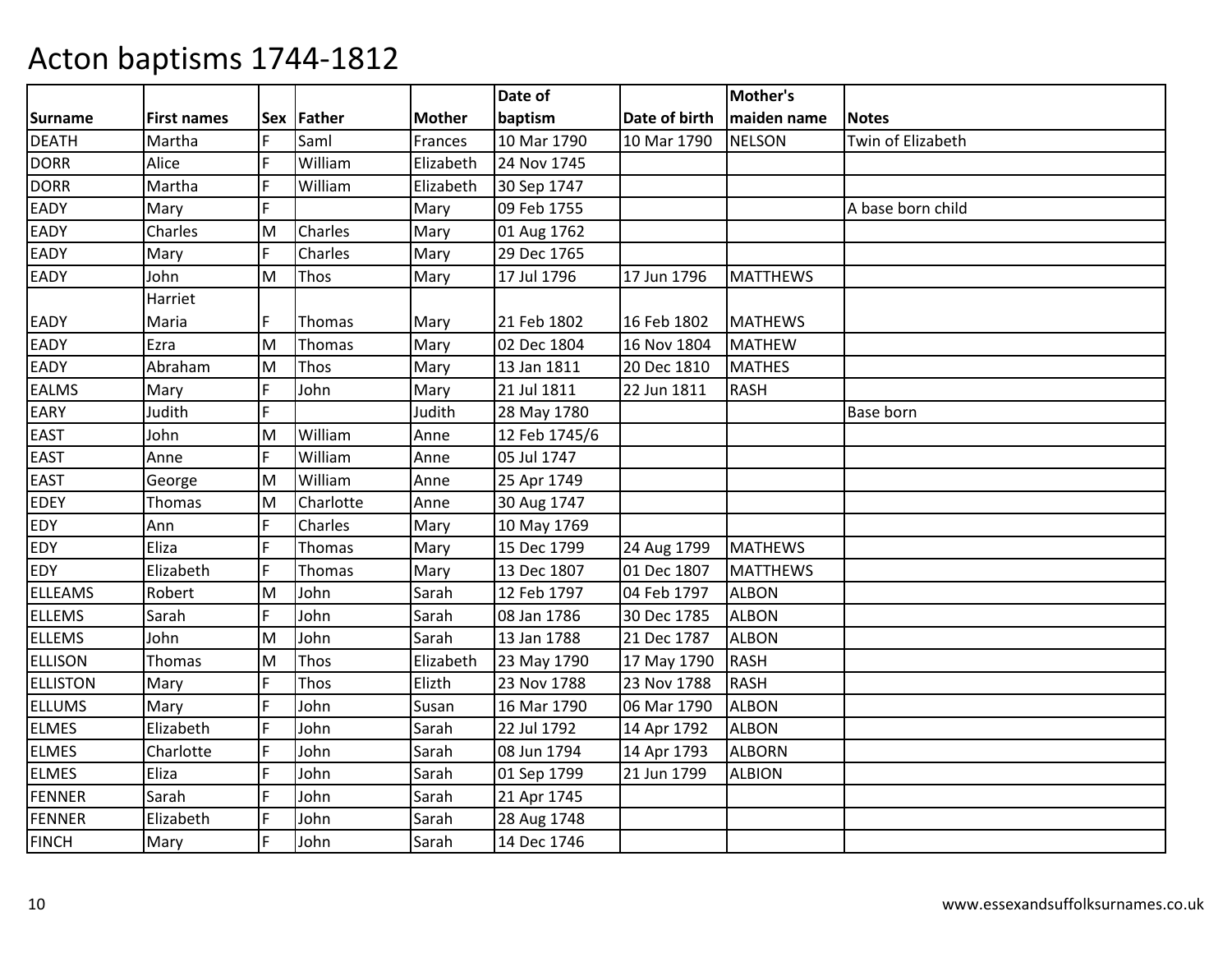|                |                         |            |        |               | Date of     |               | Mother's        |                                                                                                           |
|----------------|-------------------------|------------|--------|---------------|-------------|---------------|-----------------|-----------------------------------------------------------------------------------------------------------|
| <b>Surname</b> | <b>First names</b>      | <b>Sex</b> | Father | <b>Mother</b> | baptism     | Date of birth | maiden name     | <b>Notes</b>                                                                                              |
| <b>FINCH</b>   | Mary                    | F          | Samuel | Mary          | 13 Sep 1747 |               |                 |                                                                                                           |
| <b>FINCH</b>   | Samuel                  | M          | Samuel | Mary          | 10 Dec 1749 |               |                 |                                                                                                           |
| <b>FINCH</b>   | Susan                   | E          | Samll  | Mary          | 25 Mar 1753 |               |                 |                                                                                                           |
| FINCH          | William                 | M          | Samll  | Mary          | 24 Feb 1754 |               |                 |                                                                                                           |
| <b>FINCH</b>   | Sarah                   | F          | Samll  | Mary          | 18 Apr 1756 |               |                 |                                                                                                           |
| <b>FINCH</b>   | John                    | M          | Samuel | Mary          | 21 Dec 1759 |               |                 |                                                                                                           |
| <b>FINCH</b>   | Ann                     | F          | Saml   | Ann           | 13 Oct 1782 |               |                 | Saml Finch jnr.                                                                                           |
| <b>FINCH</b>   | Sarah                   | F          | Saml   | Ann           | 13 Aug 1786 | 09 Aug 1786   | <b>GREEN</b>    | Twin of Susan                                                                                             |
| <b>FINCH</b>   | Susan                   | F          | Saml   | Ann           | 13 Aug 1786 | 09 Aug 1786   | <b>GREEN</b>    | Twin of Sarah                                                                                             |
| <b>FINCH</b>   | Samuel                  | M          | Samuel | Ann           | 28 Dec 1788 | 17 Dec 1788   | <b>HOARD</b>    |                                                                                                           |
| <b>FINCH</b>   | Elizabeth               | F.         | Samuel | Ann           | 09 Aug 1795 | 26 Jul 1795   | <b>HEARD</b>    |                                                                                                           |
| <b>FINCH</b>   | James                   | M          | Samuel | Ann           | 22 Mar 1801 | 23 Feb 1801   | <b>HERD</b>     |                                                                                                           |
| <b>FINCH</b>   | Sarah                   | F          | Samuel | Ann           | 29 Apr 1804 | 21 Apr 1804   | <b>HERD</b>     | Privately baptised                                                                                        |
| <b>FINCH</b>   | Samuel                  | M          | Samuel | Martha        | 07 Nov 1810 | 31 Oct 1810   | [HM]ILLS        | Privately baptised.                                                                                       |
| FIRMITT?       | Mary                    | F          | Tho    |               | 12 Dec 1756 |               |                 | "Daughter of Sarah Bisett?. Reputed the<br>child of Mr Tho. Firmitt?." (father's surname<br>hard to read) |
| <b>FLACK</b>   | Ambrose                 | M          | John   | Elizabeth     | 28 Sep 1766 |               |                 |                                                                                                           |
| <b>FORSTER</b> | John                    | M          | John   | Mary          | 03 Mar 1790 | * Mar 1790    | <b>BIRD</b>     |                                                                                                           |
| <b>FORSTER</b> | George                  | M          | John   | Mary          | 11 Mar 1792 | 16 Feb 1792   | <b>BIRD</b>     |                                                                                                           |
| <b>FORSTER</b> | Carolina                | F.         | John   | Mary          | 18 Jan 1795 | 19 Dec 1794   | <b>BIRD</b>     |                                                                                                           |
| <b>FOSTER</b>  | Susannah<br><b>Bird</b> | F          |        | Mary          | 12 May 1799 | 21 Feb 1799   |                 | Baseborn of Mary Foster, widow.                                                                           |
| <b>FRANCES</b> | Elizabeth               | F          | Elizth | Susan         | 11 Mar 1787 | 26 Feb 1787   |                 | Transcriber's note: Father's name given<br>in the register as "Elizth" (usually short for<br>Elizabeth).  |
| <b>FRANCES</b> | Charlotte               | F          | Wm     | Ann           | 07 Feb 1790 | 05 Feb 1790   | <b>ANDREWS</b>  |                                                                                                           |
| <b>FREEMAN</b> | James                   | M          | Jam.   | Sarah         | 09 Nov 1787 | 01 Nov 1787   | <b>SMITH</b>    |                                                                                                           |
| <b>FREEMAN</b> | Samuel                  | M          | James  | Sarah         | 15 Nov 1789 | 05 Oct 1789   | <b>SMITH</b>    |                                                                                                           |
| <b>FREEMAN</b> | Mary                    | F          | James  | Sarah         | 15 Apr 1792 | 10 Feb 1792   | <b>SMITH</b>    |                                                                                                           |
| <b>FROST</b>   | Mary                    | F          | Willm  | Ann           | 05 Mar 1798 | 07 Feb 1798   | <b>FLETCHER</b> |                                                                                                           |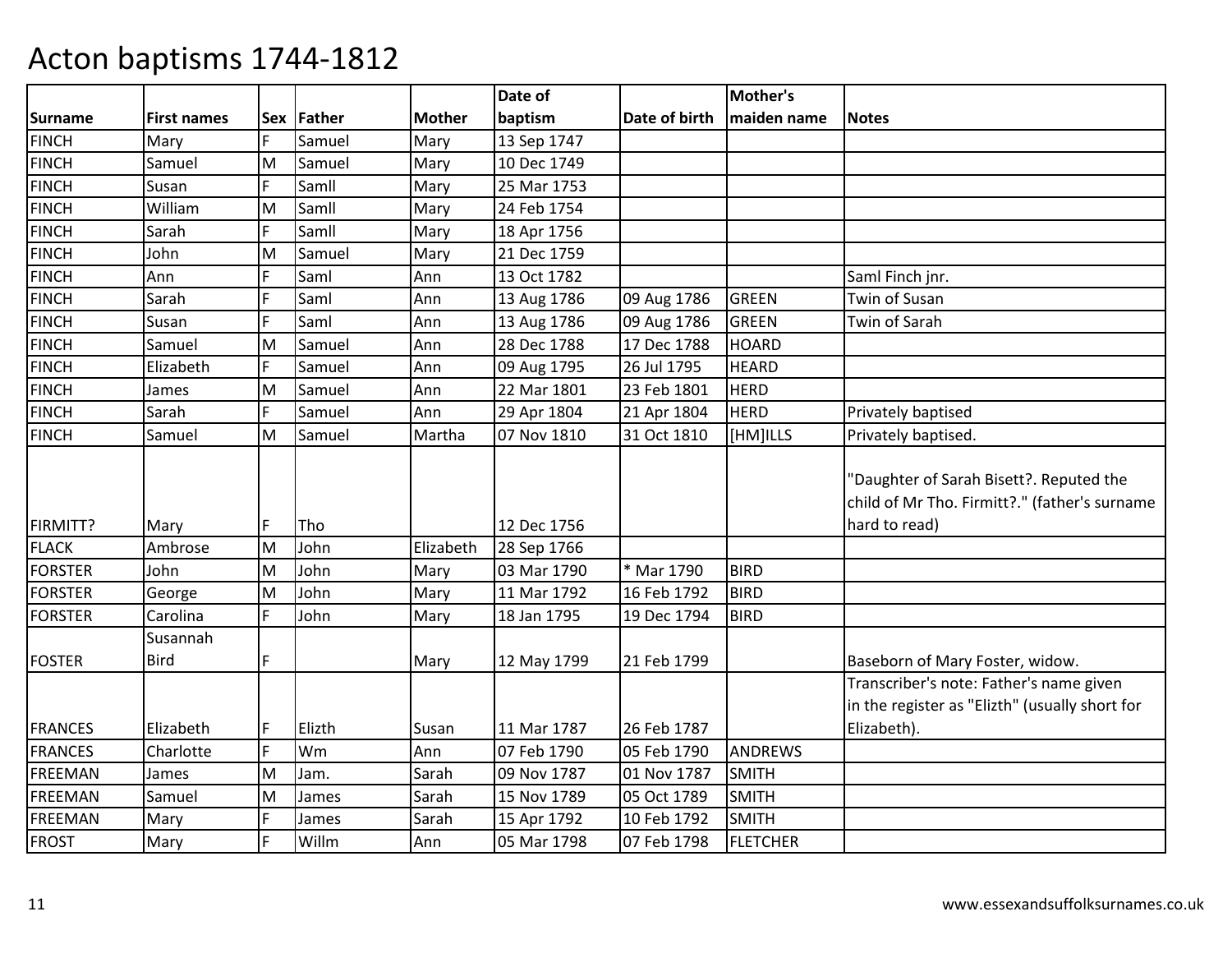|                |                    |    |             |               | Date of       |               | Mother's        |                                        |
|----------------|--------------------|----|-------------|---------------|---------------|---------------|-----------------|----------------------------------------|
| <b>Surname</b> | <b>First names</b> |    | Sex Father  | <b>Mother</b> | baptism       | Date of birth | maiden name     | <b>Notes</b>                           |
|                |                    |    |             |               |               |               |                 | Baptized privately at Melford." 05 Mar |
| <b>FROST</b>   | Robert             | M  | Willm       | Ann           | 05 Mar 1798   |               | <b>FLETCHER</b> | 1798, received into church at Acton.   |
| GER S          | William            | M  | William     | Martha        | 12 Feb 1809   | 29 Aug 1808   | <b>COKER</b>    |                                        |
| <b>GERMAN</b>  | John               | M  | James       | Jemima        | 08 Oct 1758   |               |                 |                                        |
| <b>GERMAN</b>  | John               | M  | Antony      | Ann           | 24 Mar 1776   |               |                 |                                        |
| GIB[BL]IN      | Mary               | F. | John        | Mary          | 27 Mar 1757   |               |                 |                                        |
|                | William            |    |             |               |               |               |                 |                                        |
| <b>GLADDEN</b> | Polley             | M  | Robert      | Mary          | 08 Mar 1795   | 11 Feb 1795   | <b>BARRELL</b>  |                                        |
|                | Mary               |    |             |               |               |               |                 |                                        |
| <b>GLASS</b>   | Hannah             | F  | James       | Mary          | 23 May 1800   |               | <b>WRIGHT</b>   | Privately baptised.                    |
| <b>GODDEN</b>  | Hannah             | F  | Thomas      | Anne          | 06 Jan 1750/1 |               |                 |                                        |
| <b>GODDEN</b>  | Susan              | F  | Thos        | Grace         | 08 Apr 1755   |               |                 |                                        |
| <b>GODDEN</b>  | Elizabeth          | F  | Thos        | Grace         | 13 Jan 1760   |               |                 |                                        |
| <b>GODDIN</b>  | Mary               | F  | Thomas      | Anne          | 19 Oct 1746   |               |                 |                                        |
| GODDIN?        | Thomas             | M  | Thomas      | Anne          | 17 Mar 1747/8 |               |                 |                                        |
| <b>GODDING</b> | Jonathan           | M  | Thomas      | Grace         | 20 Oct 1753   |               |                 |                                        |
| <b>GOLDEN</b>  | Charles            | M  | Bartholomew | Elizabeth     | 27 Jul 1755   |               |                 |                                        |
| <b>GOLDEN</b>  | Ann Maria          | F  | John        | Mary          | 11 Oct 1812   | 20 Sep 1812   | <b>CRYSEL</b>   |                                        |
| <b>GOLDEN</b>  | Elizabeth          | F. |             | Sarah         | 16 Dec 1798   | 25 Nov 1798   |                 | Base born                              |
| <b>GOLDING</b> | Bartholomew        | M  | Bartholomew | Eliz          | 07 Aug 1757   |               |                 |                                        |
| <b>GOLDING</b> | Edward             | M  | Bartholomew | Eliz          | 18 Oct 1761   |               |                 |                                        |
| <b>GOLDING</b> | Charles            | M  | Bartholomew | Eliz          | 21 Oct 1764   |               |                 |                                        |
| <b>GOLDING</b> | Philip             | M  | Nathaniel   | Ann           | 28 Jun 1772   |               |                 |                                        |
| <b>GOLDING</b> | Mary               | F  | Nathaniel   | Ann           | 15 Oct 1773   |               |                 |                                        |
| <b>GOLDING</b> | Sarah              | Ë  | Nathl.      | Ann           | 03 Dec 1774   |               |                 |                                        |
| <b>GOLDING</b> | Philip             | M  | Nathl       | Ann           | 09 Jan 1776   |               |                 |                                        |
| <b>GOLDING</b> | Thomas             | M  | Nathl       | Ann           | 04 Jan 1781   |               |                 |                                        |
| <b>GOLDING</b> | Mary               | F  |             | Ann           | 12 Apr 1789   | 09 Apr 1789   |                 | Privately baptised. Base born.         |
| <b>GOOD</b>    | Rachell            | F  | Danll       | Penelope      | 10 Feb 1754   |               |                 |                                        |
| GOOD           | James              | M  | Daniel      | Penelope      | 02 Dec 1757   |               |                 |                                        |
| GOOD           | Thomas             | M  |             | Rachael       | 03 Apr 1779   |               |                 | Base born                              |
| GOOD           | Susan              | F. |             | Rachael       | 03 Apr 1779   |               |                 | Base born                              |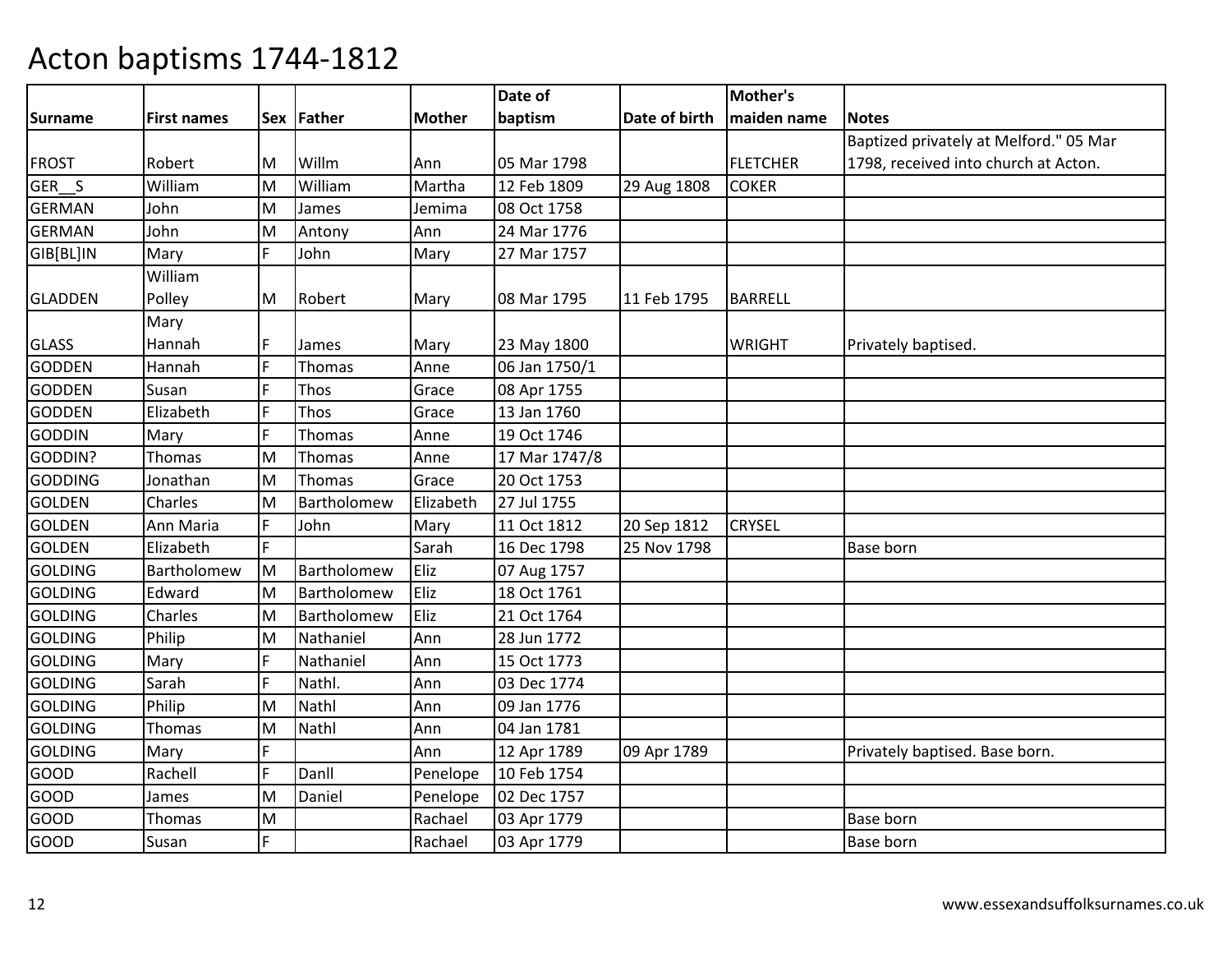|                |             |            |          |               | Date of        |               | Mother's      |                     |
|----------------|-------------|------------|----------|---------------|----------------|---------------|---------------|---------------------|
| <b>Surname</b> | First names | <b>Sex</b> | Father   | <b>Mother</b> | baptism        | Date of birth | maiden name   | <b>Notes</b>        |
| <b>GOODE</b>   | Hetty       | F.         | Daniel   | Penelope      | 25 Dec 1761    |               |               |                     |
| <b>GORDON</b>  | Joseph      | M          | Thomas   | Grace         | 06 May 1764    |               |               |                     |
| <b>GREEN</b>   | Eleonor     | F          | Robert   | Eleonor       | 14 Aug 1748    |               |               |                     |
| <b>GREEN</b>   | Mary        | F          | Robert   | Eleanor       | 18 Mar 1749/50 |               |               |                     |
| <b>GREEN</b>   | Anna        | F          | Robt     | Eleanor       | 13 Jan 1754    |               |               |                     |
| <b>GREEN</b>   | Mary        | Ē          | Thos     | Mary          | 18 Nov 1766    |               |               |                     |
| <b>GREEN</b>   | Thos        | M          | Thos     | Mary          | 02 Oct 1768    |               |               |                     |
| <b>GREEN</b>   | Sarah       | F          | Thos     | Mary          | 22 Jul 1770    |               |               |                     |
| <b>GREEN</b>   | William     | M          | Thos     | Mary          | 23 Feb 1772    |               |               |                     |
| <b>GREEN</b>   | Elizabeth   | F          | Thomas   | Mary          | 26 Mar 1774    |               |               |                     |
| <b>GREEN</b>   | Ann         | Ē          | Thos     | Mary          | 21 Apr 1776    |               |               |                     |
| <b>GREEN</b>   | Susan       | F          | John     | Susan         | 16 Nov 1788    | 30 Oct 1788   | <b>POLLEY</b> |                     |
| <b>GREEN</b>   | Ann         | F          | John     | Susan         | 17 Nov 1789    | 09 Nov 1789   | <b>POLLEY</b> |                     |
| <b>GREEN</b>   | Mary        | F          | John     | Susan         | 18 Feb 1791    | 06 Feb 1791   | <b>POLLEY</b> | Privately baptised  |
| <b>GREEN</b>   | Sarah       | F          | John     | Susan         | 07 Jun 1792    | 03 Mar 1792   | <b>POLLEY</b> | Privately baptised  |
| <b>GREEN</b>   | John        | M          | John     | Susan         | 07 Oct 1799    | 05 Oct 1799   | <b>POLLEY</b> | Privately baptized. |
| <b>HALE</b>    | John        | M          | Benjamin | Mary          | 09 Jun 1812    | 29 May 1812   | FOSTER        | Privately baptised  |
| <b>HALL</b>    | Thomas      | M          | Thomas   | Mary          | 15 Jul 1751    |               |               |                     |
| <b>HALLS</b>   | Thomas      | M          | Thomas   | Mary          | 24 Oct 1747    |               |               |                     |
| <b>HALLS</b>   | John        | M          | Thomas   | Mary          | 12 Feb 1748/9  |               |               |                     |
| <b>HALLS</b>   | Mary        | F          | Thos     | Mary          | 10 Feb 1754    |               |               |                     |
| <b>HALLS</b>   | David       | M          | Thomas   | Mary          | 10 Apr 1757    |               |               |                     |
| <b>HALLS</b>   | Nathan      | M          | Thos     | Mary          | 14 Feb 1762    |               |               |                     |
| <b>HALLS</b>   | William     | M          | Thos     | Mary          | 13 Jan 1765    |               |               |                     |
| <b>HARRIS</b>  | James       | M          |          | Martha        | 02 Mar 1766    |               |               | Natural son         |
| <b>HAYWARD</b> | William     | M          |          | Mary          | 06 Jun 1779    |               |               | <b>Base born</b>    |
| <b>HILLS</b>   | Martha      | F          | John     | Martha        | 06 Dec 1788    | 06 Dec 1788   | <b>RUST</b>   | Privately baptised  |
| <b>HILLS</b>   | Susan       | F          | John     | Martha        | 04 Apr 1790    | 21 Mar 1790   | <b>RUST</b>   |                     |
| <b>HILLS</b>   | Mary        | F          | John     | Martha        | 26 Jul 1791    | 13 Jul 1791   | <b>RUST</b>   |                     |
| <b>HILLS</b>   | John        | M          | John     | Martha        | 12 Oct 1794    | 23 May 1793   | <b>RUST</b>   |                     |
| <b>HILLS</b>   | Elizabeth   | F          | John     | Martha        | 29 Jan 1797    | 17 Jan 1797   | <b>RUST</b>   |                     |
| <b>HILLS</b>   | Abraham     | M          | John     | Martha        | 21 Nov 1802    | 17 Oct 1802   | <b>RUST</b>   |                     |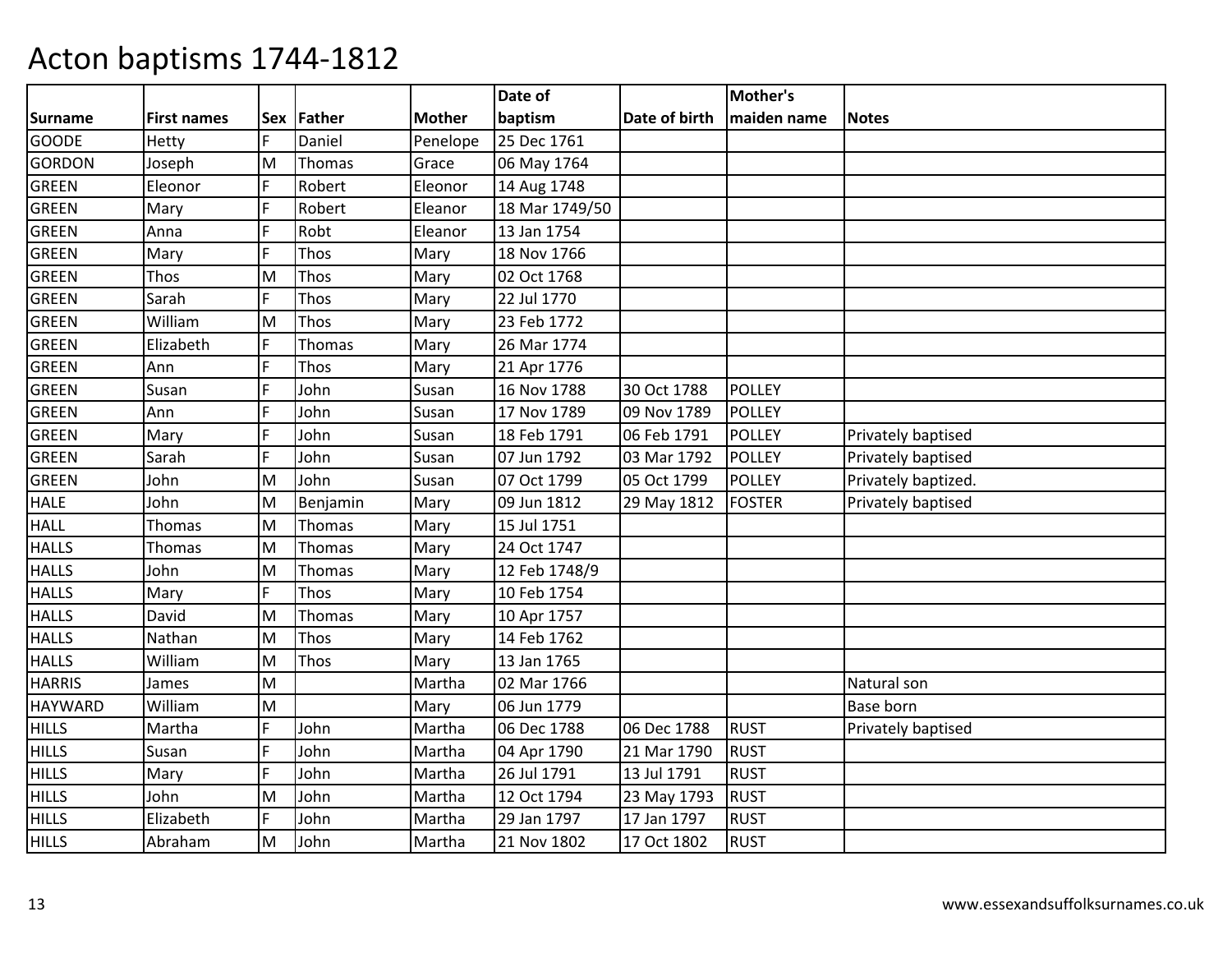|                |                    |    |             |               | Date of       |               | Mother's      |                                                                                         |
|----------------|--------------------|----|-------------|---------------|---------------|---------------|---------------|-----------------------------------------------------------------------------------------|
| <b>Surname</b> | <b>First names</b> |    | Sex Father  | <b>Mother</b> | baptism       | Date of birth | maiden name   | <b>Notes</b>                                                                            |
| <b>HILLS</b>   | Hannah             | F  | John        | Martha        | 26 Aug 1804   | 09 Mar 1799   | <b>RUST</b>   |                                                                                         |
| <b>HILLS</b>   | Jeremiah           | M  | John        | Martha        | 26 Aug 1804   | 18 Dec 1803   | <b>RUST</b>   |                                                                                         |
| <b>HILLS</b>   | Jas.               | M  | John        | Martha        | 22 Jul 1810   | 20 Aug 1808   | [BR]US[HT]    |                                                                                         |
| <b>HILLS</b>   | Thomas             | M  |             | Susan         | 03 May 1812   | 04 Apr 1812   |               | Base born                                                                               |
| <b>HOWARD</b>  | Mary               | F  | William     | Mary          | 15 Apr 1751   |               |               |                                                                                         |
| <b>HOWLEY</b>  | Elizabeth          | F  | John        | Elizabeth     | 19 Dec 1766   |               |               |                                                                                         |
| <b>HURREL</b>  | Anne               | F  | John        | Anne          | 21 Apr 1745   |               |               |                                                                                         |
| <b>HURREL</b>  | Mary               | F  | John        | Frances       | 19 Aug 1759   |               |               |                                                                                         |
|                |                    |    |             |               |               |               |               | Born at Little Waldingfield. Privately                                                  |
| <b>HURRELL</b> | William            | M  | Peter       | Sarah         | 12 Apr 1789   | 29 Dec 1788   | LONG          | baptised at Little Waldingfield 31 Dec 1788.                                            |
| <b>HURRELL</b> | Mary               | F  | Peter       | Sarah         | 10 Oct 1790   | 12 Sep 1790   | LONG          |                                                                                         |
| <b>HURRELL</b> | James              | M  | Peter       | Sarah         | 24 Sep 1797   | 18 Sep 1797   | <b>LONG</b>   |                                                                                         |
| <b>HURRIL</b>  | Mary               | F  |             | Susan         | 12 Mar 1766   |               |               | Natural daughter                                                                        |
| <b>JARMIN</b>  | Elizabeth          | F  | James       | Jemima        | 24 Feb 1747/8 |               |               |                                                                                         |
| <b>JARMIN</b>  | James              | M  | James       | Jemima        | 11 Jun 1749   |               |               |                                                                                         |
| <b>JARMIN</b>  | Elizabeth          | F  | James       | Jemima        | 24 Feb 1750/1 |               |               |                                                                                         |
| <b>JARMINE</b> | Alice              | F  | James       | Jemima        | 23 Dec 1753   |               |               |                                                                                         |
| JARVIS?        | John               | M  | William     | Martha        | 12 Apr 1812   | 28 Mar 1812   | <b>COKER</b>  |                                                                                         |
| <b>KNAVE</b>   | James              | M  | James       | Sarah         | 05 Apr 1801   | 10 Jan 1801   | <b>GRIGGS</b> |                                                                                         |
|                |                    |    |             |               |               |               |               | Transcriber's note: No parents given so<br>not clear if Laysell is father's or mother's |
| LAYSELL        | <b>Isaac Shave</b> |    |             |               | 21 Nov 1745   |               |               | surname.                                                                                |
| <b>LEEKES</b>  | Anna               | F. | Thos        | Anna          | 11 Nov 1753   |               |               |                                                                                         |
| <b>LEEKES</b>  | John               | M  | <b>Thos</b> | Anna          | 11 Apr 1756   |               |               |                                                                                         |
| <b>LEEKS</b>   | Anne               | F  | Thomas      | Elizabeth     | 13 Mar 1747/8 |               |               |                                                                                         |
| <b>LEEKS</b>   | Thomas             | M  | Thomas      | Anne          | 06 Oct 1751   |               |               |                                                                                         |
| <b>LEEKS</b>   | George             | M  | Geo         | Elizth        | 21 Jan 1788   | 17 Jan 1788   | <b>COOPER</b> |                                                                                         |
| LEVEL          | Mary               | F. |             | Susan         | 08 Oct 1769   |               |               | Base born                                                                               |
| LEWIS          | Martha             | F  | Isaac       | Sarah         | 10 Sep 1775   |               |               | Abode: Melford. Aged 23.                                                                |
| LONG           | Mary               | F  | Jno         | Hannah        | 08 Jun 1755   |               |               |                                                                                         |
| <b>LONG</b>    | Valentine          | M  | John        | Hannah        | 29 Aug 1756   |               |               |                                                                                         |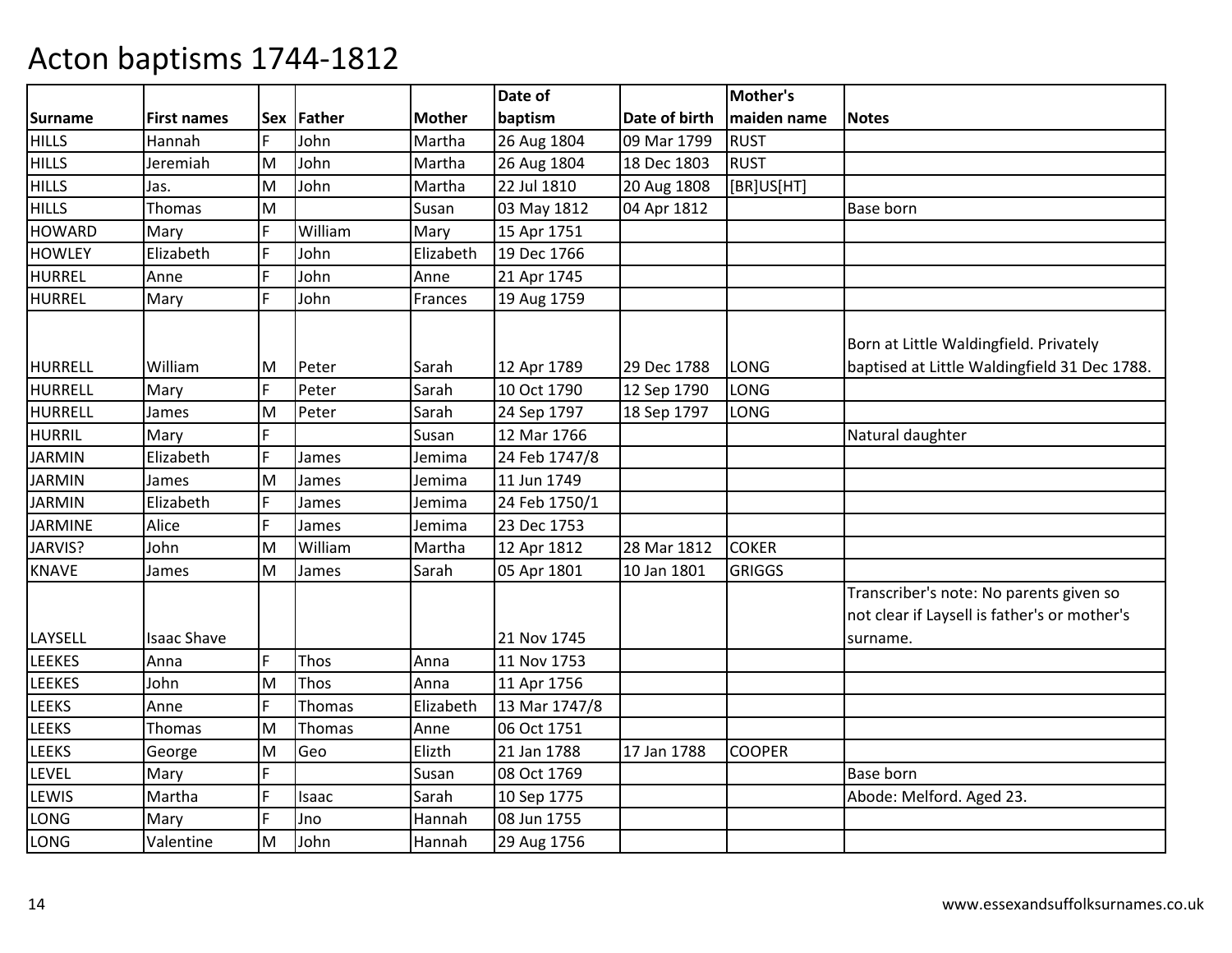|                 |                    |    |            |               | Date of     |               | Mother's      |                    |
|-----------------|--------------------|----|------------|---------------|-------------|---------------|---------------|--------------------|
| <b>Surname</b>  | <b>First names</b> |    | Sex Father | <b>Mother</b> | baptism     | Date of birth | maiden name   | <b>Notes</b>       |
| LONG            | Sarah              | F  | John       | Hannah        | 24 Dec 1758 |               |               |                    |
| LONG            | Sarah              | F  | Valentine  | Sarah         | 21 Nov 1770 |               |               |                    |
| LONG            | Sarah              | F  | Valentine  | Sarah         | 01 Dec 1771 |               |               |                    |
| LONG            | Valentine          | M  | Valentine  | Sarah         | 11 Jun 1775 |               |               |                    |
| LONGE           | Elizabeth          | F  |            | Alice         | 12 Nov 1797 | 31 Oct 1797   |               | Base born          |
| LUGAR           | John               | M  | John       | Elizabeth     | 09 Nov 1768 |               |               |                    |
| LUGAR           | Edward             | M  | John       | Elizabeth     | 23 Oct 1769 |               |               |                    |
| LUGAR           | Joseph             | M  | John       | Elizabeth     | 18 Aug 1771 |               |               |                    |
| LUGAR           | Joseph             | M  | John       | Elizabeth     | 09 Apr 1775 |               |               |                    |
| <b>MACRO</b>    | Isaac              | M  | Isaac      | Elizabeth     | 25 Sep 1748 |               |               |                    |
| <b>MARCH</b>    | Susan              | F. | Willm      | Mary          | 27 Apr 1794 | 04 Apr 1793   | <b>SMITH</b>  |                    |
| <b>MARCH</b>    | William            | M  | Wm         | Mary          | 29 Jan 1797 | 19 Nov 1796   | LEE           |                    |
| <b>MARCH</b>    | George             | M  | William    | Mary          | 17 Feb 1799 | 10 Jan 1799   | LEE           |                    |
| <b>MAYHEW</b>   | Luke               | M  | William    | Susan         | 06 Jan 1771 |               |               |                    |
| <b>MEGGS</b>    | William            | M  | John       | Elizabeth     | 08 Mar 1785 | 13 Feb 1785   | <b>TAYLOR</b> |                    |
| <b>MEGGS</b>    | John               | M  | John       | Elizabeth     | 04 Feb 1787 | 20 Jan 1787   | <b>TAYLOR</b> |                    |
| <b>MEGGS</b>    | Elizabeth          | F  | John       | Elizabeth     | 18 Jan 1789 | 18 Jan 1789   | <b>TAYLOR</b> |                    |
| <b>MEGGS</b>    | George             | M  | John       | Elizth        | 31 Oct 1790 | 26 Sep 1790   | <b>TAYLOR</b> |                    |
| <b>MEGGS</b>    | Thomas             | M  | John       | Elizth        | 22 Jan 1792 | 15 Dec 1791   | <b>TAYLOR</b> |                    |
| <b>MILLS</b>    | Francis            | M  | Francis    | Elizabeth     | 02 Dec 1744 |               |               |                    |
| <b>MILLS</b>    | Sarah              | F. | James      | Sarah         | 25 Dec 1803 | 19 Nov 1803   | LONG          |                    |
| <b>MILLS</b>    | James              | M  | James      | Sarah         | 26 May 1805 | 16 Mar 1805   | LONG          |                    |
| <b>MILLS</b>    | William            | M  | James      | Sarah         | 13 Sep 1807 | 05 Aug 1807   | LONG          |                    |
| <b>MILLS</b>    | Eliza              | F  | Jas.       | Sarah         | 10 Jun 1810 | 07 Apr 1810   | LONG          |                    |
| <b>MILLS</b>    | John               | M  | James      | Sarah         | 12 Apr 1812 | 15 Mar 1812   | LONG          |                    |
| <b>MOLTON</b>   | Mary               |    |            | Phillis       | 22 Jan 1781 |               |               | Base born          |
| <b>MONTFORD</b> | Deborah            | Ē  | John       | Elizabeth     | 01 Oct 1769 |               |               |                    |
| <b>MOOR</b>     | Hannah             | F  | John       | Elizabeth     | 16 Jun 1799 | 16 Apr 1799   | <b>BOWELL</b> |                    |
| <b>MOWER</b>    | Elizabeth          | F  | John       | Elizabeth     | 11 Oct 1791 | 09 Sep 1791   | <b>BOWELL</b> |                    |
| <b>MOWER</b>    | Mary               | F  | John       | Elizabeth     | 07 Sep 1794 | 08 Jul 1793   | <b>BOWELL</b> |                    |
| <b>MOWER</b>    | Thomas             | M  | John       | Elizabeth     | 05 Jun 1797 | 05 Jun 1797   | <b>BOWELL</b> | Privately baptised |
| <b>MUMFORD</b>  | William            | M  | John       | Elizabeth     | 06 Mar 1752 |               |               |                    |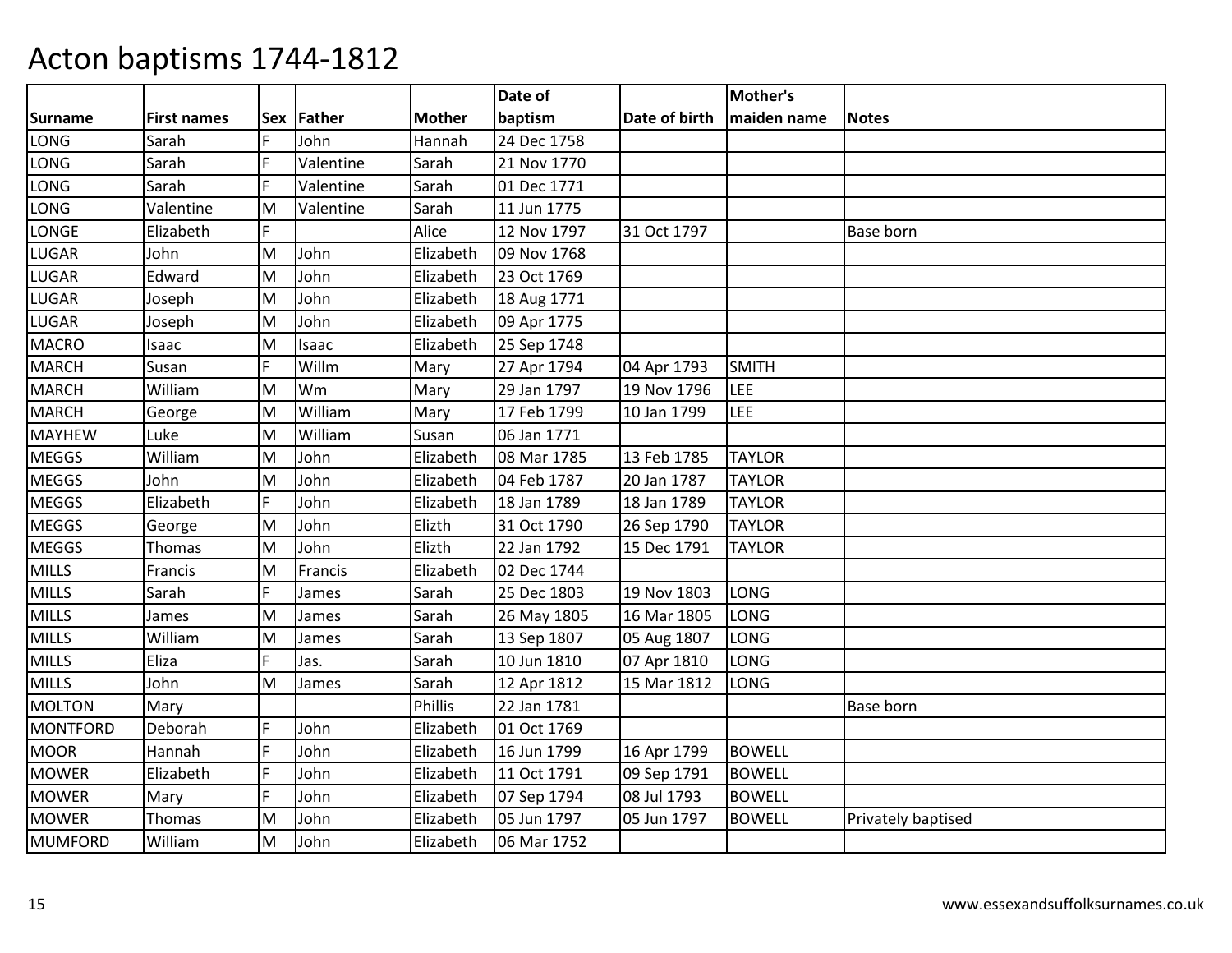|                |                    |    |            |               | Date of       |               | Mother's        |                  |
|----------------|--------------------|----|------------|---------------|---------------|---------------|-----------------|------------------|
| <b>Surname</b> | <b>First names</b> |    | Sex Father | <b>Mother</b> | baptism       | Date of birth | maiden name     | <b>Notes</b>     |
| <b>MUMFORD</b> | Elizabeth          |    | John       | Elizabeth     | 07 Sep 1753   |               |                 |                  |
| <b>MUMFORD</b> | Sarah              | F  | John       | Eliz          | 18 Feb 1755   |               |                 |                  |
| <b>MUMFORD</b> | Edward             | M  | John       | Eliz          | 05 Apr 1756   |               |                 |                  |
| <b>MUMFORD</b> | Mary               | F  | John       | Eliz          | 22 Jun 1757   |               |                 |                  |
| <b>MUMFORD</b> | Sarah              |    | John       | Eliz          | 01 Nov 1758   |               |                 |                  |
| <b>MUMFORD</b> | Ann                | E  | John       | Elizabeth     | 20 Oct 1759   |               |                 |                  |
| <b>MUMFORD</b> | Rachael            | F  | John       | Eliz          | 11 Dec 1761   |               |                 |                  |
| <b>MUMFORD</b> | Robert             | M  | Robert     | Elizth        | 13 Dec 1778   |               |                 |                  |
| <b>MUMFORD</b> | John               | M  | Robert     | Ann           | 06 Mar 1785   | 20 Feb 1785   | <b>CADGE</b>    |                  |
| <b>MUMFORD</b> | Mary               | F  | Robert     | Elizabeth     | 16 May 1790   | 06 May 1790   |                 |                  |
| <b>MUMFORD</b> | William            | M  |            | Deborah       | 16 Nov 1788   | 10 Nov 1788   |                 | <b>Base born</b> |
| <b>NAVE</b>    | Sarah              | F  | James      | Sarah         | 06 Jun 1790   | 11 May 1790   | <b>GRIGGS</b>   |                  |
| <b>NAVE</b>    | John               | M  | James      | Sarah         | 10 Feb 1793   | 10 Jan 1793   | <b>GRIGGS</b>   |                  |
| <b>NAVE</b>    | Mary               |    | James      | Sarah         | 18 Oct 1795   | 23 Sep 1795   | <b>GRIGGS</b>   |                  |
| <b>NAVE</b>    | Hannah             |    | James      | Sarah         | 11 Feb 1798   | 27 Jan 1798   | <b>GRIGGS</b>   |                  |
| <b>NAVE</b>    | Mary               | F  | James      | Sarah         | 24 Apr 1803   | 29 Mar 1803   | <b>GRIGGS</b>   |                  |
| <b>NAVE</b>    | Susan              | F  | James      | Sarah         | 20 Feb 1806   | 18 Jan 1806   | <b>GRIGGS</b>   |                  |
| <b>NAVE</b>    | Susan              | F  | James      | Sarah         | 24 Jul 1808   | 10 May 1808   | <b>GRIGGS</b>   |                  |
| <b>NICE</b>    | Thomas             | M  | Thoms.     | Martha        | 27 Nov 1791   | 18 Oct 1791   | <b>SMITH</b>    |                  |
| <b>NICE</b>    | George             | M  | Edward     | Elizabeth     | 16 Dec 1804   | 05 Dec 1804   | <b>PEARSON</b>  |                  |
|                | Caroline           |    |            |               |               |               |                 |                  |
| <b>NICE</b>    | Darling            | F. | Edmund     | Elizabeth     | 13 Nov 1807   | 20 May 1807   | <b>PEARSONS</b> |                  |
| <b>NICE</b>    | George             | M  | Edward     | Elizah.       | 27 Feb 1811   | 04 Feb 1811   | <b>PEARSON</b>  |                  |
| <b>NICE</b>    | James              | M  | Edward     | Elizabeth     | 06 Sep 1812   | 06 Aug 1812   | <b>PEARSONS</b> |                  |
| <b>NICE</b>    | Joseph             | M  |            | Martha        | 25 Dec 1799   | 12 Dec 1799   |                 | Base born.       |
| <b>OSTLER</b>  | Ann                | F. |            | Ann           | 11 May 1788   | 07 May 1788   |                 | <b>Base born</b> |
| <b>OTLEY</b>   | John               | M  | Thos       | Jane          | 17 Sep 1769   |               |                 |                  |
| <b>OTLEY</b>   | Thos               | M  | Thos       | Jane          | 13 Jan 1771   |               |                 |                  |
| <b>PAMENT</b>  | James              | M  | Jonathan   | Marjoram      | 13 Apr 1746   |               |                 |                  |
| <b>PAMENT</b>  | Jonathan           | M  | Jonathan   | Marjoram      | 15 Jan 1748/9 |               |                 |                  |
| <b>PAMENT</b>  | Mary               | F  | Jonathan   | Margery       | 23 Feb 1752   |               |                 |                  |
| PAMENT         | Robert             | M  | Robert     | Susan         | 02 Dec 1757   |               |                 |                  |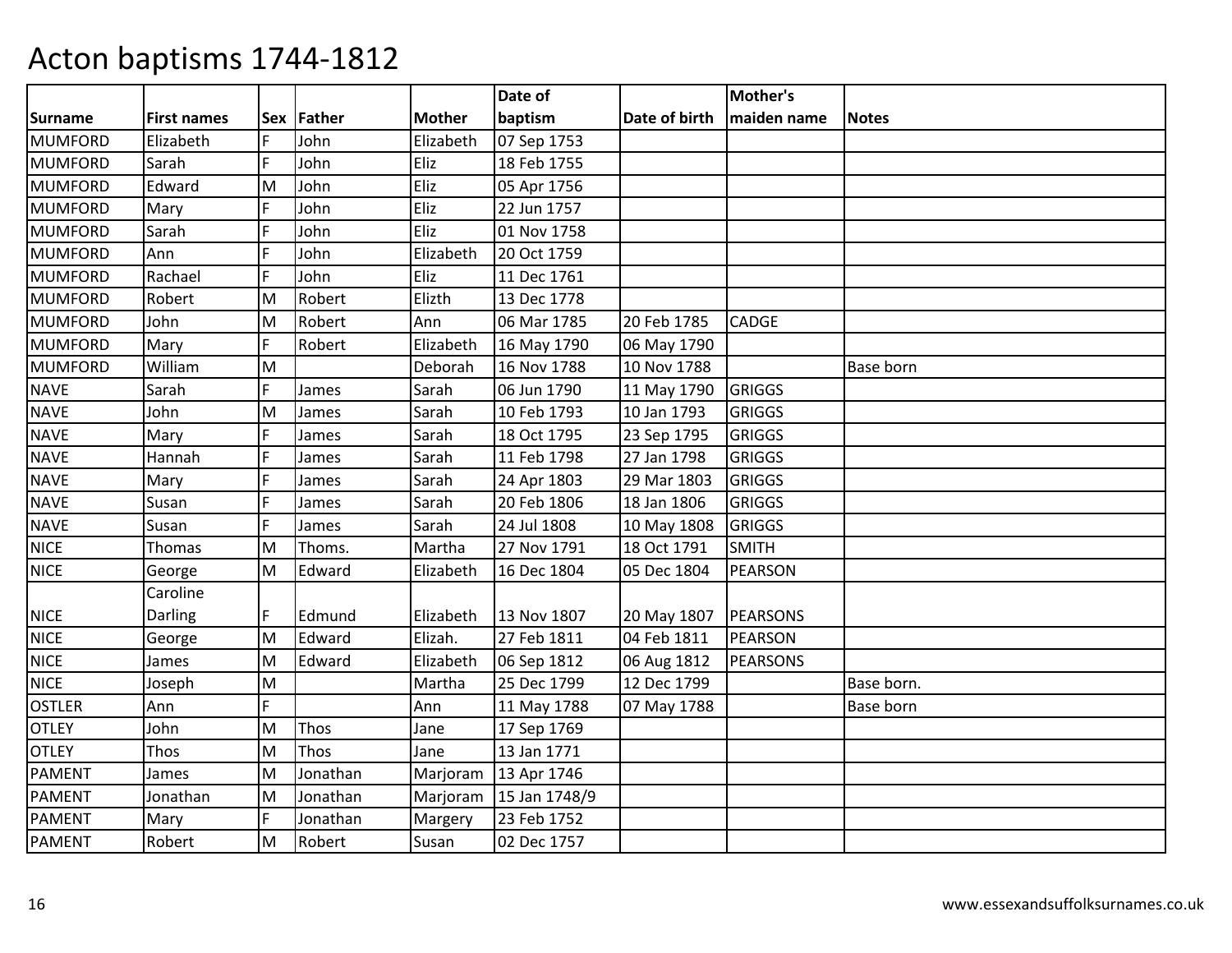|                  |                    |            |             |               | Date of     |               | Mother's       |                                     |
|------------------|--------------------|------------|-------------|---------------|-------------|---------------|----------------|-------------------------------------|
| <b>Surname</b>   | <b>First names</b> | <b>Sex</b> | Father      | <b>Mother</b> | baptism     | Date of birth | maiden name    | <b>Notes</b>                        |
| <b>PAMENT</b>    | Hannah             | F          | Robt        | Hannah        | * Nov 1759  |               |                |                                     |
| <b>PAMENT</b>    | John               | M          | Robert      | Susannah      | 10 Jan 1762 |               |                |                                     |
| <b>PAMENT</b>    | William            | M          | Robert      | Susan         | 14 Apr 1765 |               |                |                                     |
| <b>PAMENTER</b>  | Sarah              | F          | Thos        | Elizabeth     | 06 Dec 1766 |               |                |                                     |
| PAMENTER         | William            | M          | Joseph      | Sarah         | 24 Jan 1802 | 31 Dec 1801   | <b>RASH</b>    |                                     |
| <b>PAMENTER</b>  | John               | M          | Thomas      | Elizabeth     | 06 Feb 1803 | 04 Jan 1803   | <b>STEWARD</b> |                                     |
| <b>PAMENTER</b>  | Mary               | F          | Joseph      | Sarah         | 04 Dec 1803 | 03 Nov 1803   | <b>RASH</b>    |                                     |
| PAMMANT          | Thos               | M          | <b>Thos</b> | Elizabeth     | 23 Apr 1769 |               |                |                                     |
| <b>PAMMENT</b>   | William            | M          | Thos        | Elizabeth     | 10 Mar 1771 |               |                |                                     |
| <b>PAMMENT</b>   | John               | M          | Thos        | Elizabeth     | 17 Jan 1773 |               |                |                                     |
| <b>PAMMENT</b>   | Joseph             | M          | John        | Elizth.       | 04 Jun 1775 |               |                |                                     |
| <b>PAMMENT</b>   | Ann                | F          | Thos        | Elizabeth     | 05 Jun 1777 |               |                |                                     |
| PAMMENT          | Joseph             | M          | <b>Thos</b> | Elizbth       | 04 Dec 1779 |               |                |                                     |
| PAMMENTER        | Edward             | M          | Thos        | Elizth        | 03 Mar 1782 |               |                |                                     |
| PAMMENTER        | Elizabeth          | F          | Thomas      | Elizabeth     | 12 Sep 1790 | 04 Sep 1790   | <b>STEWARD</b> |                                     |
| <b>PAMMENTER</b> | Thomas             | M          | <b>Thos</b> | Elizth        | 28 Mar 1796 | 28 Mar 1796   | <b>STEWARD</b> | Twin of Susan. Privately baptised.  |
| PAMMENTER        | Susan              | F          | Thos        | Elizth        | 28 Mar 1796 | 28 Mar 1796   | <b>STEWARD</b> | Twin of Thomas. Privately baptised. |
| PARKER           | John               | M          | James       | Sarah         | 29 May 1781 |               |                |                                     |
| <b>PARKER</b>    | Mary               | F          | James       | Sarah         | 03 Aug 1783 |               |                |                                     |
| <b>PARKER</b>    | John               | M          | James       | Sarah         | 16 Oct 1785 | 18 Sep 1785   | <b>NELSON</b>  |                                     |
| <b>PARKER</b>    | James              | M          | James       | Mary          | 21 Sep 1788 | 14 Sep 1788   | <b>NELSON</b>  |                                     |
| PARMENTER        | Ursula             | F          | Thomas      | Elizabeth     | 26 Aug 1792 | 19 Jul 1792   | <b>STEWARD</b> |                                     |
| <b>PARMENTER</b> | Ann                | Ē          | Edwd        | Mary          | 19 Nov 1797 | 12 Nov 1797   | <b>COOK</b>    |                                     |
| PARMENTER        | Sarah              | F          | Thos        | Elizth.       | 11 Feb 1798 | 16 Jan 1798   | <b>STEWARD</b> |                                     |
| PARMENTER        | Mary               | F          | Edward      | Mary          | 09 Jun 1799 | 20 May 1799   | <b>COOK</b>    |                                     |
| <b>PARMENTER</b> | Thomas             | M          | Thomas      | Elizabeth     | 08 Jun 1800 | 05 Jun 1800   | <b>STEWARD</b> |                                     |
| PARMENTER        | Edward             | M          | Edward      | Mary          | 14 Apr 1805 | 16 Jul 1804   | <b>RUTTER</b>  |                                     |
| <b>PARMENTER</b> | Edward             | M          | Thomas      | Elizabeth     | 14 Apr 1805 | 06 Mar 1805   | <b>RUTTER</b>  |                                     |
| PARMENTER        | Joseph             | M          | Joseph      | Sarah         | 04 Apr 1806 | 20 Feb 1806   |                |                                     |
| PARMENTER        | Sarah              | F          | Thomas      | Elizabeth     | 13 Dec 1807 | 03 Dec 1807   | <b>STEWARD</b> |                                     |
| <b>PARMENTER</b> | Sarah              | F          | Joseph      | Sarah         | 01 May 1808 | 05 Apr 1808   | <b>RASH</b>    |                                     |
| PARMENTER        | John               | M          | Joseph      | Sarah         | 27 May 1810 | 04 Mar 1810   | <b>RUSH</b>    |                                     |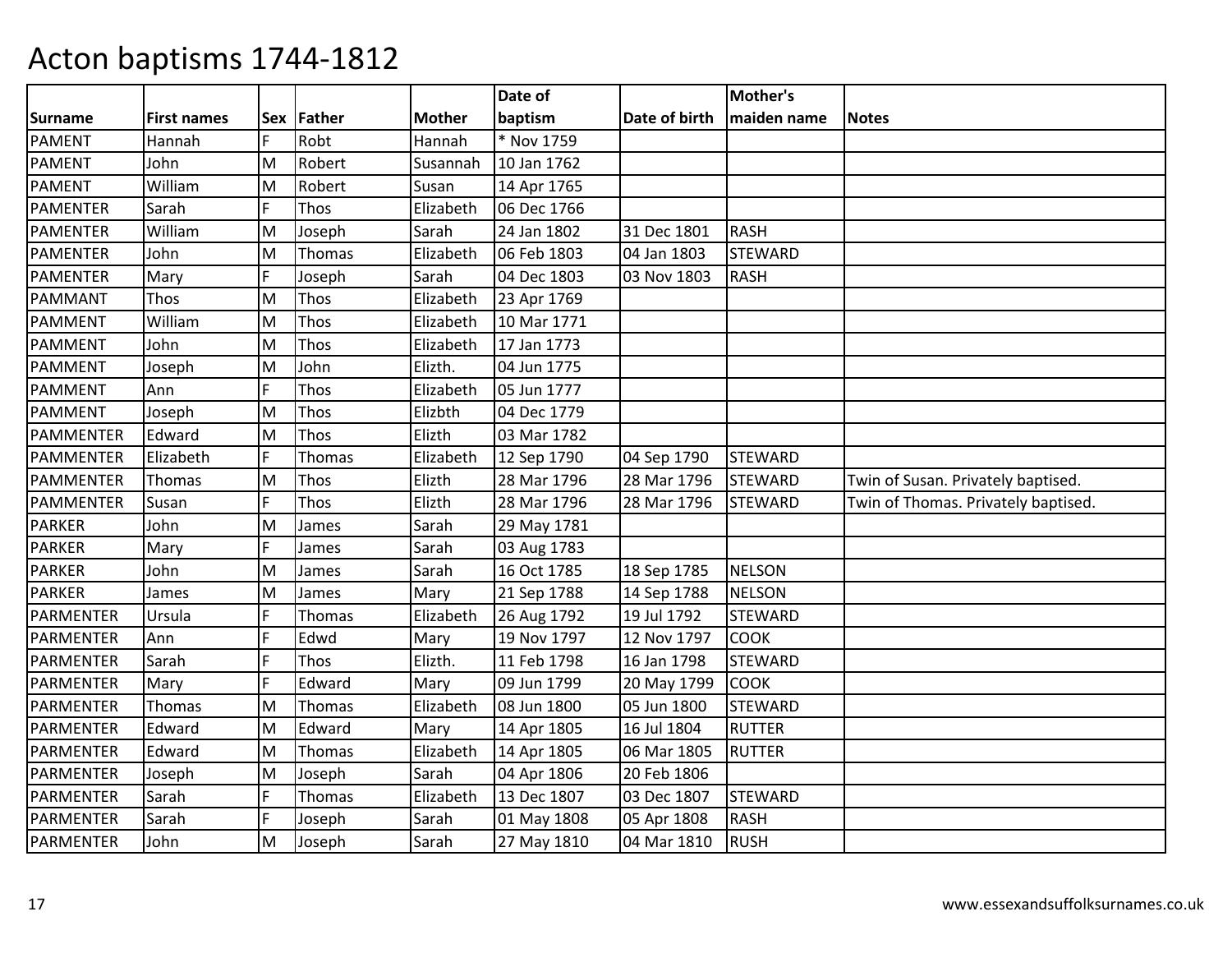|                  |                    |            |                |               | Date of     |               | Mother's        |                                              |
|------------------|--------------------|------------|----------------|---------------|-------------|---------------|-----------------|----------------------------------------------|
| Surname          | <b>First names</b> | <b>Sex</b> | Father         | <b>Mother</b> | baptism     | Date of birth | maiden name     | <b>Notes</b>                                 |
| PARTRIDGE        | Edward             | M          | Edward         | Ann           | 02 Aug 1757 |               |                 |                                              |
| <b>PARTRIDGE</b> | Thomas             | M          | John           | Mary          | 07 Sep 1788 | 31 Aug 1788   | <b>GAME</b>     |                                              |
| <b>PARTRIDGE</b> | David              | M          | John           | Mary          | 10 Oct 1790 | 03 Oct 1790   | <b>GAME</b>     |                                              |
| PARTRIDGE        | Nathan             | M          | John           | Mary          | 10 Feb 1793 | 15 Jan 1793   | <b>GAME</b>     |                                              |
| PARTRIDGE        | Hannah             | F          | John           | Mary          | 08 Oct 1794 | 29 Sep 1793   | <b>GAME</b>     | Privately baptised                           |
| PARTRIDGE        | William            | M          | John           | Mary          | 19 Feb 1797 | 09 Feb 1797   | <b>GAME</b>     |                                              |
| <b>PARTRIDGE</b> | Zachariah          | M          | John           | Mary          | 18 Nov 1798 | 18 Oct 1798   | <b>GAME</b>     |                                              |
| <b>PARTRIDGE</b> | Mary Ann           | F          | John           | Mary          | 11 Jan 1801 | 16 Nov 1800   | <b>GAME</b>     |                                              |
| <b>PARTRIDGE</b> | Martha             |            | John           | Mary          | 02 Feb 1802 | 30 Jan 1801   | <b>WRIGHT</b>   |                                              |
| PARTRIDGE        | Edward             | M          | John           | Mary          | 14 Aug 1804 |               | <b>RIGHT</b>    | Privately baptised                           |
| PARTRIDGE        | Ann                | F          | John           | Elizabeth     | 03 Mar 1805 | 14 Jan 1805   | <b>CAMPION</b>  |                                              |
| <b>PARTRIDGE</b> | George             | M          | John           | Elizabeth     | 22 Oct 1809 | 25 Sep 1809   | <b>CAMPON</b>   |                                              |
| <b>PARTRIDGE</b> | Jemima             | F          | John           | Elizh.        | 12 Jul 1812 | 23 May 1812   | <b>CAMPION</b>  |                                              |
| <b>PATTRIDGE</b> | John               | M          | John           | Mary          | 03 Apr 1785 | 31 Mar 1785   | <b>GAME</b>     |                                              |
| <b>PATTRIDGE</b> | Isaac              | M          | John           | Mary          | 19 Nov 1786 | 22 Oct 1786   | <b>GAME</b>     |                                              |
| <b>PAWSEY</b>    | William            | M          | 2              | Sarah         | 26 Dec 1756 |               |                 |                                              |
| <b>PAWSEY</b>    | John               | M          | William        | Sarah         | 02 Apr 1758 |               |                 |                                              |
| <b>PAWSEY</b>    | Mary               | F          | William        | Sarah         | 04 May 1760 |               |                 |                                              |
| <b>PAWSEY</b>    | Ann                |            | Willm          | Sarah         | 12 Jul 1761 |               |                 |                                              |
| <b>PAWSEY</b>    | Sarah              | F          | William        |               | 29 May 1768 |               |                 |                                              |
| <b>PAWSEY</b>    | John               | M          | Jonathan       | Elizabeth     | 29 May 1781 |               |                 |                                              |
| PEARMAIN         | Edward             | M          | William        | Martha        | 06 Jun 1763 |               |                 |                                              |
| PEARMAIN         | James              | M          | William        | Martha        | 21 Apr 1765 |               |                 |                                              |
| PEARMAIN         | Amy                | F          | Thos           | Martha        | 17 Jun 1770 |               |                 |                                              |
| PEARMAN          | Martha             |            | William        | Martha        | 01 Mar 1752 |               |                 |                                              |
| PEARMAN          | Mary               | F          | William        | Martha        | 19 Mar 1754 |               |                 |                                              |
| PEARMAN          | Jeremiah           | M          | William        | Martha        | 07 Sep 1760 |               |                 |                                              |
| PEARMAN          | Sarah              |            | Wm             | Elizth        | 27 Jan 1777 |               |                 |                                              |
|                  |                    |            |                |               |             |               |                 |                                              |
|                  |                    |            |                |               |             |               |                 |                                              |
|                  | John               |            |                |               |             |               |                 | Received into church. Born in Lavenham       |
| PEARSON          | <b>Brewster</b>    | M          | <b>Charles</b> | Maria         | 16 Mar 1802 | 14 Dec 1800   | <b>BREWSTER</b> | on 14 Dec 1800 and privately baptised there. |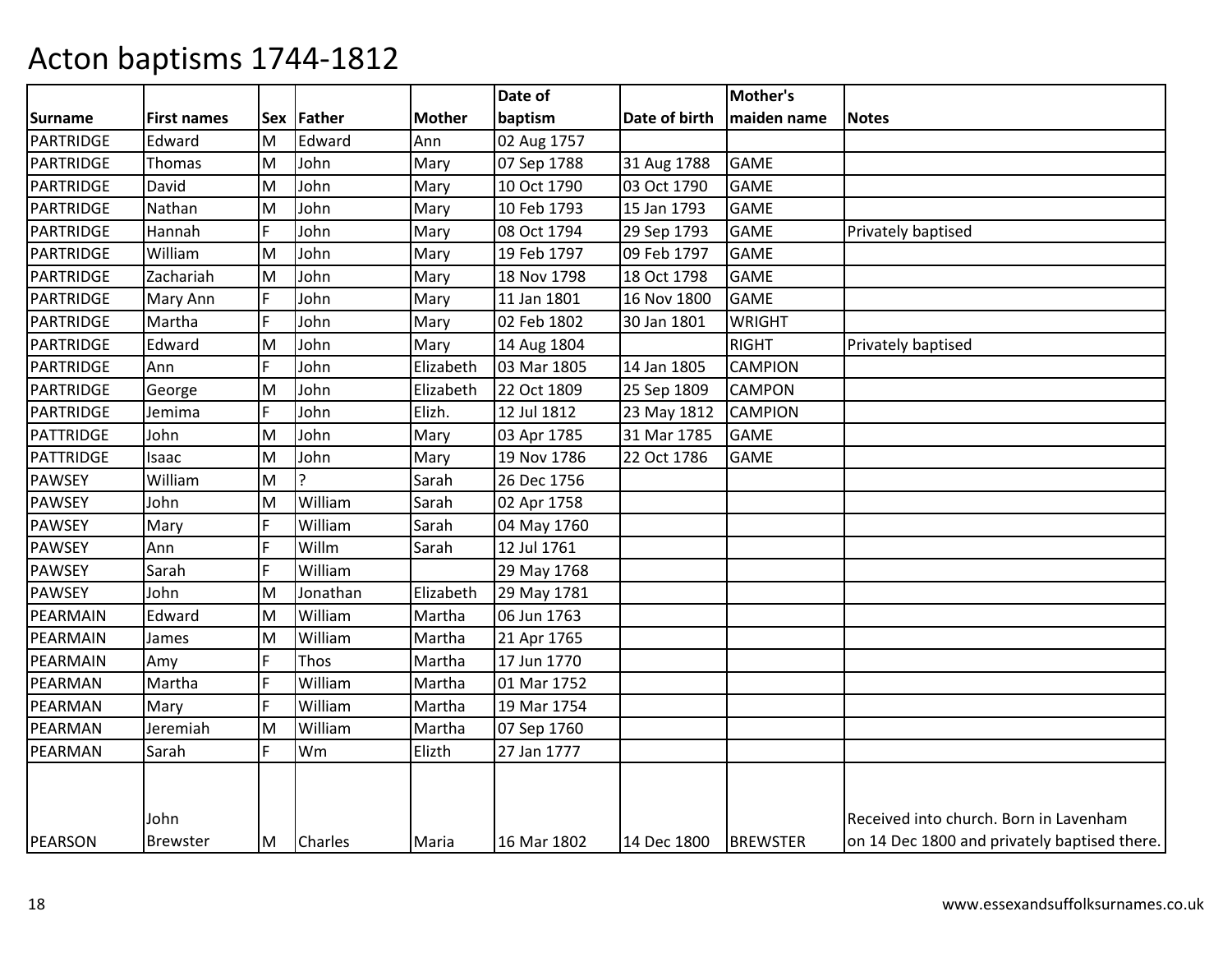|           |                    |    |                |               | Date of     |               | Mother's        |                                           |
|-----------|--------------------|----|----------------|---------------|-------------|---------------|-----------------|-------------------------------------------|
| Surname   | <b>First names</b> |    | Sex Father     | <b>Mother</b> | baptism     | Date of birth | maiden name     | <b>Notes</b>                              |
|           | Sarah              |    |                |               |             |               |                 |                                           |
| PEARSON   | Elizabeth          | F. | Charles        | Maria         | 16 Mar 1802 | 01 Mar 1802   | <b>BREWSTER</b> |                                           |
|           | George             |    |                |               |             |               |                 |                                           |
| PEARSON   | William            | M  | <b>Charles</b> | Maria         | 22 Apr 1804 | 21 Apr 1804   | <b>BREWSTER</b> | Privately baptised                        |
|           | William            |    |                |               |             |               |                 |                                           |
| PEARSON   | Henry              | M  | <b>Charles</b> | Maria         | 15 Feb 1808 | 27 Dec 1807   | <b>BREWSTER</b> |                                           |
|           |                    |    |                |               |             |               |                 |                                           |
|           | Walter             |    |                |               |             |               |                 | Privately baptised at Melford. 11 Feb     |
| PEARSON   | William            | M  | William        | Mary          | 11 Feb 1811 | 01 Apr 1810   | <b>MEGGS</b>    | 1811 - received into the church at Acton. |
| PEEL?     | Sarah              | F  | Thos           | Mary          | 16 Jan 1785 | 22 Dec 1784   | POOL?           |                                           |
| PLEASANCE | James              | M  | Ambrose        | Bridget       | 08 May 1757 |               |                 |                                           |
| PLEASANCE | Ambrose            | M  | Ambrose        | Hannah        | 02 Feb 1763 |               |                 |                                           |
| PLEASANCE | John               | M  | Ambrose        | Hannah        | 26 Jun 1768 |               |                 |                                           |
| PLEASANCE | Sarah              | F  | Ambrose        | Hanah         | 26 Jan 1777 |               |                 |                                           |
| PLEASANCE | Edward             | M  | Ambrose        | Hannah        | 26 Sep 1779 |               |                 |                                           |
| PLEASANCE | James              | M  | Ambrose        | Hanah         | 06 Jan 1782 |               |                 |                                           |
| PLEASANCE | Rebeckah           | F  | James          | Rebeckah      | 15 Oct 1786 | 10 Oct 1786   | <b>FAIRERS</b>  |                                           |
| PLEASANCE | Rachael            | F  | James          | Rebecka       | 25 Jan 1789 | 13 Jan 1789   | <b>FAIRES</b>   |                                           |
| PLEASANCE | James              | M  | James          | Rebecka       | 15 Apr 1792 | 25 Mar 1792   | <b>FAIRS</b>    |                                           |
| PLEASANCE | James              | M  | James          | Rebeckah      | 07 Sep 1794 | 16 Aug 1793   | <b>FAIRS</b>    |                                           |
| PLEASANTS | Hannah             | F  | Ambrose        | Hannah        | 22 Apr 1770 |               |                 |                                           |
| PLEASANTS | Ambrose            | M  | Ambrose        | Hannah        | 08 Dec 1771 |               |                 |                                           |
| PLEASANTS | William            | M  | Ambrose        | Hannah        | 06 Jun 1773 |               |                 |                                           |
| PLEASANTS | George             | M  | James          | Rebeckah      | 29 Apr 1798 | 05 Feb 1798   | <b>FAIRES</b>   |                                           |
| PLEASANTS | John               | M  | John           | Mary          | 29 Jun 1800 | 09 Jun 1800   | <b>CURNER</b>   |                                           |
| PLEASANTS | Samuel             | M  | James          | Rebecca       | 21 Sep 1800 | 01 Sep 1800   | <b>FARES</b>    |                                           |
| PLEASANTS | Sarah              | F  | John           | Mary          | 24 Jan 1802 | 29 Dec 1801   | <b>CURNER</b>   |                                           |
| PLEASANTS | Maria              | F  | James          | Rebekah       | 27 Feb 1803 | 17 Feb 1803   | <b>FARES</b>    |                                           |
| PLEASANTS | John               | M  | John           | Mary          | 16 Sep 1804 | 22 Aug 1804   | <b>CURNER</b>   |                                           |
| PLEASANTS | Hannah             | F  | John           | Mary          | 28 Aug 1808 | 09 Apr 1808   | <b>CURNER</b>   |                                           |
| PLEASANTS | William            | M  |                | Rebecca       | 30 Apr 1807 | 04 Apr 1807   |                 | Base born                                 |
| PLEASENS  | Ann                | F  | Ambros         | Bridget       | 12 Nov 1749 |               |                 |                                           |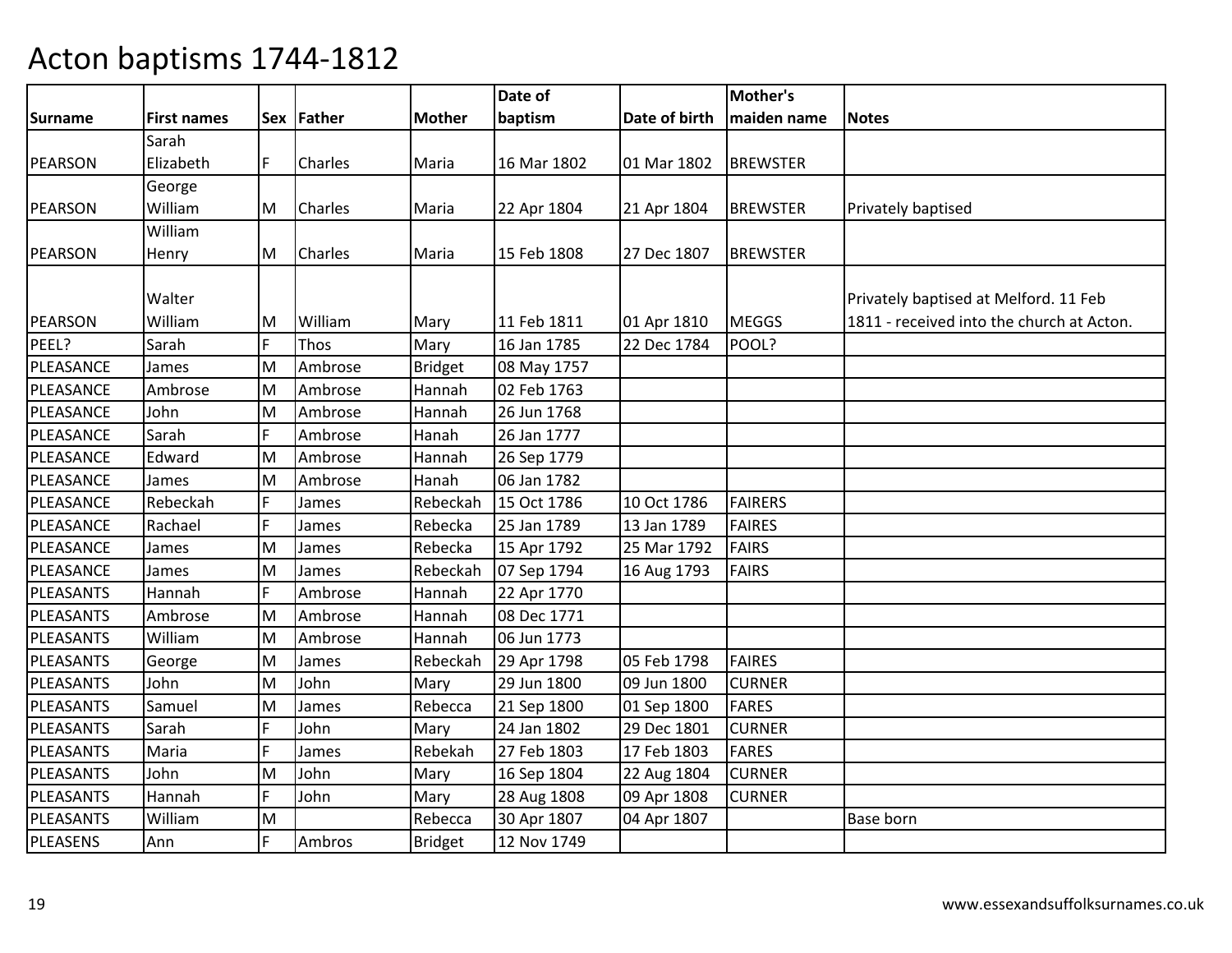|                 |                    |     |         |                | Date of     |               | Mother's        |                     |
|-----------------|--------------------|-----|---------|----------------|-------------|---------------|-----------------|---------------------|
| <b>Surname</b>  | <b>First names</b> | Sex | Father  | <b>Mother</b>  | baptism     | Date of birth | maiden name     | <b>Notes</b>        |
| POOL            | George             | M   | Thomas  | Elizabeth      | 09 Apr 1749 |               |                 |                     |
| POOL            | Thos               | M   | Thos    | Mary           | 24 May 1772 |               |                 |                     |
| POOL            | John               | M   | Thomas  | Mary           | 06 Feb 1774 |               |                 |                     |
| <b>POOL</b>     | Mary               | F   | Thos    | Mary           | 26 Mar 1780 |               |                 |                     |
| POOL            | John               | M   | John    | Ann            | 05 Sep 1784 | 20 Aug 1784   | <b>BIRD</b>     |                     |
| <b>POOL</b>     | Thomas             | M   | Jno     | Ann            | 19 Feb 1786 | 11 Feb 1786   | <b>BIRD</b>     |                     |
| POOL            | Rhoda              | F   | Thos    | Mary           | 24 Feb 1788 | 12 Feb 1788   | <b>POOL</b>     |                     |
| POOL            | Joshua             | M   | John    | Ann            | 28 Jun 1789 | 21 Jun 1789   | <b>BIRD</b>     |                     |
| <b>POOL</b>     | Ann                | F   | John    | Ann            | 02 Oct 1791 | 20 Sep 1791   | <b>BIRD</b>     |                     |
| <b>POOL</b>     | George             | M   | Thomas  | Sophia         | 29 Dec 1809 | 22 Sep 1809   | PEARSON         |                     |
| <b>POOL</b>     | John               | M   | Joshua  | Sarah          | 18 Apr 1811 | 01 Apr 1811   | <b>BYHAM</b>    | Privately baptised. |
|                 |                    |     |         | Charlotte      |             |               |                 |                     |
| <b>POTTER</b>   | Thos               | М   | John    | Maria          | 01 Sep 1771 |               |                 |                     |
| <b>POTTER</b>   | Thomas             | M   | Thoms   | Elizth         | 20 Feb 1791 | 15 Feb 1791   | <b>ADAMS</b>    |                     |
| <b>POTTER</b>   | William            | M   | Thomas  | Elizabeth      | 05 Jun 1808 | 25 Mar 1808   | <b>SEACH</b>    |                     |
| <b>POTTER</b>   | Elizabeth          | F   | Thos    | Eliza.         | 30 Sep 1810 | 04 Jun 1810   | <b>SEACH</b>    |                     |
| <b>PRESENCE</b> | John               | M   | Ambrose | <b>Bridget</b> | 29 May 1745 |               |                 |                     |
| <b>PUNG</b>     | George             | M   | Thos    | Mary           | 19 Feb 1781 |               |                 |                     |
| <b>PUNG</b>     | Bartholomew        | M   | Thos    | Mary           | 30 Oct 1782 |               |                 |                     |
| <b>PUNG</b>     | Mary               | F   | Thos    | Mary           | 31 Aug 1784 | 12 Aug 1784   | <b>NORTON</b>   |                     |
| RA[PN]SON       | Samuel             | M   | John    | Ann            | 12 Aug 1804 | 10 Jul 1804   | CROSLAND        |                     |
| <b>RAMPLIN</b>  | Sarah              | F   | Richd   | Abigail        | 04 Apr 1756 |               |                 |                     |
| <b>RAMPLING</b> | William            | M   | Richard | Abigail        | 28 Dec 1746 |               |                 |                     |
| <b>RAMPLING</b> | Anna               | F   | Richd   | Abigail        | 25 Feb 1753 |               |                 |                     |
| <b>RANSOM</b>   | William            | M   | Thomas  | Ann            | 01 Mar 1807 | 06 Feb 1807   | CROSSLAND       |                     |
| RANSOM          | Mary               | F   | Thomas  | Ann            | 21 Mar 1809 | 10 Jan 1809   | CROSLAND        |                     |
| <b>RANSON</b>   | Mary               | F   | John    | Mary           | 28 Sep 1800 | 05 Sep 1800   | <b>CROSLAND</b> |                     |
|                 | John               |     |         |                |             |               |                 |                     |
| <b>RANSON</b>   | Oaks Fir           | М   | John    | Ann            | 05 Sep 1802 | 18 Aug 1802   | <b>CROSLAND</b> |                     |
| <b>RANSON</b>   | Elizabeth          | F   | John    | Ann            | 24 Mar 1811 | 04 Mar 1811   | CROSSLAND       |                     |
| <b>RASH</b>     | Elizabeth          | F   | Rowland | Mary           | 29 Sep 1754 |               |                 |                     |
| <b>RASH</b>     | John               | M   | Rowland | Mary           | 30 Nov 1760 |               |                 |                     |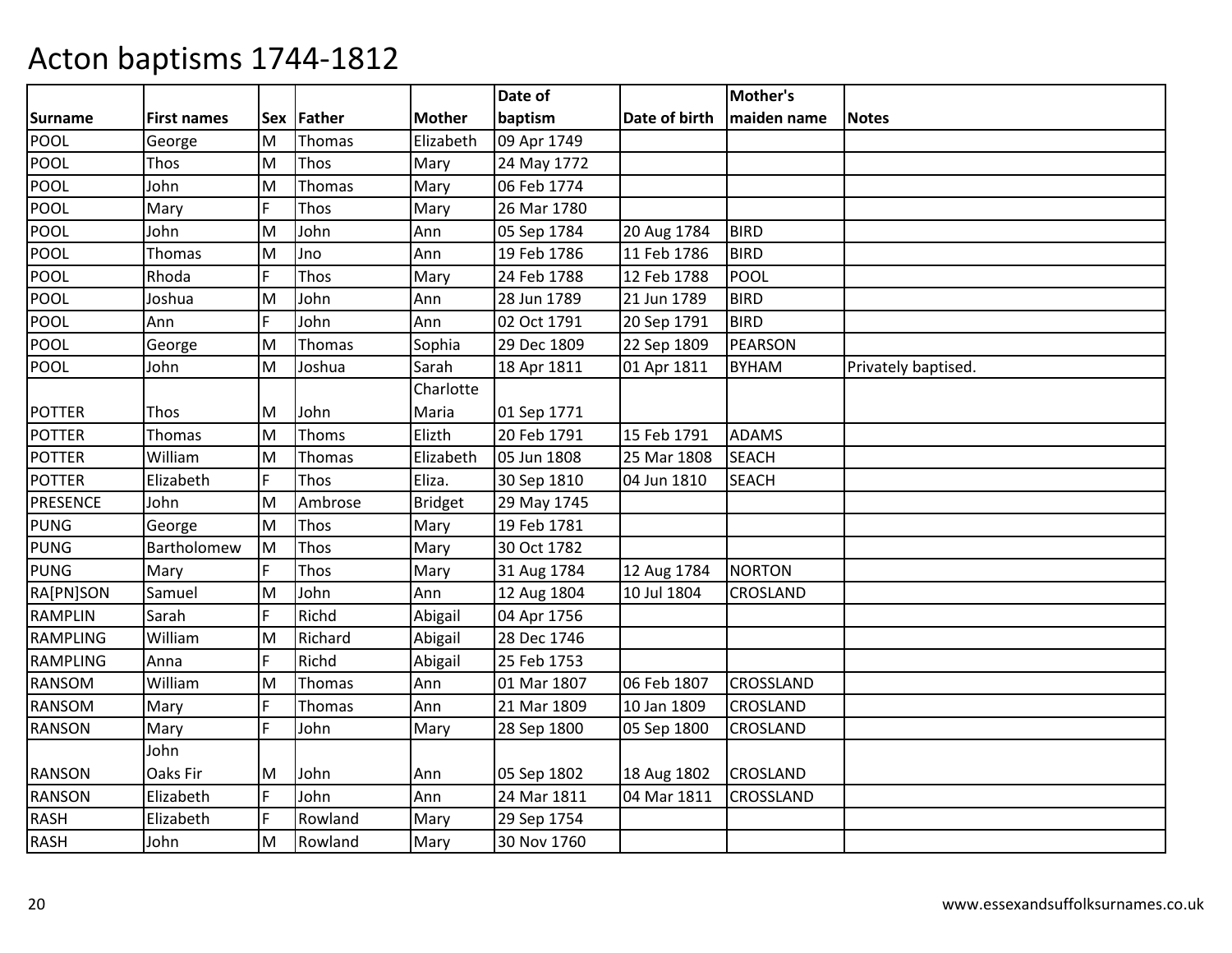|                   |                    |     |         |               | Date of     |               | Mother's       |                                    |
|-------------------|--------------------|-----|---------|---------------|-------------|---------------|----------------|------------------------------------|
| <b>Surname</b>    | <b>First names</b> | Sex | Father  | <b>Mother</b> | baptism     | Date of birth | maiden name    | <b>Notes</b>                       |
| <b>RASH</b>       | William            | M   | Rowland | Mary          | 01 Jul 1764 |               |                |                                    |
| <b>RASH</b>       | John               | M   | Joseph  | Sarah         | 16 Jan 1780 |               |                |                                    |
| <b>RASH</b>       | Sarah              | F   | Josh.   | Sarah         | 05 Apr 1781 |               |                |                                    |
| <b>RASH</b>       | Ann                | F   | John    | Ann           | 13 Apr 1785 | 12 Apr 1785   | <b>EAST</b>    |                                    |
| <b>RASH</b>       | Joseph             | M   | Joseph  | Sarah         | 02 Oct 1785 | 02 Oct 1785   | SPARROW        | Privately baptised                 |
| <b>RASH</b>       | Mary               | F   | John    | Ann           | 27 Aug 1786 | 27 Aug 1786   | <b>EAST</b>    |                                    |
| <b>RASH</b>       | William            | M   | John    | Ann           | 26 Oct 1788 | 26 Oct 1788   | <b>EAST</b>    | Pauper                             |
| <b>RASH</b>       | Mary               | F   | Joseph  | Sarah         | 21 Dec 1788 | 21 Dec 1788   | <b>SPARROW</b> | Privately baptised                 |
| <b>RASH</b>       | Susan              | F   | John    | Ann           | 04 Dec 1791 | 20 Nov 1791   | <b>EAST</b>    |                                    |
| <b>RASH</b>       | Joseph             | M   | Joseph  | Elizabeth     | 10 Apr 1808 | 01 Jan 1808   | <b>RADLEY</b>  |                                    |
| <b>RASH</b>       | Mary               | F.  | Joseph  | Elizabeth     | 17 Feb 1811 | 22 Jan 1811   | <b>RADLEY</b>  |                                    |
| <b>REEVE</b>      | William            | M   | Ambrose | Sarah         | 02 Oct 1803 | 02 Oct 1803   | <b>PAWSEY</b>  | Twin of Mary Ann.                  |
| <b>REEVE</b>      | Mary Ann           | F   | Ambrose | Sarah         | 02 Oct 1803 | 02 Oct 1803   | <b>PAWSEY</b>  | Twin of William                    |
| <b>REEVE</b>      | Susan              | F   | Ambrose | Sarah         | 16 Jun 1805 | 23 May 1805   | <b>PAWSEY</b>  |                                    |
| <b>RICHOLD</b>    | Peter              | M   | Peter   | Mary          | 07 Jun 1777 |               |                |                                    |
| <b>RICHOLD</b>    | Jane               | F.  | Peter   | Mary          | 18 Mar 1779 |               |                |                                    |
| <b>RIPPINGALE</b> | Pottle             | M   | Thos    | Ann           | 31 Dec 1766 |               |                |                                    |
| <b>RIVET</b>      | James              | M   |         | Sarah         | 24 Dec 1758 |               |                | Natural son.                       |
| <b>ROGERS</b>     | William            | M   | Thomas  |               | 04 Sep 1791 | 27 Aug 1791   |                | Son of the widow of Thomas Rogers. |
| <b>ROW</b>        | Mary               | F   | James   | Ann           | 07 Mar 1779 |               |                | Abode: Ballingdon                  |
| <b>RUFFELL</b>    | Mary               | F   | John    | Mary          | 03 Dec 1778 |               |                |                                    |
| <b>RUFFELL</b>    | Ambrose            | M   | John    | Mary          | 14 Apr 1783 |               |                |                                    |
| <b>RUFFELL</b>    | William            | M   | John    | Mary          | 25 Jul 1786 | 24 Jun 1786   | <b>SMITH</b>   |                                    |
| <b>RUFFELL</b>    | Elizabeth          | F   | John    | Mary          | 01 May 1789 | 02 Apr 1789   | <b>SMITH</b>   |                                    |
| <b>RUFFELL</b>    | John               | M   | John    | Sarah         | 10 Jul 1798 | 11 May 1798   | <b>MEGS</b>    |                                    |
| <b>RUFFELL</b>    | George             | M   | John    | Sarah         | 12 Mar 1804 | 09 Feb 1804   | <b>MEGGS</b>   | Privately baptised                 |
| <b>RUFFELL</b>    | Elizabeth          | F.  | John    | Sarah         | 12 Jul 1806 | 16 Jan 1806   | <b>MEGGS</b>   |                                    |
| <b>RUFFLE</b>     | John               | M   | John    | Mary          | 17 Dec 1776 |               |                |                                    |
| <b>RUFFLE</b>     | James              | M   | John    | Mary          | 11 Sep 1780 |               |                |                                    |
| <b>RUFFLE</b>     | George             | M   | John    | Mary          | 13 Sep 1781 |               |                |                                    |
| <b>RUFFLE</b>     | William            | M   | John    | Sarah         | 16 Jul 1800 | 09 Jun 1800   | <b>MEGGS</b>   |                                    |
| <b>RUFFLE</b>     | Mary               | F.  | John    | Sarah         | 29 Jun 1802 | 08 May 1802   | <b>MEGGS</b>   | Privately baptised.                |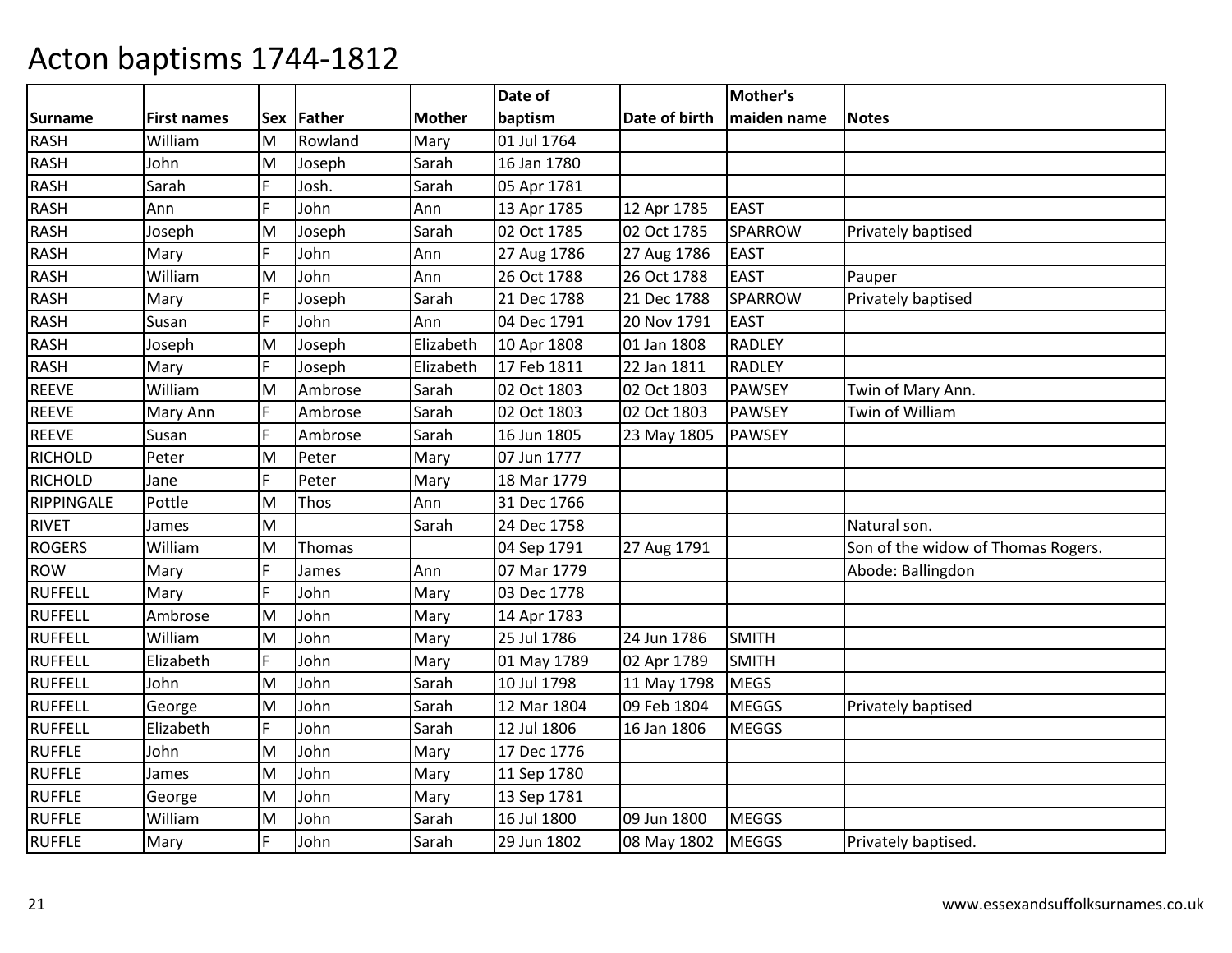|                |                    |   |            |                 | Date of       |               | Mother's        |              |
|----------------|--------------------|---|------------|-----------------|---------------|---------------|-----------------|--------------|
| <b>Surname</b> | <b>First names</b> |   | Sex Father | <b>Mother</b>   | baptism       | Date of birth | maiden name     | <b>Notes</b> |
| <b>RUST</b>    | Jeremiah           | M | Jeremiah   | Martha          | 31 Aug 1755   |               |                 |              |
| <b>RUST</b>    | John               | M | Jeremiah   | Hannah?         | 09 Oct 1757   |               |                 |              |
| <b>RUST</b>    | Martha             | F | Jeremiah   | Martha          | 25 Feb 1759   |               |                 |              |
| <b>RUST</b>    | James              | M | Jere.      | Martha          | 21 Dec 1760   |               |                 |              |
| <b>RUST</b>    | Ephraim            | M | Jere.      | Martha          | 21 Dec 1760   |               |                 |              |
| <b>RUST</b>    | Martha             | F | Jery.      | Martha          | 25 Dec 1763   |               |                 |              |
| <b>RUST</b>    | Abraham            | M | Jeremiah   | Martha          | 28 Dec 1766   |               |                 |              |
| <b>RUST</b>    | Susan              | F | Jeremiah   | Martha          | 21 Jan 1770   |               |                 |              |
| <b>RUST</b>    | Edward             | M | Jere.      | Martha          | 27 Jul 1777   |               |                 |              |
| <b>RUST</b>    | Susan              | F | Abraham    | Mary            | 03 May 1801   | 20 Apr 1801   | <b>PORTER</b>   |              |
| <b>RUST</b>    | Abraham            | M | John       | Ann             | 02 Jun 1811   | *Feb 1801     | <b>CLARK</b>    |              |
| SAMFORD        | John               | M | John       | Mary            | 31 Mar 1782   |               |                 |              |
| SANSOM         | Mary               | F | Saml       | Mary            | 23 Oct 1796   | 22 Oct 1796   | <b>BREWSTER</b> |              |
| SARJEANT       | Mary               | F | Thos       | <b>Bridget</b>  | 06 May 1781   |               |                 |              |
| SARJEANT       | Ann                | F | Thos       | <b>Bridget</b>  | 16 Mar 1783   |               |                 |              |
| SARJEANT       | Sarah              | F | Thos       | <b>Bridgett</b> | 22 Jan 1786   | 19 Jan 1786   | <b>SMITH</b>    |              |
| SARJEANT       | <b>Bridgett</b>    | F | Thos       | <b>Bridget</b>  | 25 Nov 1787   | 22 Nov 1787   | <b>SMITH</b>    |              |
| SARJEANT       | Susan              | F | Thoms      | Bridgett        | 13 Mar 1791   | 10 Mar 1791   | <b>SMITH</b>    |              |
| SERJEANT       | Hannah             | F | Thos       | Elizth          | 01 May 1796   | 23 Apr 1796   | <b>SMITH</b>    |              |
| SERJEANT       | Samuel             | M | Jeremiah   | Mary            | 22 Oct 1797   | 15 Sep 1797   | <b>RUTTER</b>   |              |
| SERJEANT       | Thomas             | M | Thomas     | Bridget         | 28 Jul 1799   | 07 Jun 1799   | <b>SMITH</b>    |              |
| <b>SHAVE</b>   | Elizabeth          | F | Isaac      | Sarah           | 12 Apr 1747   |               |                 |              |
| <b>SHAVE</b>   | Isaac              | M | Isaac      | Sarah           | 03 Dec 1749   |               |                 |              |
| <b>SHAVE</b>   | Sarah              | F | Isaac      | Sarah           | 21 Jan 1750/1 |               |                 |              |
| SHAVE          | John               | M | Isaac      | Mary            | 12 Jul 1752   |               |                 |              |
| <b>SHAVE</b>   | John Isaac         | M | Isaac      | Bridget         | 13 Jan 1760   |               |                 |              |
| SHAVE          | Elizabeth          | F | Isaac      | <b>Bridget</b>  | 13 Jan 1760   |               |                 |              |
| <b>SHAVE</b>   | Sarah              | F | Isaac      | <b>Bridget</b>  | 11 Feb 1762   |               |                 |              |
| <b>SHAVE</b>   | Robert             | M | Isaac      | <b>Bridget</b>  | 09 May 1763   |               |                 |              |
| <b>SHAVE</b>   | Charlotte          | F | Isaac      | <b>Bridget</b>  | 12 Nov 1765   |               |                 |              |
| <b>SHAVE</b>   | William            | M | Isaac      | Bridget         | 25 May 1768   |               |                 |              |
| SHAVE          | Isaac John         | M | Isaac      | Bridget         | 24 Mar 1769   |               |                 |              |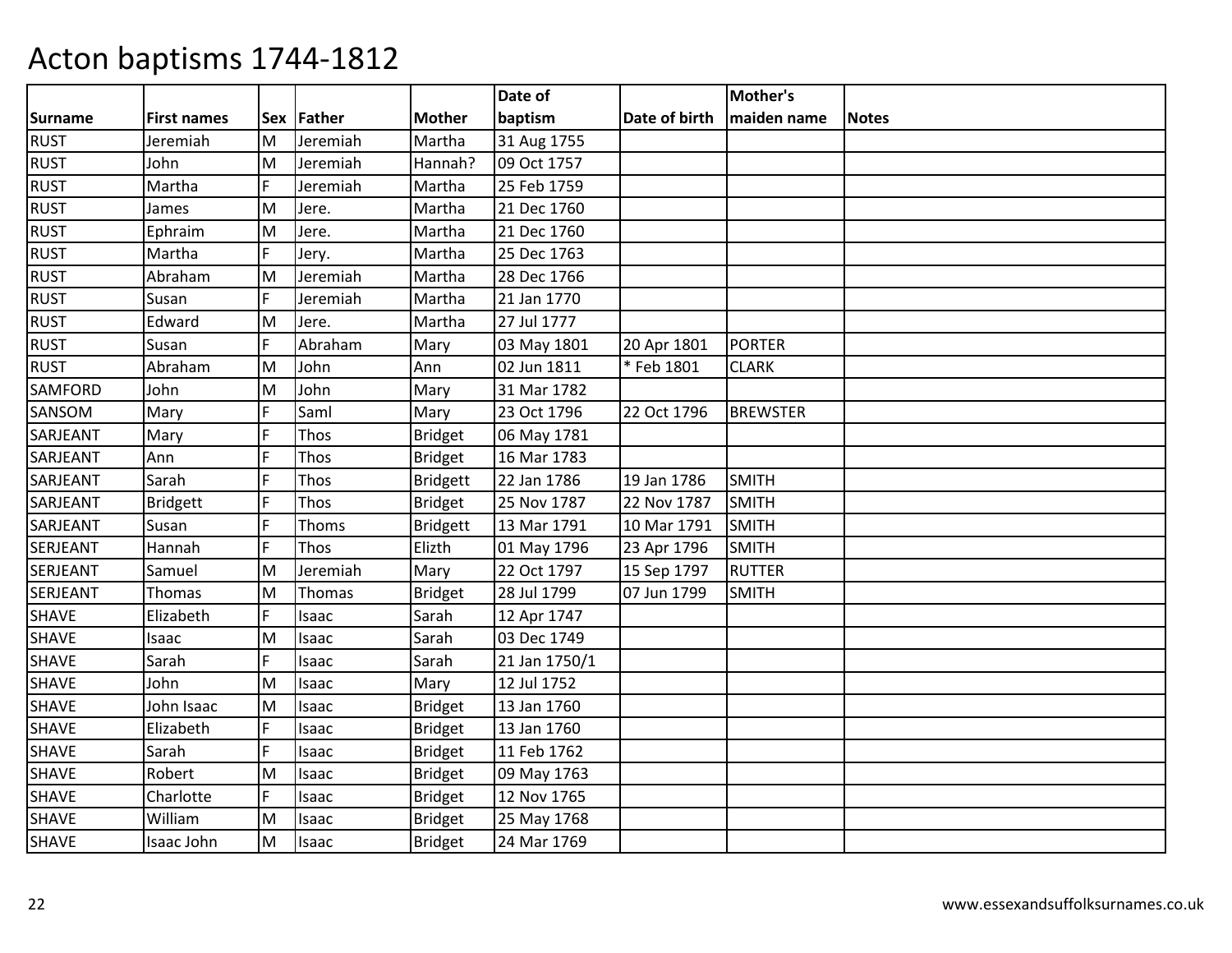|                |                    |            |         |                 | Date of     |               | Mother's         |                     |
|----------------|--------------------|------------|---------|-----------------|-------------|---------------|------------------|---------------------|
| <b>Surname</b> | <b>First names</b> | <b>Sex</b> | Father  | <b>Mother</b>   | baptism     | Date of birth | maiden name      | <b>Notes</b>        |
| <b>SHAVE</b>   | Jacob              | M          | Isaac   | <b>Bridget</b>  | 27 Nov 1770 |               |                  |                     |
| <b>SHAVE</b>   | Frances            | F          | Isaac   | <b>Bridget</b>  | 24 Nov 1771 |               |                  |                     |
| <b>SHAVE</b>   | Ann                | F          | Isaac   | Bridget         | 24 Nov 1771 |               |                  |                     |
| <b>SHAVE</b>   | Mary               | F          | Isaac   | <b>Bridget</b>  | 02 May 1773 |               |                  |                     |
| <b>SHAVE</b>   | Jacob              | M          | Isaac   | <b>Bridgett</b> | 07 Dec 1774 |               |                  |                     |
| SHAVE          | Mary               | F          | Isaac   | <b>Bridget</b>  | 10 Apr 1776 |               |                  |                     |
| <b>SIMPSON</b> | Mary               | F          | John    | Frances         | 20 Apr 1788 | 12 Mar 1788   |                  |                     |
| <b>SIMPSON</b> | <b>Thomas</b>      | M          | John    | Frances         | 26 Apr 1790 | 18 Apr 1790   | <b>CRACKNELL</b> |                     |
| <b>SIMPSON</b> | Mordecai           | M          | John    | Frances         | 16 Sep 1792 | 02 Sep 1792   | <b>CRACKNELL</b> |                     |
| <b>SIMPSON</b> | Elizabeth          | F          | John    | Frances         | 11 May 1794 | 27 Apr 1793   | CRACKNELL        |                     |
| <b>SIMPSON</b> | James              | M          | John    | Frances         | 03 Nov 1796 | 26 Oct 1796   | <b>CRACKNELL</b> | Privately baptised  |
| <b>SIMPSON</b> | George             | M          | John    | Frances         | 03 Mar 1799 | 24 Jan 1799   | CRACKNELL        |                     |
| <b>SIMPSON</b> | Robert             | M          | John    | Frances         | 06 Sep 1801 | 21 Jul 1801   | CRACKNAL         |                     |
| <b>SIMPSON</b> | William            | M          | John    | Frances         | 10 Jun 1803 | 30 Apr 1803   | CRACKNAL         |                     |
| <b>SIMPSON</b> | Ann                | F          | John    | Frances         | 25 Dec 1807 | 28 Nov 1807   | CRACKNAL         |                     |
| <b>SIMPSON</b> | John               | M          | John    | Elizabeth       | 28 Jan 1810 | 13 Dec 1809   | <b>POWSEY</b>    |                     |
| <b>SIMPSON</b> | Mary               | F          | John    | Elizabeth       | 17 Dec 1811 | 05 Dec 1811   | <b>PAWSEY</b>    | Privatley baptised. |
| <b>SMITH</b>   | William            | M          | William | Judith          | 15 Sep 1751 |               |                  |                     |
| <b>SMITH</b>   | Mary               | F          | Wm      | Judith          | 22 Sep 1754 |               |                  |                     |
| <b>SMITH</b>   | Brid*              | F          | William | Judith          | 27 Mar 1757 |               |                  |                     |
| <b>SMITH</b>   | Martha             | F          | William | Judith          | 20 Jul 1760 |               |                  |                     |
| <b>SMITH</b>   | Sarah              | F          | William | Judith          | 28 Feb 1762 |               |                  |                     |
| <b>SMITH</b>   | Judith             | F          | William | Judith          | 20 Apr 1764 |               |                  |                     |
| <b>SMITH</b>   | Susan              | F          | James   | Susan           | 15 Feb 1795 | 30 Jan 1795   | <b>ALBON</b>     |                     |
| <b>SMITH</b>   | Elizabeth          | F          | Richd   | Elizth          | 15 May 1796 | 19 Apr 1796   | CADGE            |                     |
| <b>SMITH</b>   | James              | M          | James   | Susan           | 26 Jun 1796 | 13 Jun 1796   | <b>ALBON</b>     |                     |
| <b>SMITH</b>   | George             | M          | James   | Susan           | 26 Nov 1797 | 14 Nov 1797   | <b>ALBON</b>     |                     |
| <b>SMITH</b>   | John               | M          | James   | Susan           | 09 Jun 1799 | 26 May 1799   | <b>ALBOURN</b>   |                     |
| <b>SMITH</b>   | John               | M          | James   | Susan           | 11 Aug 1805 | 26 Jul 1805   | <b>ALBON</b>     |                     |
| <b>SMITH</b>   | Susannah           | F          | James   | Susan           | 12 Apr 1812 | 29 Mar 1812   | <b>ALBON</b>     |                     |
| SNALL          | Sarah              | F          | Joseph  | Eliz            | 10 Apr 1757 |               |                  |                     |
| SNELL          | Susan              | F          | Joseph  | Elizabeth       | 11 Aug 1745 |               |                  |                     |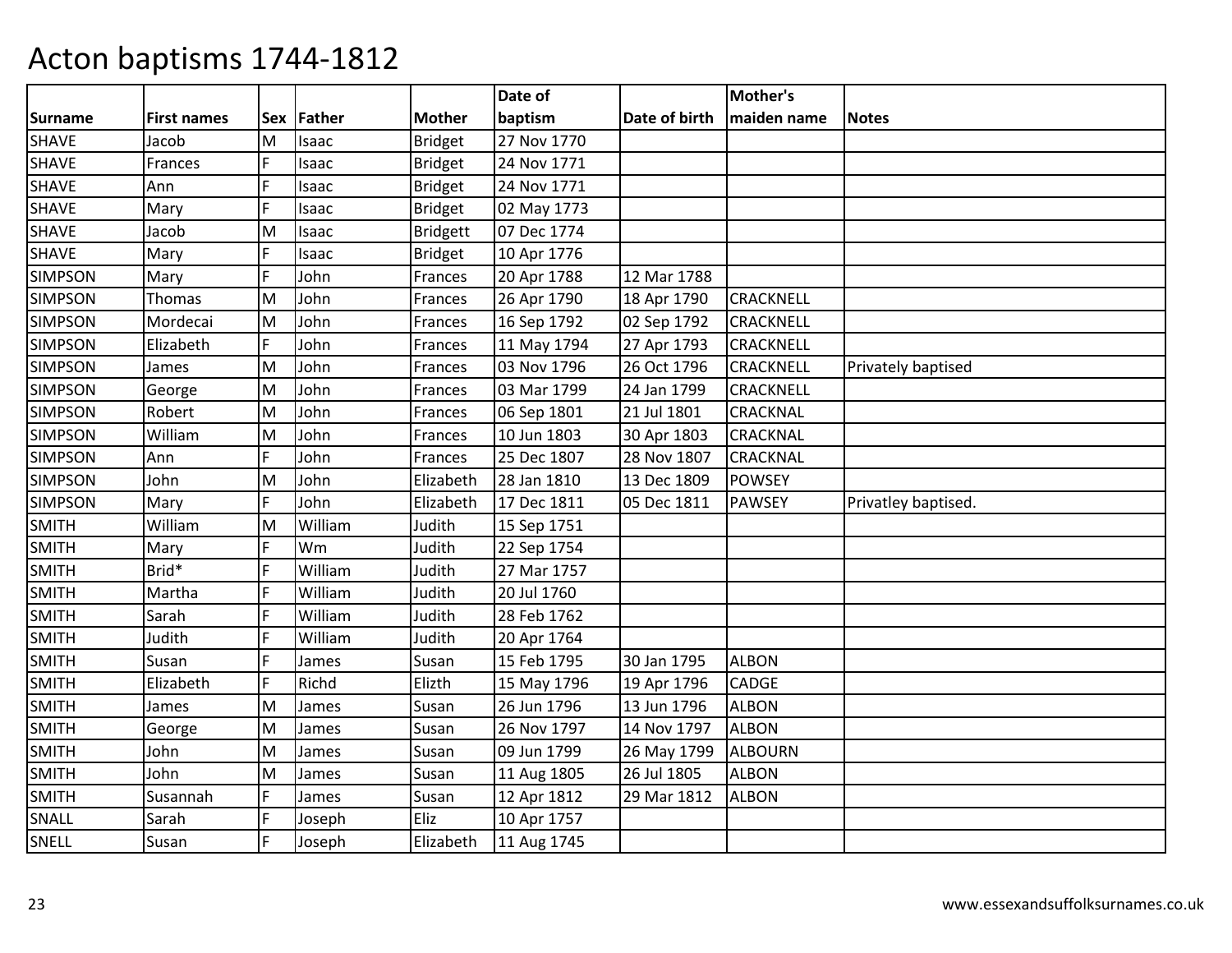|                |                    |    |            |               | Date of     |               | Mother's       |                                           |
|----------------|--------------------|----|------------|---------------|-------------|---------------|----------------|-------------------------------------------|
| <b>Surname</b> | <b>First names</b> |    | Sex Father | <b>Mother</b> | baptism     | Date of birth | maiden name    | <b>Notes</b>                              |
| SNELL          | Martha             | F. | John       | Elizabeth     | 22 May 1748 |               |                |                                           |
| SNELL          | Joseph             | M  | Joseph     | Elizabeth     | 17 Dec 1749 |               |                |                                           |
| SNELL          | Deborah            | F  | Joseph     | Elizabeth     | 05 Oct 1755 |               |                |                                           |
| SNELL          | John               | M  |            | Deborah       | 08 Oct 1780 |               |                | Base born                                 |
| SPARROW        | John               | M  |            | Mary          | 31 Mar 1766 |               |                | Natural son                               |
| <b>SPARROW</b> | Ann                | F  | John       | Ann           | 09 Dec 1770 |               |                |                                           |
| <b>SPARROW</b> | John               | M  | John       | Ann           | 27 Dec 1772 |               |                |                                           |
| SPARROW        | Hannah             | F  | John       | Ann           | 05 Mar 1775 |               |                |                                           |
| SPARROW        | Elizabeth          | F  | John       | Mary          | 30 Mar 1777 |               |                |                                           |
| <b>SPARROW</b> | Mary               | F  | John       | Mary          | 17 Jan 1779 |               |                |                                           |
| <b>SPARROW</b> | Thomas             | M  | Thos       | <b>Bridgt</b> | 05 Dec 1779 |               |                |                                           |
| <b>SPARROW</b> | Sarah              | F  | John       | Ann           | 18 Mar 1781 |               |                |                                           |
| SPARROW        | Samuel             | M  | John       | Ann           | 11 May 1783 |               |                |                                           |
| SPARROW        | Lydia              | F  | John       | Ann           | 28 Oct 1787 | 23 Oct 1787   | <b>LEEKS</b>   |                                           |
| SPARROW        | Thomas             | M  | John       | Ann           | 29 Nov 1789 | 04 Nov 1789   | <b>LEEKS</b>   |                                           |
| <b>SPITE</b>   | Phebe              | F. |            | Mary          | 13 Jun 1784 | 15 May 1784   |                | Pauper                                    |
| <b>STARNES</b> | James              | M  | James      | Susan         | 20 Mar 1791 | 08 Mar 1791   | <b>CLARK</b>   |                                           |
|                |                    |    |            |               |             |               |                |                                           |
|                |                    |    |            |               |             |               |                | Privately baptised. Publically baptised   |
| <b>STARNES</b> | <b>Thomas</b>      | М  | James      | Mary          | 14 Mar 1789 | 12 Mar 1789   | <b>RAMSON</b>  | 24 Jul 1791. Son of James Starnes senior. |
| <b>STARNES</b> | Abraham            | M  | James      | Mary          | 24 Jul 1791 | 21 Jul 1791   | <b>CLARK</b>   | Son of James Starnes junior.              |
| <b>STARNES</b> | William            | M  | James      | Susan         | 12 Apr 1795 | 23 Mar 1795   | <b>CLARK</b>   |                                           |
| <b>STARNES</b> | Mary               | F  | James      | Susan         | 07 Oct 1798 | 24 Sep 1798   | <b>CLARK</b>   |                                           |
| <b>STARNES</b> | Mariah             | F  | James      | Susannah      | 16 Oct 1803 | 13 Oct 1803   | <b>CLARKE</b>  |                                           |
| <b>STARNES</b> | Ambrose            | M  | Jas.       | Susan         | 17 Jun 1810 | 15 Jul 1806   | <b>CLARK</b>   |                                           |
| <b>STARNES</b> | John               | M  | Jas.       | Susan         | 17 Jun 1810 | 17 May 1810   | <b>CLARK</b>   |                                           |
| STARNES?       | Ambrose            | M  | James      | Elizth        | 25 Dec 1785 | 14 Dec 1785   | <b>RANSON</b>  |                                           |
| <b>STARNS</b>  | Susannah           | F  | James      | Susannah      | 26 Apr 1801 | 02 Apr 1801   | <b>CLARK</b>   |                                           |
| <b>STEARNS</b> | Charles            | M  | Charles    | Mary          | 15 Mar 1812 | 08 Feb 1812   | <b>CAMPION</b> |                                           |
| <b>STEED</b>   | John               | M  | Abraham    | Elizabeth     | 17 Sep 1797 | 07 Sep 1797   | <b>BOWERS</b>  |                                           |
| <b>STEED</b>   | Mary               | F  | Abraham    | Elizabeth     | 27 Oct 1799 | 17 Oct 1799   | <b>BOWERS</b>  |                                           |
| <b>STEED</b>   | James              | M  | John       | Mary          | 19 Aug 1804 | 22 Jul 1804   | <b>PARKER</b>  |                                           |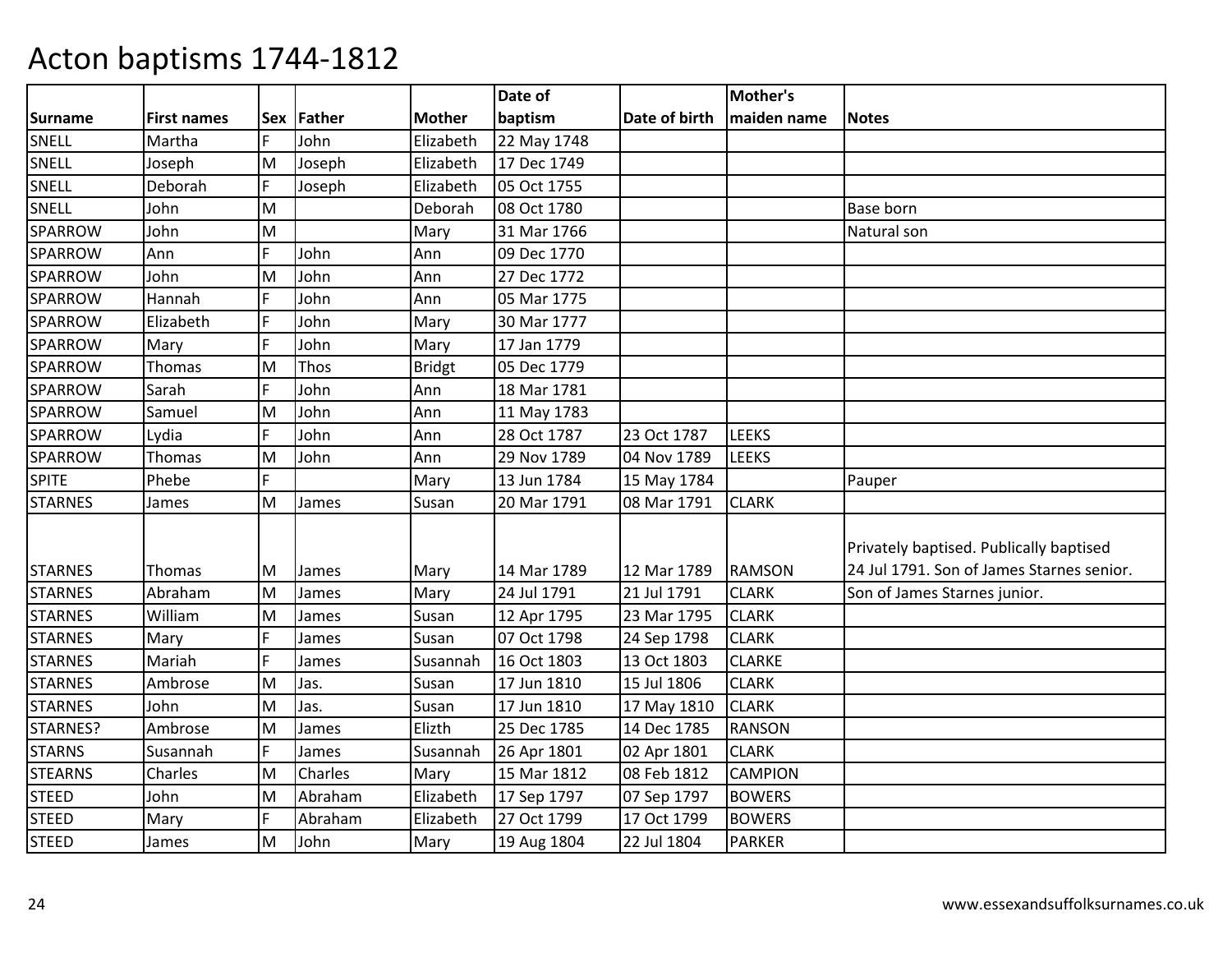|                  |                    |            |        |               | Date of        |                        | Mother's        |                                               |
|------------------|--------------------|------------|--------|---------------|----------------|------------------------|-----------------|-----------------------------------------------|
| Surname          | <b>First names</b> | <b>Sex</b> | Father | <b>Mother</b> | baptism        | Date of birth          | maiden name     | <b>Notes</b>                                  |
| STEED            | Robert             | M          | John   | Mary          | 15 Mar 1807    | 04 Feb 1807            | <b>PARKER</b>   |                                               |
| <b>STEED</b>     | Thos               | M          | John   | Mary          | 27 May 1810    | 18 Mar 1810            | <b>PARKER</b>   |                                               |
| <b>STREET</b>    | James              | M          |        | Elizabeth     | 07 Nov 1773    |                        |                 | Base born                                     |
|                  | Hannah             |            |        |               |                |                        |                 |                                               |
| <b>TEATUM</b>    | Smith              | F          |        | Hannah        | 20 Dec 1789    | 20 Dec 1789            |                 | <b>Base born</b>                              |
| <b>TEBLE</b>     | Hannah             | E          | John   | Hannah        | 13 Jun 1784    | 10 Jun 1784            | <b>CLARK</b>    |                                               |
| <b>TEMPLAR</b>   | Judith             | F          | Sam    | Ann           | 23 Jul 1775    |                        |                 |                                               |
| <b>THEOBAL</b>   | Samuel             | M          | Daniel | Hannah        | 21 Aug 1748    |                        |                 |                                               |
| <b>THEOBAL</b>   | Martha             |            | John   | Martha        | 18 Mar 1749/50 |                        |                 |                                               |
| <b>THEOBAL</b>   | Mary               | F          | Daniel | Hannah        | 10 Mar 1750/1  |                        |                 |                                               |
| <b>THEOBAL</b>   | John               | M          | John   | Martha        | 08 Nov 1751    |                        |                 |                                               |
| <b>THEOBALD</b>  | Elizabeth          | F          | Daniel | Hannah        | 29 Dec 1745    |                        |                 |                                               |
| <b>THEOBALD</b>  | Susanna            | F          | Danll  | Hannah        | 25 Nov 1753    |                        |                 |                                               |
| <b>THEOBALD</b>  | Daniel             | M          | Daniel | Hannah        | 10 Jul 1757    |                        |                 |                                               |
| <b>THEOBALD</b>  | Sarah              | F          | John   | Hannah        | 10 Dec 1786    | 07 Dec 1786            | <b>CLARK</b>    |                                               |
| <b>THEOBALD</b>  | John               | M          | John   | Hannah        | 02 Mar 1788    | 02 Mar 1788            | <b>CLARK</b>    |                                               |
| <b>THEOBALD</b>  | George             | M          | John   | Hanah         | 24 Jan 1790    | 22 Jan 1790            | <b>CLARK</b>    |                                               |
| <b>THEOBALD</b>  | Elizabeth          | F          | John   | Hannah        | 19 Apr 1795    | 13 Apr 1795            | <b>CLARK</b>    |                                               |
| <b>THEOBALD</b>  | William            | M          | John   | Hannah        | 07 Apr 1797    | 07 Apr 1797            |                 | Privately baptised                            |
| <b>THEOBALD</b>  | Susan              | F          | John   | Hannah        | 21 Jul 1799    | 17 Jul 1799            |                 |                                               |
| <b>THEOBALD</b>  | Susan              | F          | John   | Hannah        | 22 Mar 1801    | 11 Mar 1801            | <b>CLARK</b>    |                                               |
| <b>THEOBALD</b>  | Susan              | F          | John   | Hannah        | 16 Sep 1804    | * Sep 1804             | <b>CLARKE</b>   |                                               |
| <b>THEOBALD</b>  | Robert             | M          |        | Hannah        | 25 Oct 1807    | 17 Oct 1807            |                 | <b>Base born</b>                              |
| <b>THEOBALDS</b> | Martha             |            | John   | Martha        | 13 Jan 1754    |                        |                 |                                               |
| <b>TODD</b>      | Elizabeth          | F          | James  | Elizth        | 27 Jul 1791    | 25 Jul 1791            | <b>BREWSTER</b> |                                               |
| TODD             | James              | M          | James  | Elizabeth     | 16 Dec 1792    | 14 Dec 1792            | <b>BREWSTER</b> | Privately baptised                            |
| <b>TODD</b>      | Samuel             | M          | James  | Elizabeth     | 29 Jun 1794    | 27 Jun 1793            | <b>BREWSTER</b> | Privately baptised                            |
| <b>TODD</b>      | Louisa             | F.         | Amos   | Elizabeth     | 29 May 1801    | 24 May 1801            | <b>RICHARDS</b> | Privately baptised                            |
| <b>TODD</b>      | Amos               | M          | Amos   | Elizabeth     | 10 May 1802    | 04 May 1802            | <b>RICHARDS</b> | Privately baptised.                           |
|                  |                    |            |        |               |                |                        |                 | Received into church. Born 24 Mar 1801        |
|                  | Sarah              |            |        |               |                |                        |                 | at Geldstone, Norfolk, and privately baptised |
| <b>TODD</b>      | Maria              | F          | Amos   | Elizabeth     | 03 Aug 1802    | 24 Mar 1801   RICHARDS |                 | there.                                        |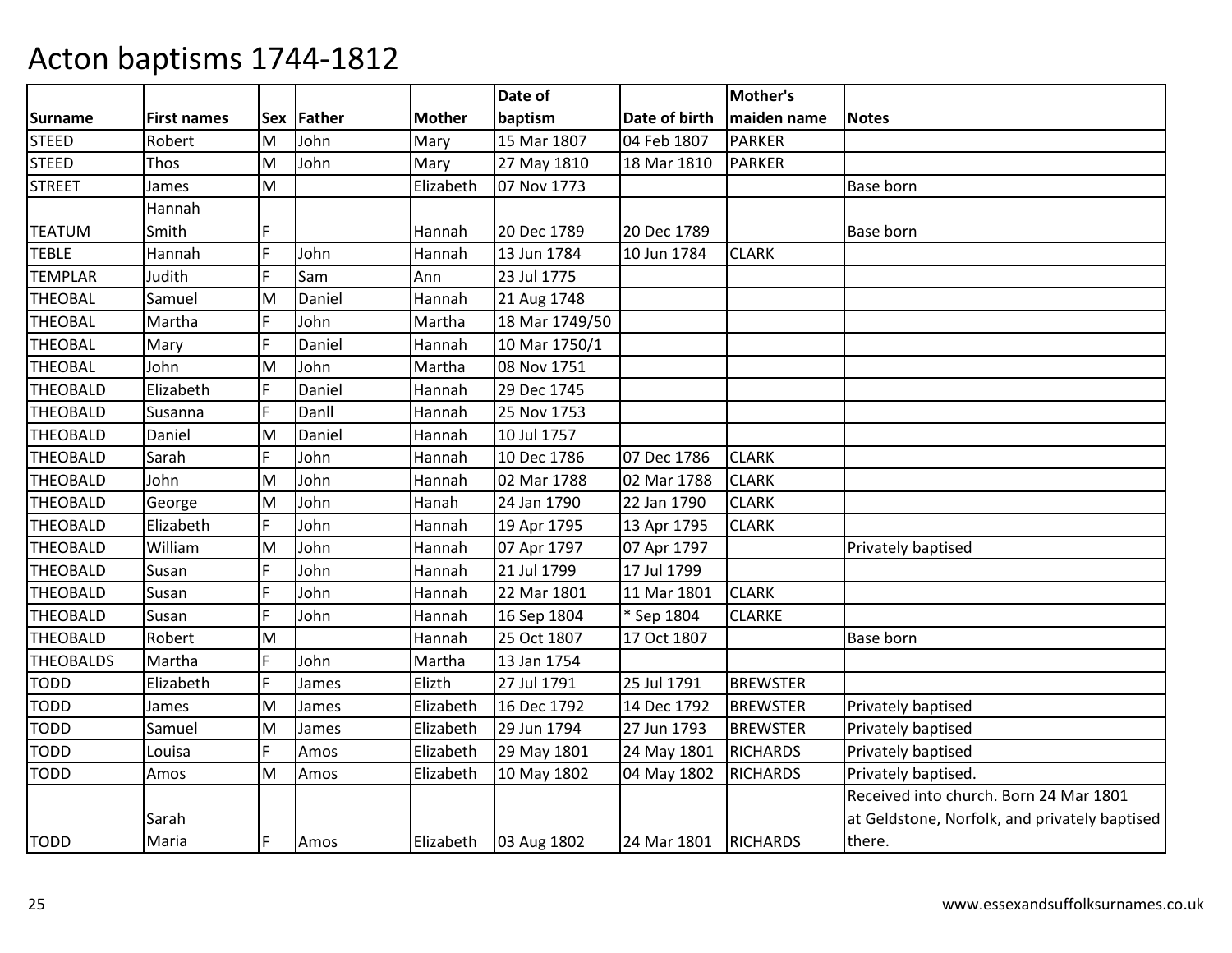|                  |                    |            |        |               | Date of     |               | Mother's        |                                         |
|------------------|--------------------|------------|--------|---------------|-------------|---------------|-----------------|-----------------------------------------|
| <b>Surname</b>   | <b>First names</b> | <b>Sex</b> | Father | <b>Mother</b> | baptism     | Date of birth | maiden name     | <b>Notes</b>                            |
| <b>TODD</b>      | Frances            | F          | Amos   | Elizabeth     | 20 Apr 1803 | 17 Apr 1803   | <b>RICHARDS</b> | Privately baptised.                     |
| <b>TODD</b>      | James              | M          | Amos   | Elizabeth     | 22 Apr 1804 | 20 Apr 1804   | <b>RICHARDS</b> | Privately baptised                      |
| <b>TODD</b>      | Susannah           | F          | Amos   | Elizabeth     | 29 Mar 1805 | 26 Mar 1805   | <b>RICHARDS</b> | Privately baptised                      |
| <b>TODD</b>      | Harriet            | F.         | Amos   | Eliz.         | 20 Jun 1810 | 16 Jul 1806   | <b>RICHARDS</b> |                                         |
|                  | Saml               |            |        |               |             |               |                 |                                         |
| <b>TODD</b>      | Sharpe             | M          | Amos   | Eliz.         | 20 Jun 1810 | 20 Aug 1808   | <b>RICHARDS</b> |                                         |
| <b>TOMPLAR</b>   | Susan              | F          | Saml   | Ann           | 13 Sep 1778 |               |                 |                                         |
| <b>TWEED</b>     | Robert             | M          | Robt   | Ann           | 24 Oct 1756 |               |                 |                                         |
| <b>TWEED</b>     | Robert             | M          | Robt   | Ann           | 07 May 1758 |               |                 |                                         |
| <b>TWEED</b>     | John               | M          | Robert | Ann           | 02 Jan 1763 |               |                 |                                         |
| <b>TWEED</b>     | Susannah           | F.         | Robt   | Ann           | 25 Dec 1765 |               |                 |                                         |
| <b>TWEED</b>     | Francis            | M          | Robert | Ann           | 02 Dec 1767 |               |                 | Son of Robert Tweed jnr & Ann his wife. |
| <b>TWEED</b>     | Susan              | F          | Robert | Ann           | 09 Jul 1769 |               |                 |                                         |
| <b>TWEED</b>     | Mary               | F          | Robert | Ann           | 21 Apr 1771 |               |                 |                                         |
| <b>UNDERWOOD</b> | John               | M          | John   | Elizabeth     | 24 Oct 1784 | 20 Oct 1784   | <b>PATRIDGE</b> |                                         |
| <b>UNDERWOOD</b> | John               | M          | John   | Elizth        | 06 Dec 1785 | 18 Nov 1785   | <b>PATRIDGE</b> |                                         |
| <b>UNDERWOOD</b> | Elizabeth          | F          | John   | Elizabeth     | 20 Jul 1808 | 06 Apr 1808   | <b>TIFFEN</b>   |                                         |
| <b>UNDERWOOD</b> | Eliza              | F          | John   | Elizabeth     | 12 Jul 1811 | 22 Jun 1810   | <b>TIFFEN</b>   |                                         |
| <b>UNDERWOOD</b> | John               | M          | John   | Elizh.        | 27 Mar 1812 | 09 Feb 1812   | <b>TIFFEN</b>   |                                         |
| <b>UPSON</b>     | James              | M          | James  | Sarah         | 06 Feb 1780 |               |                 |                                         |
| <b>UPSON</b>     | Daniel             | M          | James  | Sarah         | 03 Jun 1781 |               |                 |                                         |
| <b>UPSON</b>     | Edward             | M          | James  | Sarah         | 23 Feb 1783 |               |                 |                                         |
| <b>UPSON</b>     | William            | M          | Jam.   | Sarah         | 23 Jul 1786 | 09 Jul 1786   |                 |                                         |
| <b>UPSON</b>     | Mary               | F          | James  | Sarah         | 08 Mar 1789 | 26 Feb 1789   | <b>PORTER</b>   |                                         |
| <b>UPSON</b>     | James              | M          | James  | Martha        | 26 Jun 1796 | 06 Jun 1796   | <b>FORSCUE</b>  |                                         |
| <b>UPSON</b>     | Samuel             | M          | James  | Sarah         | 24 Dec 1797 | 16 Dec 1797   | <b>PORTER</b>   |                                         |
| <b>UPSON</b>     | John               | M          | James  | Martha        | 05 Aug 1798 | 12 Jul 1798   | <b>FORSTER</b>  |                                         |
| <b>UPSON</b>     | George             | M          | James  | Sarah         | 31 Aug 1800 | 01 Aug 1800   | <b>PORTER</b>   |                                         |
| <b>UPSON</b>     | Edward             | M          | James  | Martha        | 25 Dec 1801 | 09 Oct 1801   | <b>FOSKEW</b>   |                                         |
| <b>UPSON</b>     | Hannah             | F          | James  | Hannah        | 24 Apr 1803 | 12 Apr 1803   | <b>SPARROW</b>  |                                         |
| <b>UPSON</b>     | Mary               | F          | James  | Martha        | 08 May 1803 | 14 Feb 1803   | <b>FOSKEW</b>   |                                         |
| <b>UPSON</b>     | James              | M          | James  | Hannah        | 04 Aug 1805 | 15 Jul 1805   | <b>SPARROW</b>  |                                         |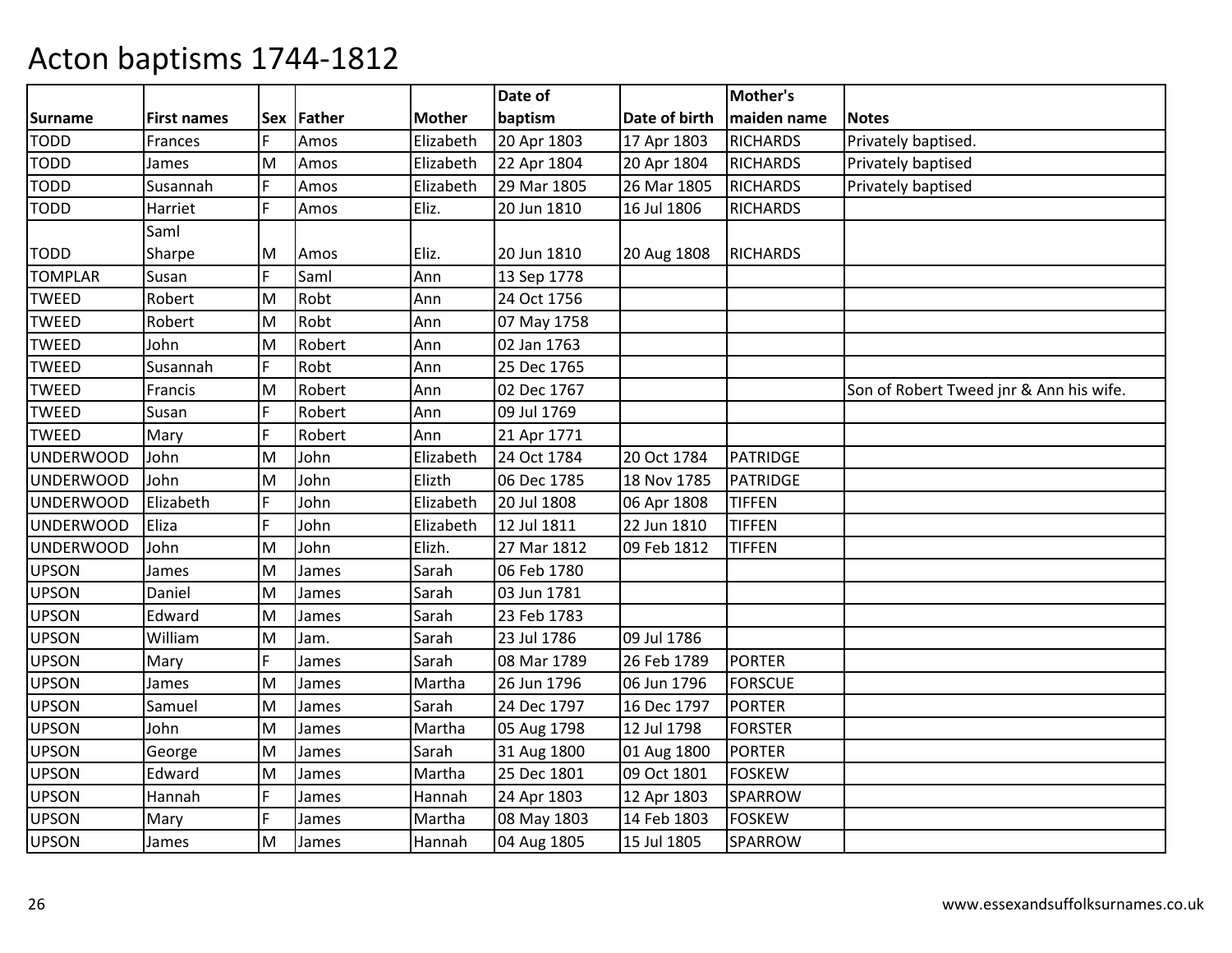|                |                    |    |              |               | Date of     |               | Mother's       |                    |
|----------------|--------------------|----|--------------|---------------|-------------|---------------|----------------|--------------------|
| <b>Surname</b> | <b>First names</b> |    | Sex   Father | <b>Mother</b> | baptism     | Date of birth | maiden name    | <b>Notes</b>       |
| <b>UPSON</b>   | Sarah              | F. | James        | Martha        | 02 Nov 1806 | 02 Oct 1806   | <b>FOSTER</b>  |                    |
| <b>UPSON</b>   | Edward             | M  | Daniel       | Ann           | 24 May 1807 | 10 May 1807   | <b>FINCH</b>   |                    |
| <b>UPSON</b>   | Sarah              | F  | James        | Hannah        | 25 Dec 1807 | 04 Feb 1807   | <b>SPARROW</b> |                    |
| <b>UPSON</b>   | William            | M  | Daniel       | Ann           | 24 Sep 1809 | 08 Sep 1809   | <b>FINCH</b>   |                    |
| <b>UPSON</b>   | Mary               | F  | Jas.         | Hannah        | 29 Apr 1810 | 14 Dec 1809   | <b>SPARROW</b> |                    |
| <b>UPSON</b>   | William            | M  | James        | Martha        | 05 May 1811 | 24 Apr 1811   | FOS[KT]ER      |                    |
| <b>UPSON</b>   | Lydia              | F  | James        | Hannah        | 07 Jun 1812 | 25 Apr 1812   | <b>SPARROW</b> |                    |
| <b>UPSON</b>   | Louisa             | Ē  | Daniel       | Ann           | 11 Oct 1812 | 19 Sep 1812   | <b>FINCH</b>   |                    |
| <b>WALPOLE</b> | Thomas             | M  | <b>Tho</b>   | Ann           | 04 Feb 1775 |               |                |                    |
| <b>WALPOLE</b> | Lucy               | F  | Thomas       | Ann           | 27 Mar 1808 | 28 Feb 1808   | <b>MUMFORD</b> |                    |
| WARD           | Eliza              | F  | John         | Elizabeth     | 08 Feb 1795 | 26 Jan 1795   | <b>WARD</b>    | Privately baptised |
| <b>WARD</b>    | Sarah              | F  | John         | Elizabeth     | 03 Nov 1797 | 02 Nov 1797   | <b>WARD</b>    | Privately baptised |
| <b>WARD</b>    | Thomas             | M  | John         | Elizabeth     | 18 May 1800 | 27 Apr 1800   | <b>WARD</b>    |                    |
| <b>WARD</b>    | Elijah             | M  | John         | Elizabeth     | 23 Jan 1803 | 25 Dec 1802   | <b>WARD</b>    |                    |
| WARD           | Isabal             | F  | John         | Susannah      | 15 Apr 1804 | 12 Apr 1804   | <b>GAME</b>    | Privately baptised |
| WARD           | Susanna            | F  | John         | Susanna       | 11 May 1806 | 06 Mar 1806   | <b>GAME</b>    |                    |
| <b>WARD</b>    | James              | M  | John         | Susannah      | 31 Dec 1809 | 05 Dec 1809   | <b>GAME</b>    |                    |
| <b>WARD</b>    | Hannah             | F  | John         | Susannah      | 27 Sep 1812 | 27 Aug 1812   | <b>GAME</b>    |                    |
| <b>WAYPOLE</b> | Robert             | M  | Thos         | Ann           | 14 Oct 1810 | 06 Apr 1810   | <b>MUMFORD</b> |                    |
| WAYPOOL        | Abraham            | M  | Thomas       | Ann           | 15 Apr 1804 | 09 Apr 1804   | <b>MUMFORD</b> |                    |
| WELLS          | Susannah           | F  | William      | Ann           | 15 Aug 1802 | 09 Aug 1802   | <b>MUSSIT</b>  |                    |
| WELLS          | <b>Titus</b>       | M  | William      | Ann           | 23 Nov 1806 | 16 Oct 1806   | <b>MUSSETT</b> |                    |
| <b>WILLES</b>  | Ann                | F  | Josh.        | Ann           | 28 Sep 1787 | 27 Sep 1787   | <b>ABBITT</b>  |                    |
| <b>WILLES</b>  | Samul              | M  | Josh.        | Ann           | 04 Sep 1791 | 03 Sep 1791   | <b>ABBOTT</b>  |                    |
| <b>WILLES</b>  | Elizabeth          | F  | Joseph       | Ann           | 03 Aug 1794 | 27 Jul 1793   | <b>ABBOTT</b>  |                    |
| <b>WILLES</b>  | Joseph             | M  | Joseph       | Ann           | 11 Sep 1796 | 11 Sep 1796   | <b>ABBOTT</b>  |                    |
| <b>WILLES</b>  | William            | M  | Joseph       | Ann           | 09 Sep 1798 | 16 Aug 1798   | <b>ABBOTT</b>  |                    |
| <b>WILLIS</b>  | Elizabeth          | F  | John         | Martha        | 20 Apr 1755 |               |                |                    |
| <b>WILLIS</b>  | Rachael            | F  | John         | Martha        | 30 Jan 1757 |               |                |                    |
| <b>WILLIS</b>  | Samuel             | M  | Samuel       | Mary          | 24 Apr 1757 |               |                |                    |
| <b>WILLIS</b>  | Benjamin           | м  | John         | Martha        | 02 Jan 1758 |               |                |                    |
| <b>WILLIS</b>  | Benjamin           | M  | Samuel       | Mary          | 25 Feb 1759 |               |                |                    |